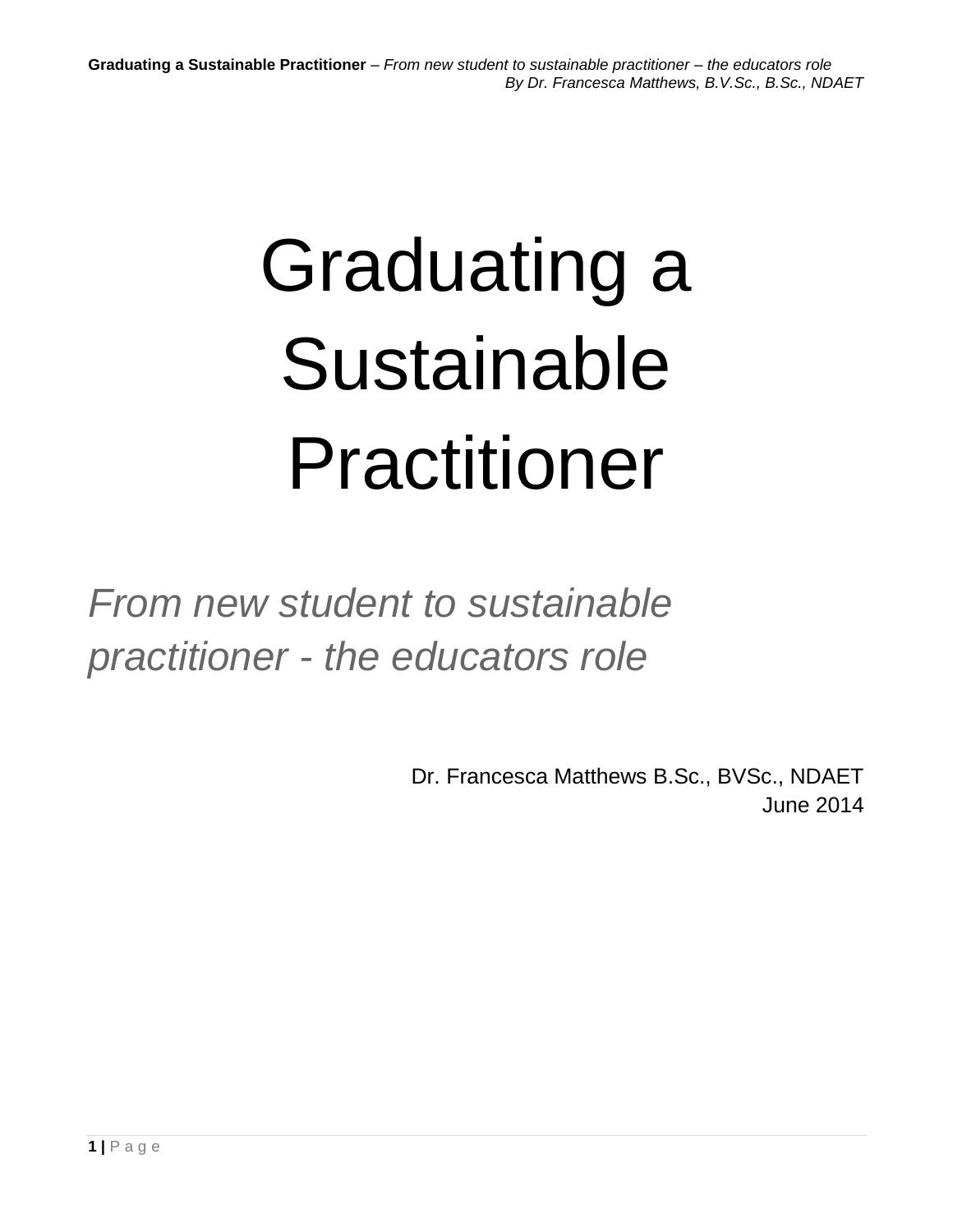# **Table of Contents**

| Otago Polytechnic staff training currently available around EfS and Sustainable Practice  12 |  |
|----------------------------------------------------------------------------------------------|--|
|                                                                                              |  |
|                                                                                              |  |
|                                                                                              |  |
|                                                                                              |  |
|                                                                                              |  |
|                                                                                              |  |
|                                                                                              |  |
|                                                                                              |  |
|                                                                                              |  |
|                                                                                              |  |
|                                                                                              |  |
|                                                                                              |  |
|                                                                                              |  |
|                                                                                              |  |
|                                                                                              |  |
|                                                                                              |  |
|                                                                                              |  |
|                                                                                              |  |
|                                                                                              |  |
|                                                                                              |  |
|                                                                                              |  |
|                                                                                              |  |
|                                                                                              |  |
|                                                                                              |  |
|                                                                                              |  |
|                                                                                              |  |
|                                                                                              |  |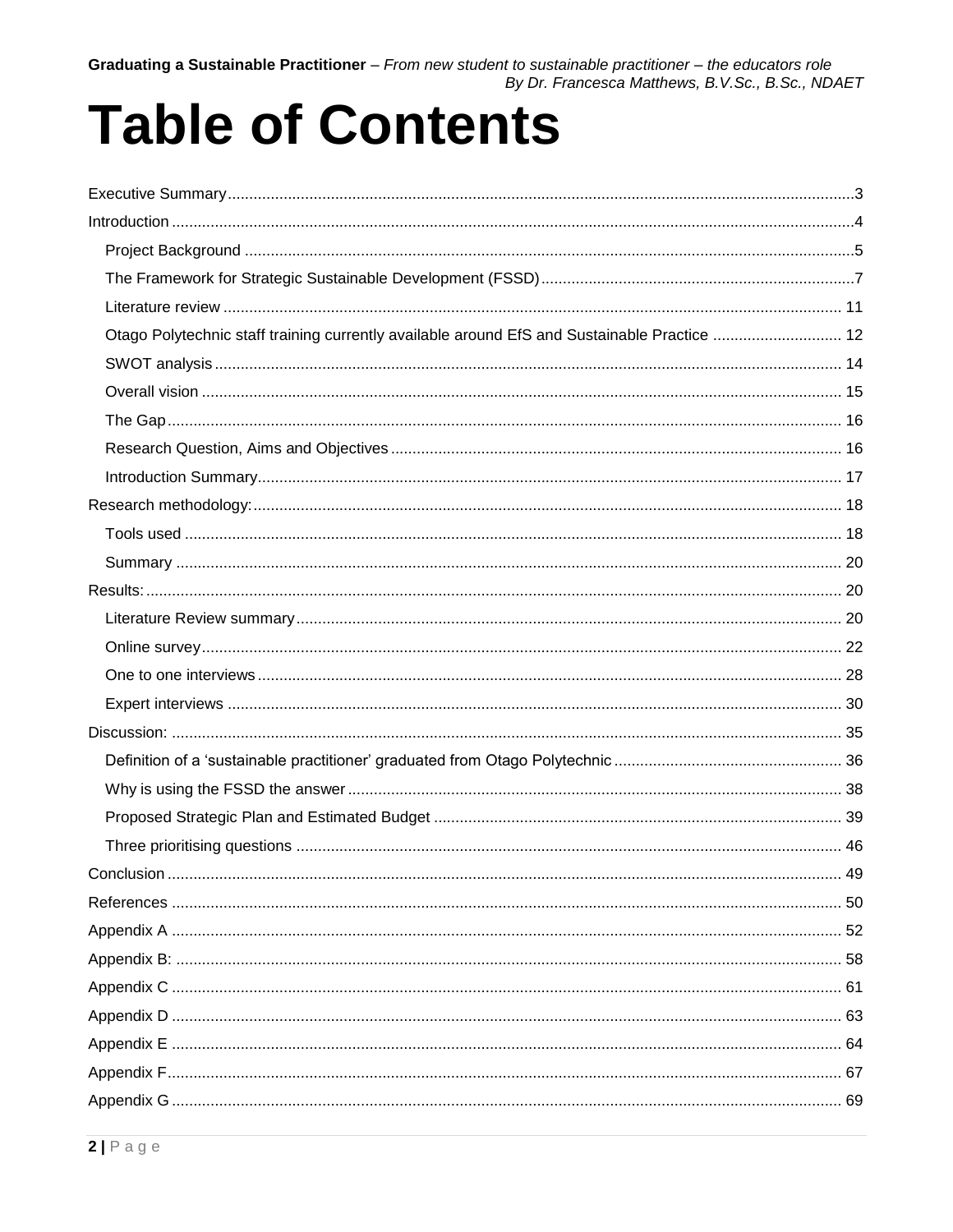# <span id="page-2-0"></span>**Executive Summary**

- Otago Polytechnic are leaders within New Zealand, when it comes to their Sustainability Strategic Framework and the objectives contained therein, including graduating sustainable practitioners
- Before Otago Polytechnic can graduate our students as sustainable practitioners, staff need to be enabled and graduate themselves as sustainable practitioners
- The statement above is supported by this research project which has included the literature reviews, expert interviews, an online survey and one on one interviews with staff.
- The use of a common framework to frame all discussions and actions in regard to sustainability is supported by this research too.
- The Otago Polytechnic Centre for Sustainable Practice recommends the use of the Framework for Strategic Sustainable Development (FSSD), therefore this would be the framework this research recommends.
- A strategic plan for a collective and comprehensive staff training and support programme is recommended in this research paper. This programme requires considerable investment to be effective, which should be centrally funded. However, Otago Polytechnic may be able to successfully obtain funding and the subsequent production of a research outcome in this regard from sources such as AKO Aotearoa.
- Once an effective training and support programme is established, revenue diversification opportunities potentially exist in providing consultancy services and sustainability resource/education packages fit for organisational purpose i.e tertiary institutions nationally and internationally.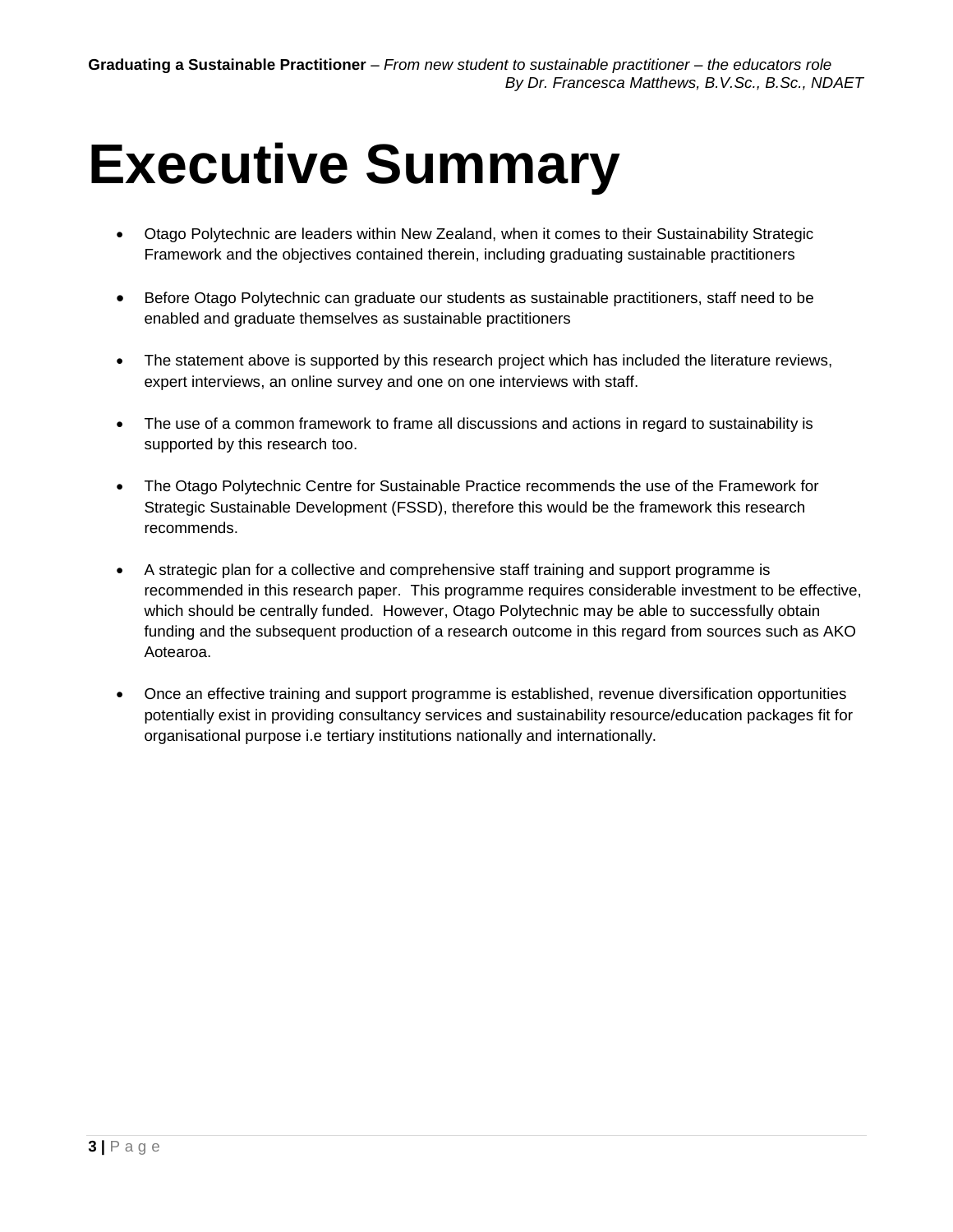# <span id="page-3-0"></span>**Introduction**

This project is designed to look at how to effectively graduate sustainable practitioners, and therefore meet objective 1 of the Otago Polytechnic Strategic Framework for Sustainability - to develop sustainable practitioners.

There are many resources and tools available to help educators deliver a curriculum in Education for Sustainability (EfS). These ensure that students have a developing awareness of the environment they live in, what needs to be done to ensure that the planet remains healthy and ensuring that people on earth can continue to live here in a meaningful way.

However when it comes to educating a sustainable practitioner, much less has been published on this topic. Educating everyone as sustainable practitioners is the objective that has been set at Otago Polytechnic as part of the Sustainability Framework. Throughout this project the Framework for Strategic Sustainable Development (FSSD) will be used to highlight what a sustainable practitioner is and how this can be achieved, and also how the FSSD can be used as a tool for Otago Polytechnic to achieve success in graduating sustainable practitioners.

A sustainable practitioner must understand the interactions between environmental, social, cultural and governance issues and how they fit together within a business environment or within a community or other group. In terms of a business, in order to have influence and effectiveness, graduates need to understand the language of business - which is primarily financial and also need some skills in understanding how to design solutions to take them from the present situation to the vision of a sustainable business. This requires the students to be given a set of tools, and opportunities to use them in the safe student environment, so they can gain confidence with them, ready to use them in a commercial environment post-graduation.

For this to be effective for the students, it requires academic staff, and for a holistic approach general staff as well, to have a specific set of tools and training to ensure that students are being educated to meet these requirements. In addition these tools can be used by the staff members to help improve their own sustainable practice and that of Otago Polytechnic.

To date training has been voluntary and the training available, whilst having strengths, also has weaknesses when we look at what Otago Polytechnic are actually trying to achieve with the Strategic Framework for Sustainability. In the opinion of the author, the lack of time (overfull programmes and workloads are examples of this, reflected in the Otago Polytechnic Work Environment Survey year after year), lack of real understanding of what actually needs to be done and financial constraints have also contributed to a less effective implementation of this objective. A strategic plan with a clear direction which includes compulsory training, bold initiatives and a realistic budget is required to enable effective implementation of objective 1.

.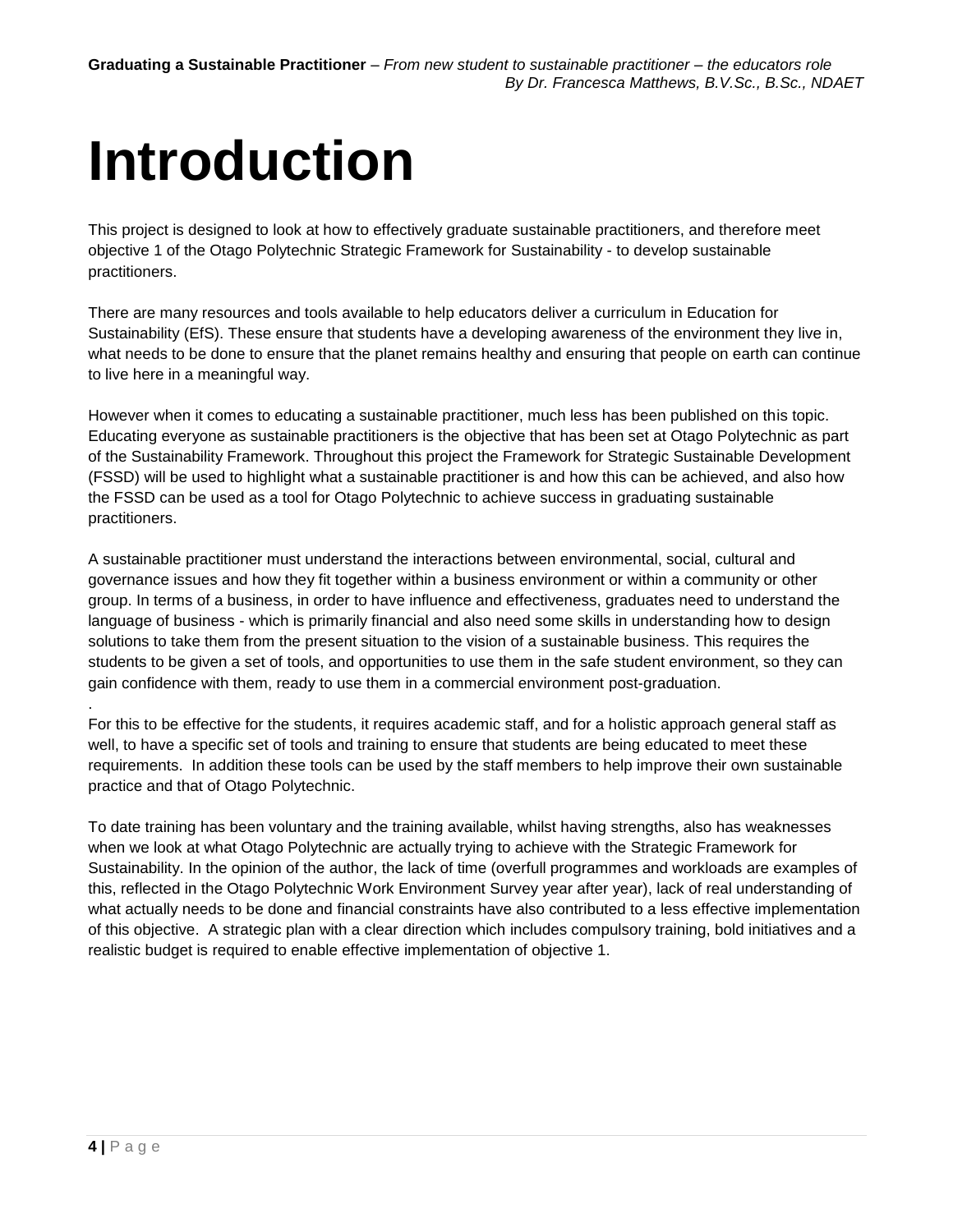## <span id="page-4-0"></span>**Project Background**

### **Introduction**

Background information to frame this project can be found in this section. This project centres around the Otago Polytechnic Strategic Framework for Sustainability; use of the FSSD and the training for Otago Polytechnic staff. Details of the framework, FSSD and current training available are included in this section as background information. .

## **Strategic Framework for Sustainability**

One of the four strategic frameworks by which Otago Polytechnic operates, is the Otago Polytechnic Strategic Framework for Sustainability.

### To quote from the Otago Polytechnic Website

*"Sustainability plays a major role at Otago Polytechnic, influencing both our day-to-day operation and our future decision-making.*

*Sustainability means that we consider the social impact of each decision we make. It's all about balancing our goals with practices that protect and support our society and environment. We've made a pledge, both to our community and our students, to do the right thing – working towards a sustainable future for ourselves, and future generations."*

The Otago Polytechnic Strategic Framework for Sustainability has four key objectives

- 1. To develop sustainable practitioners
- 2. Sustainable Operations
- 3. Helping communities and businesses
- 4. Ensuring our actions benefit our communities

Otago Polytechnic has clearly stated and publicised its vision. The challenge now is that Otago Polytechnic really take the lead and make bold steps forward. Failure to do this is to risk Otago Polytechnic's reputation.

This project focuses on the objective of delivering EfS in the context of developing a sustainable practitioner, which is objective 1 of the Otago Polytechnic Strategic Framework for Sustainability. EfS is defined as the practice of teaching for sustainability **(Wikipedia)**. This practice is required to be embedded within every programme, which means there are learning and assessment outcomes to demonstrate the development of knowledge and skills to enable the student to practice as a Sustainable Practitioner.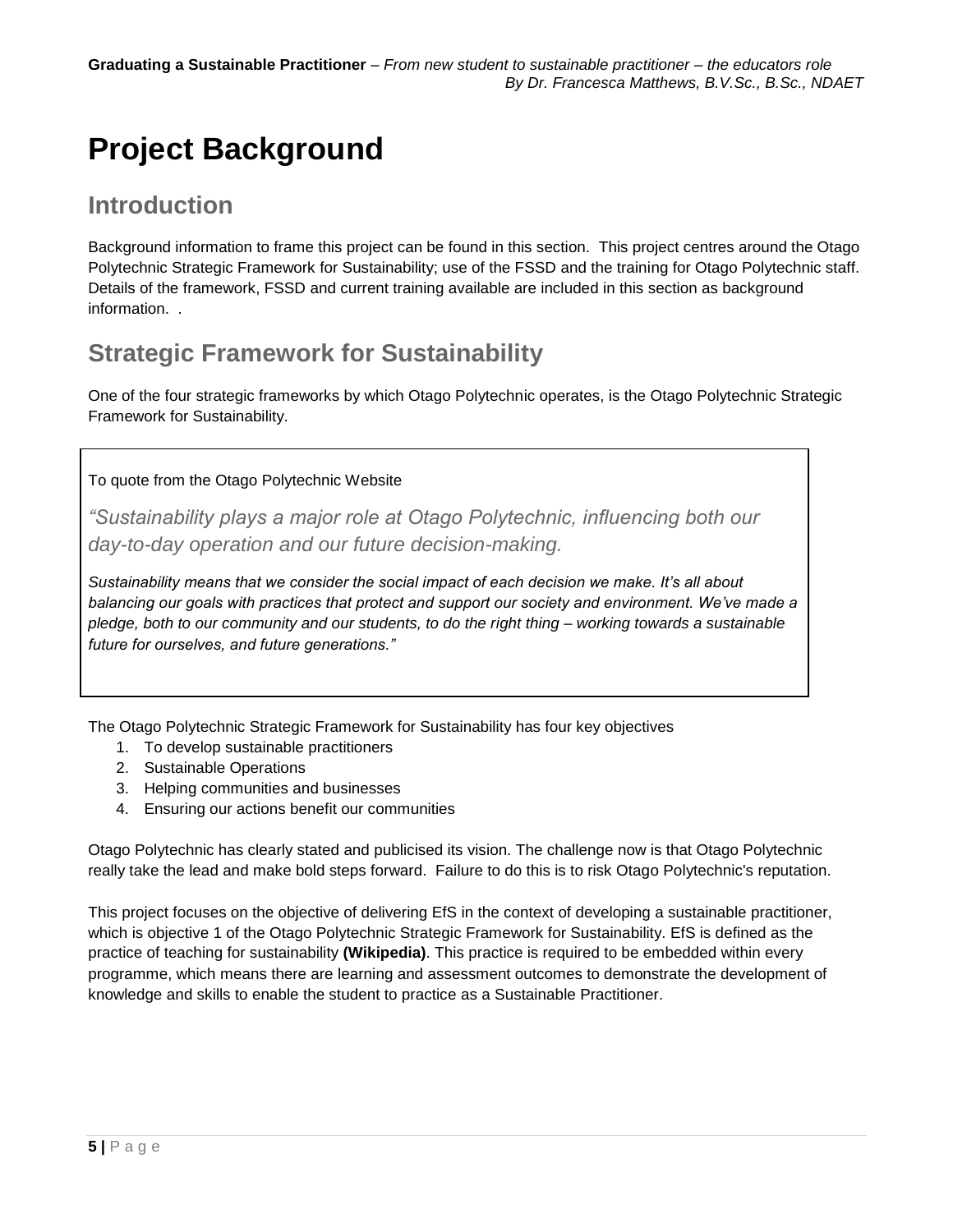In addition, Otago Polytechnic staff have pledged **(Otago Polytechnic, A simple pledge)** to graduate practitioners in every field they educate students in that have the tools to enter their area of expertise and be able to practice sustainably. EfS in action is the student identifying a problem, using the tools to focus on the actions for sustainability that need to be addressed and then planning and implementing action. A simple example, for a veterinary nursing student, might be identifying that disinfectants and other chemicals are going down the drain, many of which have negative effects on the environment. They can then use the tools they have been given to vision what it looks like when it is sustainable and work out a plan to get there, which would include auditing everything that goes down the drain and identifying alternatives.

Staff have returned a high agreement level in the Work Environment Survey (WES) on the topic of sustainability which was asked in the section "My Job": Q 9 I have a good understanding of how to practice sustainability in my job/role. The agreement rating was 95.7%. However the question is weak and does not give a baseline level of what that person defines as sustainability in their job/role to compare it too. A recent survey conducted in the School of Veterinary Nursing looking at the students' definition of sustainability at the start of their programme, shows an overall weak understanding of the topic, which is reflected in the weak actions (information that was also collected in the survey) of most students. The purpose of the Veterinary Nursing survey was to get a student baseline measurement prior to embedding the schools EfS programme. The School of Veterinary Nursing is planning to run a follow up survey at the end of the year to look at effectiveness of their EfS during the year.

Anecdotal evidence from a staff development day session in October 2013, and from participants of the *Adding Sustainable Value* programme (ASV) last year, is that there is a lack of guidance and framework around how staff are given the knowledge and empowered to embed sustainability into programmes. In the current situation staff and schools are left to work out what all that means with limited guidance.

A discussion that comes up regularly and is well recognised is that the academic schools at Otago Polytechnic have tended to operate relatively independently for a very long time. While the intentions are there to share and work together, current workloads and location, among other reasons mean that good work and results are often not shared to benefit others when it comes to implementation of things such as EfS. Unfortunately this is a repetitive cycle as working independently is likely to result in an increased workload and potentially a less effective result, hence investment is working together will have multiple benefits.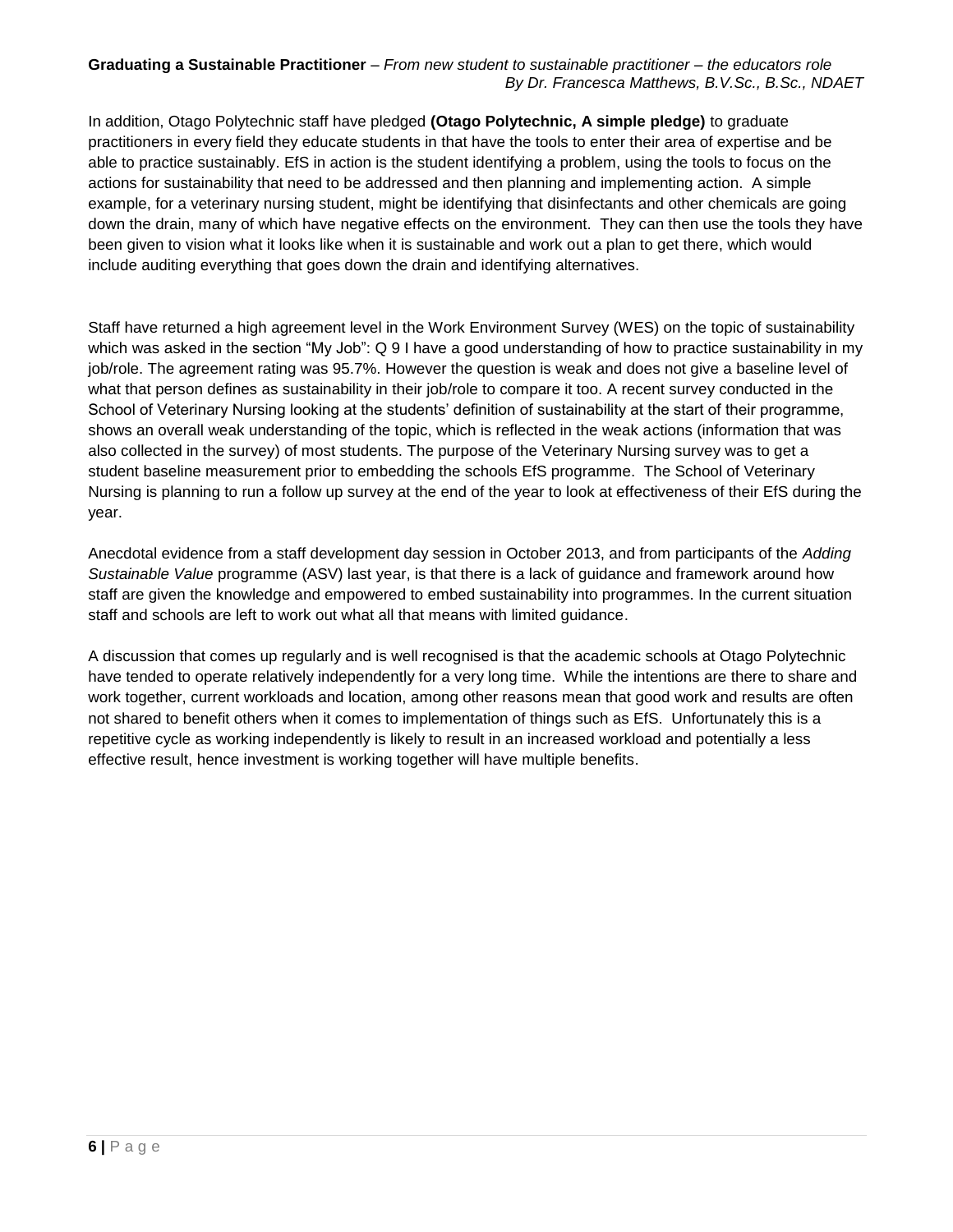# <span id="page-6-0"></span>**The Framework for Strategic Sustainable Development (FSSD)**

The FSSD uses a five level framework and within that are various tools such as the funnel, auditing against the system conditions, visioning what a sustainable future looks like and backcasting to work out how to achieve that vision.

**Hart and Milstei** discuss the need to present a sustainable value framework that shows value to the shareholders, rather than sustainability being a single dimensional subject. This backs up that Otago Polytechnic need to ensure that their staff are able to present a framework around approaching sustainability that appeals to the wider community, including the business fraternity. The FSSD is invaluable for checking that a sustainable practitioner understands each of the 5-levels of sustainability from the systems we need to adhere to, what success looks like in a particular area when we meet the system conditions, and how to get there.

The FSSD, is a framework used by The Natural Step **(TNS)**, which is a globally recognized network of offices and individual associates that share the same brand, principles and training in strategic sustainable development. They have 25 years experience helping organizations and individuals understand and make meaningful progress toward sustainability. Their vision is "... a world in which human society thrives within nature's limits". Otago Polytechnic has a partnership with TNS and the FSSD is the preferred framework for the Otago Polytechnic Centre for Sustainable Practice. This allows it to introduce a common language and enable implementation of effective sustainable practice.



*Figure 1 - The 5 level framework of the FSSD -* [Framework for Strategic Sustainable development.](http://www.naturalstep.org/en/5-levels)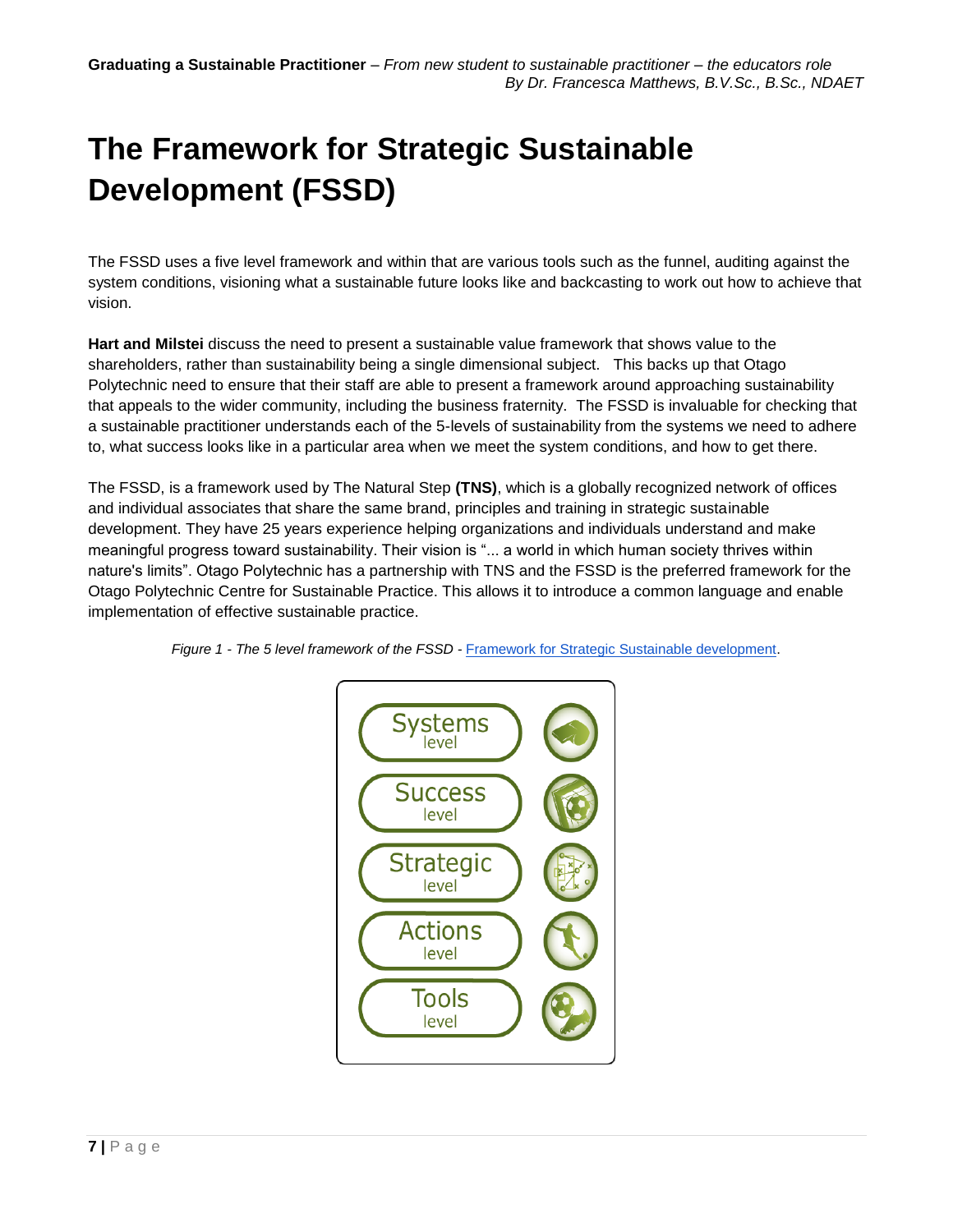## **Level 1 - System**

In order to become a sustainable practitioner everyone needs to understand the systems in which they are operating.

The systems include: environmental, social, economic, governance, cultural and the education system. Systems thinking considers all of these but more importantly how each system interacts with each other.

The FSSD uses 2 tools at this level.

- 1. **Drivers of Change** these are the things that are going to squeeze people, a business or the profit for example and potentially cause a failure in the business, stopping it from being a future focussed, resilient organisation into the future. Drivers of change provide a way of articulating why change is imperative. The drivers of change are often presented using a funnel metaphor which is explained below.
- 2. **The four system conditions** the conditions in which everybody needs to operate in order to be sustainable. They are a definition of sustainability.

### **Drivers of change:**

The drivers for change for Otago Polytechnic, in enabling staff to bring about the vision of graduating sustainable practitioners:

- Otago Polytechnic's expectation that the objective of graduating sustainable practitioners is met. The pressure to achieve this is increasing.
- There is an increasing urgency (and widespread agreement) that things need to change worldwide and that education is a key part of this.
- Otago Polytechnic academic staff have increasing requirements to fulfill and less and less time to do so. If things are framed in a way that makes it achievable more success will occur.
- Resources, including finances are increasingly stretched. There are continuing requirements to do more with less.
- Lack of knowledge across the board in the academic staff on exactly how to meet this objective of every graduate is a sustainable practitioner.
- Need for all the staff to live the values of Otago Polytechnic and understand and act as sustainable practitioners.
- Individual opinions still play a big role rather than a combined team approach to the subject and objective.
- Lack of support from people who can help to facilitate EfS and mentor each school as they work through it.
- Many current national qualifications are over full with content and do not offer the scope to assess sustainable practice - which is part of the requirement of meeting this objective. This adds pressure to deliver more in already over full programmes as well as create additional assessment, which in the case of a current national qualification, if a student fails that aspect, they can't technically fail the unit standard.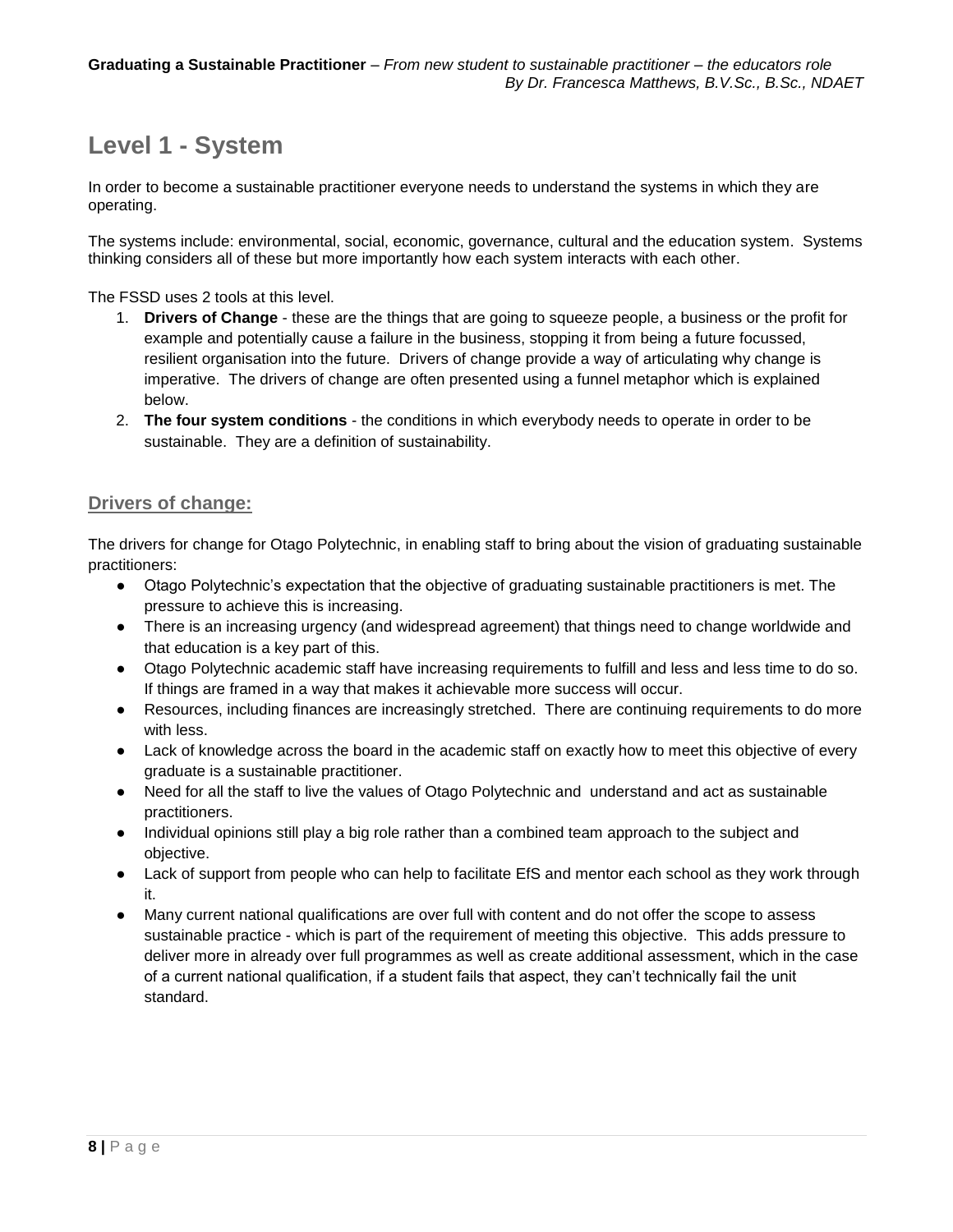Drivers of change can be depicted using a funnel metaphor. The funnel shows decreasing resources and increasing demands and how the drivers of change (if changes are not made) are pushing the business to hit the wall when considering meeting the objective of graduating sustainable practitioners. The key is to recognise the drivers of change and make changes to allow Otago Polytechnic to navigate through the bottleneck to a resilient sustainable future

[Click here to see these presented diagrammatically in](http://prezi.com/wgcgvublsvky/?utm_campaign=share&utm_medium=copy) a funnel (Slide 6). It is possible to see in this diagram, that Otago Polytechnic are already hitting the wall for most of these drivers of change, or will be in the very near future. The three that will make the most difference if they are addressed are highlighted in the funnel.

### **System Conditions**

Knowledge of the system conditions provides a common definition of sustainability that is supported by the TNS. They also provide a way of auditing a business, area or location against these to determine a baseline.

In order to graduate as a sustainable practitioner, and for Otago Polytechnic to meet objective 1 of the Strategic Framework for Sustainability, a student studying at Otago Polytechnic will need to apply the system conditions (figure 2) and take action, in the way that they practice.

For this to be able to occur all staff need to understand the 4 system conditions. When we are adhering to each of these system conditions our society will be sustainable. In figure 2, from The Natural Step, you can see the four system conditions and then these reworded to be the four sustainability principles which need to be adhered to to become a sustainable society.

| <b>The Four System</b><br><b>Conditions</b>                                                                                            | reworded as The Four Sustainability<br><b>Principles</b>                                                                                                                    |  |  |
|----------------------------------------------------------------------------------------------------------------------------------------|-----------------------------------------------------------------------------------------------------------------------------------------------------------------------------|--|--|
| In a sustainable society, nature is not<br>subject to systematically increasing:                                                       | To become a sustainable society we must eliminate our<br>contributions to                                                                                                   |  |  |
| 1) concentrations of substances<br>extracted from the earth's crust                                                                    | 1) the <i>systematic increase</i> of concentrations of substances<br>extracted from the Earth's crust (for example, heavy metals<br>and fossil fuels)                       |  |  |
| 2) concentrations of substances<br>produced by society                                                                                 | 2) the systematic increase of concentrations of substances<br>produced by society (for example, plastics, dioxins, PCBs<br>and DDT)                                         |  |  |
| 3) degradation by physical means                                                                                                       | 3) the systematic physical degradation of nature and<br>natural processes (for example, over harvesting forests,<br>destroying habitat and overfishing); and                |  |  |
| 4) and, in that society, people are not<br>subject to conditions that systemically<br>undermine their capacity to meet their<br>Ineeds | 4) conditions that systematically undermine people's<br>capacity to meet their basic human needs (for example,<br>unsafe working conditions and not enough pay to live on). |  |  |

### Figure 2 - [The 4 system](http://www.naturalstep.org/the-system-conditions) conditions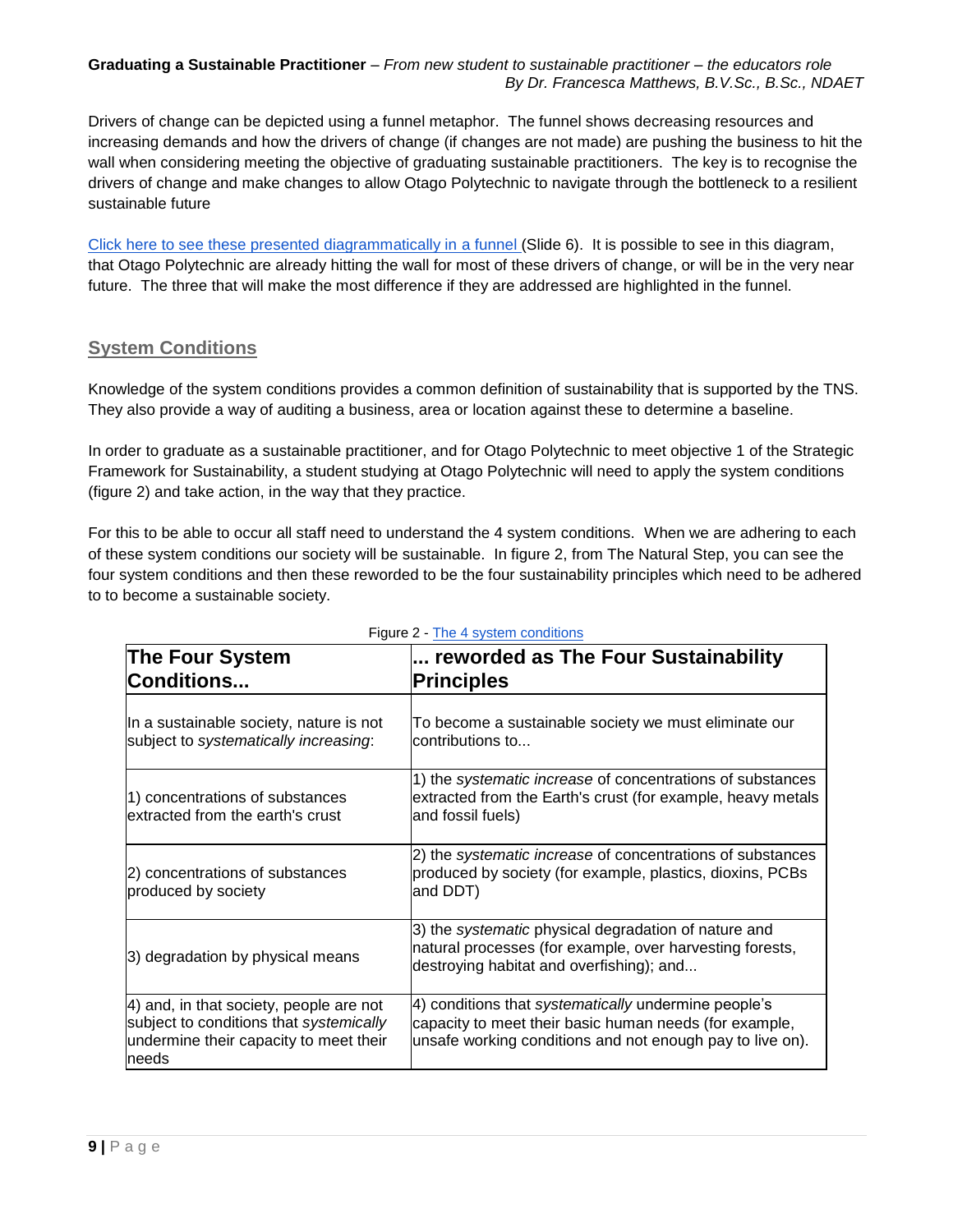## **Level 2 - Success**

This level describes what success looks like. Success is when the four system conditions above are met.

In terms of this project, success is what it looks like when Otago Polytechnic has met the objective "To develop sustainable practitioners" and all graduates leave our polytechnic giving the feedback that they have been trained as a sustainable practitioner.

## **Level 3 - Strategic**

At the strategic level Otago Polytechnic need to identify the parts of the vision that will have the biggest impacts. If the vision is that every graduate is a sustainable practitioner, then what are the aspects of the vision that will have the biggest impacts and are most important to achieving the objective. These are the actions that need to occur first, to get the results required to meet the vision. Strategic planning requires identification of who needs to be engaged, how to get people on the journey, the communication required and the budget to achieve this.

### **The main tools here are:**

- Ensuring the strategic plan answers the 3 prioritising questions:
	- 1. Is this moving you toward or away from your sustainability vision?
	- 2. Is this a flexible platform to support future actions toward your sustainability vision?
	- 3. Will this offer an adequate return on investment?
- A communication and engagement plan for the people affected
- A realistic budget to implement

In this project, engaging with all staff is required to meet this objective is essential. They need an opportunity to discuss the vision that every graduate is a sustainable practitioner, the varying views on the topic and then be involved in agreeing to a common framework. Once this is agreed, work towards training in this common framework can begin.

### **Level 4 - Actions**

Once those parts of the vision have been identified and prioritised, a plan can be created. In this case the action list is likely to be around the tools and training staff require. To maximise engagement, it would be valuable to use a team approach to creating the action list, so that the people involved are on board.

## **Level 5 - Tools**

Level 5 encompasses the tools to help achieve the actions. The tools are designed to help implement actions, and to manage and measure success. Tools are required for each level of the framework. In this situation tools might include the funnel to communicate the drivers of change, a vision of what it looks like when the objective is being met, revised training courses, mentoring programmes and a budget to effectively achieve the strategy. Measurement might include baseline and end of year surveys for students that really evaluate what they have learnt, and perhaps a post-graduation follow up to review implementation in business and community. It may also be useful to track the improvement in knowledge of staff too.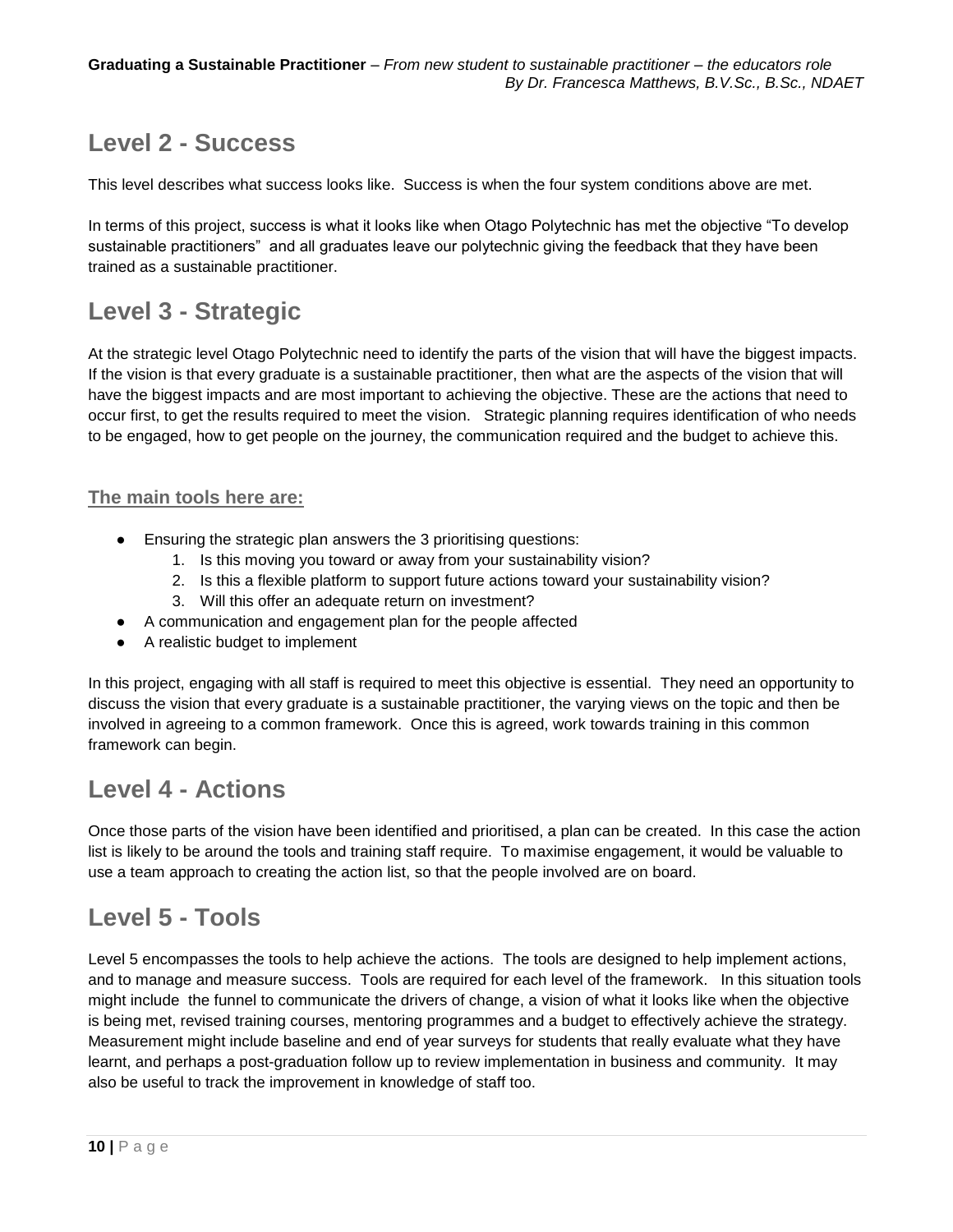A tool used at all levels is the ABCD planning model (see figure 3). A is the awareness - this can be highlighted using a SWOT analysis and drivers of change funnel. B is the baseline - the drivers of change funnel, an analysis of the 4 system conditions are used to highlight this. C is the creative solutions, which includes visioning as to what a sustainable future in that field looks like. D is the prioritising what actions need to be taken to reach that vision. [Review a diagrammatic version of how the ABCD planning model fits here](http://prezi.com/wgcgvublsvky/?utm_campaign=share&utm_medium=copy)



Figure 3: [ABCD Planning model](http://www.naturalstep.org/en/applying-abcd-method)

## <span id="page-10-0"></span>**Literature review**

The literature review shows the importance of tertiary education as an essential tool to improve practices to be more sustainable worldwide. It also provides some background into the challenges other tertiary institutions have had around embedding EfS even though the leadership and drive is often there. It is stated in the literature how important staff training is to this subject but overwhelmingly, that there is a lack of guidance and direction for staff which appears to be a significant factor in failure to implement effectively.

The first part of the review looked at the overall governance required for an institution to embed EfS and the second part looked at the core competencies of an EfS student and how to create these.

The literature will be used, as part of the results, to inform some practical steps for Otago Polytechnic to achieve its vision and show how the FSSD can be used to achieve that.

<span id="page-10-1"></span>For full literature review write up see Appendix A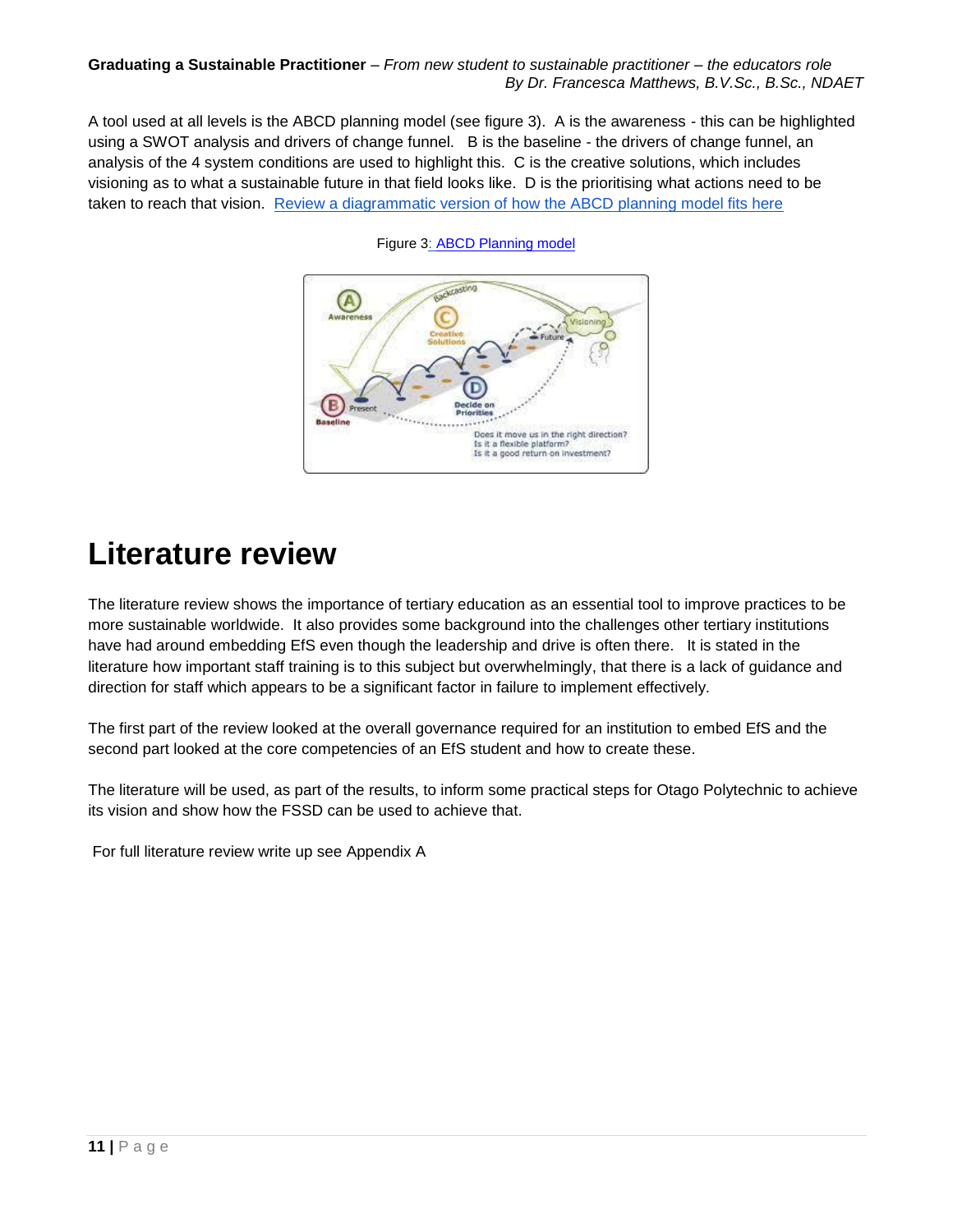# **Otago Polytechnic staff training currently available around EfS and Sustainable Practice**

As is supported by the literature review, training of academic staff is important for Otago Polytechnic to achieve the goal of graduating sustainable practitioners. However this is currently voluntary and only a minority of staff have undertaken any training. This section summarises the two training programmes available and highlights their strengths and weaknesses which need to be addressed in future training for Otago Polytechnic staff.

## **Adding Sustainable Value**

In Semester 2 of 2013, there was a pilot of the Adding Sustainable Value Programme (ASV). It had an uptake from 1 or 2 people from each of 4 academic areas and 4 service areas.

This programme provides a framework for learning a common language and allows staff to develop a long term vision for what a sustainable future looks like in their particular school or service area and how it fits within the whole polytechnic. This common language and knowledge of the FSSD is considered invaluable to allow cross group communication and also communication from staff to students.

The objectives of ASV, the programme which was designed for traditional businesses (rather than tertiaty institutions) as detailed on the ASV website are in the box below: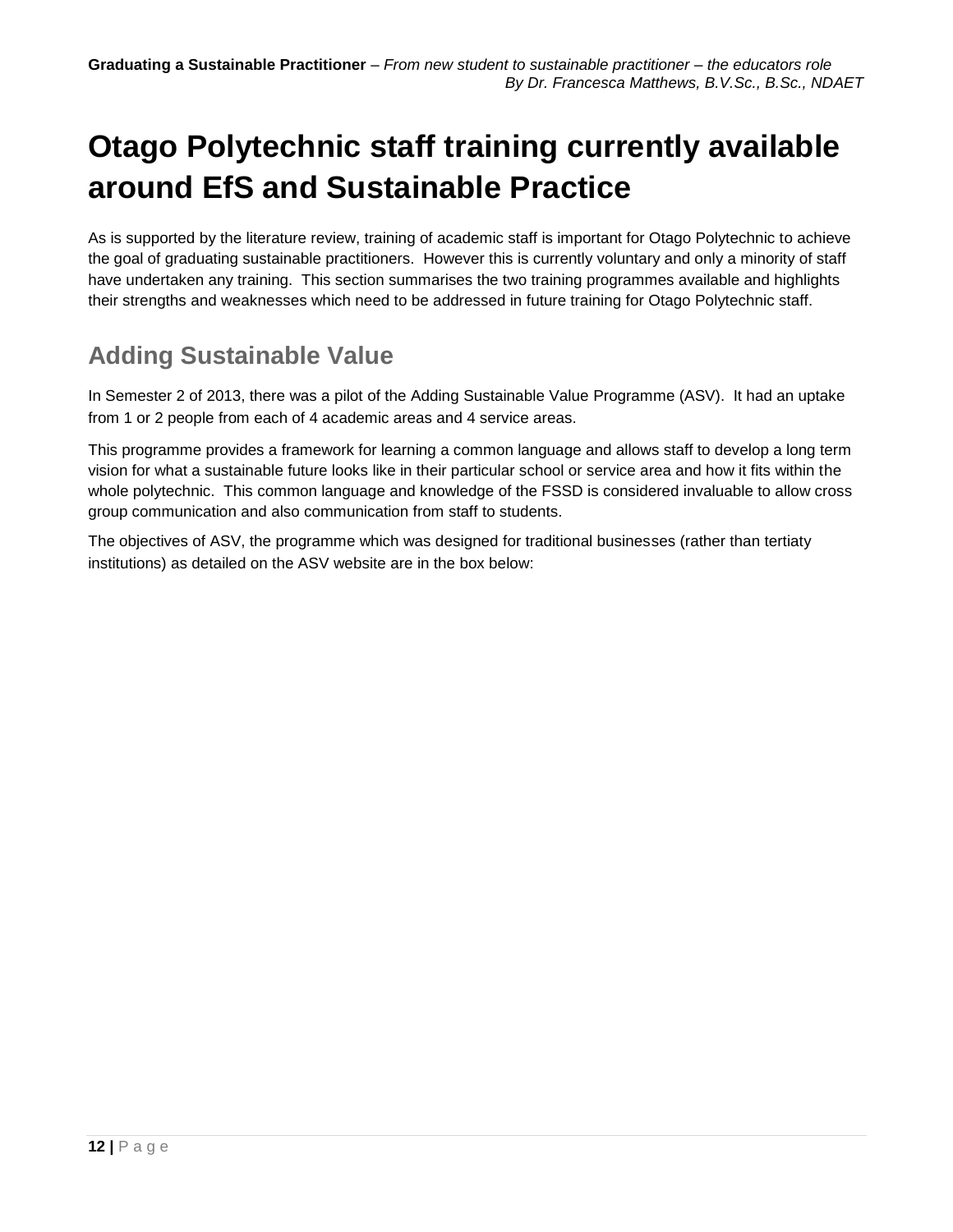*The Adding Sustainable Value programme provides you and your business with an internationally successful framework that will accelerate your sustainability journey – guaranteed.*

- *Apply an internationally successful framework that will accelerate your sustainability journey – guaranteed.*
- Get the critical thinking, analysis and planning skills you need to create success from new *opportunities and drive innovation*
- *Learn with and from industry peers, expert speakers and leading practitioners*
- *Reduce risks and costs as you target new opportunities*

The learning outcomes, detailed in Table 1, show that there is no guidance in how to educate the students to be sustainable practitioners. The learning outcomes focus on the business unit being more sustainable and developing a strategic plan for this.

For a diagrammatic look at what ASV does, [refer to this link.](http://prezi.com/tn7uxseuqed8/?utm_campaign=share&utm_medium=copy&rc=ex0share) This shows that students of the ASV look at their business unit, identify strengths, weaknesses and drivers of change, and then come up with a vision. Part of that vision is likely to be that all their graduates are sustainable practitioners, but this is where it stops. The ASV programme includes no training on how to deliver EfS in a way that engages students to be able to act as sustainable practitioners on graduation.

## **Education for Sustainability (EfS) course (Wikieducator)**

This course was developed over 5 years ago and is delivered fully online, using Wikieducator to present resources. In the past 5 years it has had 14 participants. Students can enrol at any time. Mentoring from a tutor is available. It can be selected as an elective as part of the compulsory teaching qualification academic staff at Otago Polytechnic must obtain or as a standalone course.

The learning outcomes for this course are summarised in Table 1. They show that the EfS course explores the notion of the importance of thinking sustainably and what it means to different people. It introduces some concepts but it doesn't provide answers or even guidelines on how to approach this from an educational perspective. This is still left to the individual to decide which methodology to follow, and interpretation may be dependent on personal opinion. There is no framework given around how to deliver EfS to meet the objective of graduating sustainable practitioners in the Otago Polytechnic context.

In addition, it does not cover the FSSD, which is considered by sustainability leaders within Otago Polytechnic to be an essential framework if we are to meet this objective of producing graduates who may practice sustainably. There is also the risk that this course, which is only an elective in the old Graduate Certificate in Tertiary Learning and Teaching (GCTLT) or the new Graduate Diploma in Tertiary Teaching (GDTL), is not viewed as important due to its elective nature.

The EfS course does require action competence and critical thinking which are important in EfS (refer literature review) - but as mentioned above, the primary weakness appears to be the common framework which is recommended to maintain consistency across the institution.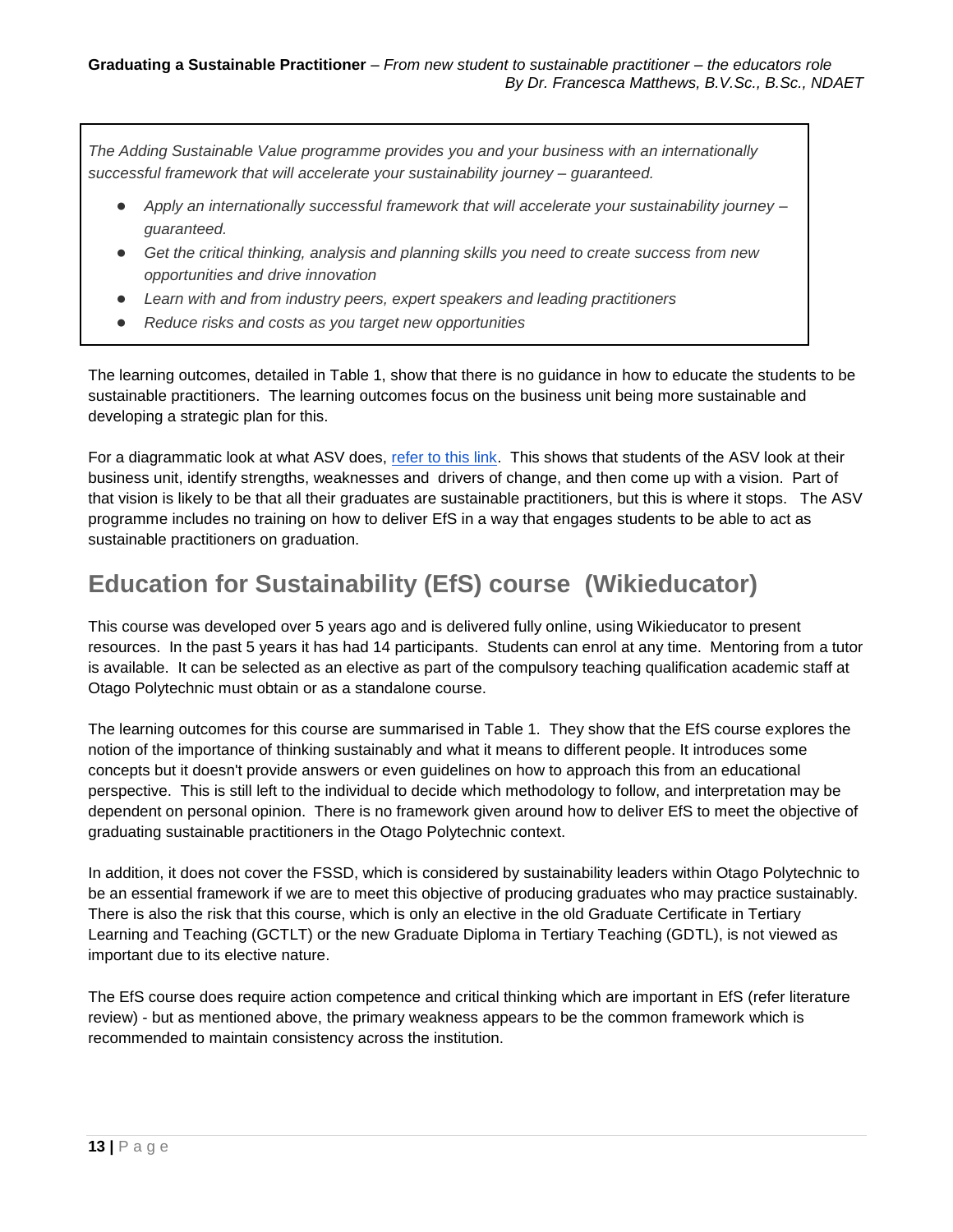| <b>Learning Outcomes - EfS course</b>                                                        | <b>Learning Outcomes - ASV</b>                                                                                                              |  |  |
|----------------------------------------------------------------------------------------------|---------------------------------------------------------------------------------------------------------------------------------------------|--|--|
| Identify the process and content of EfS                                                      | Equip yourself with real understanding about<br>what sustainable practice means for the<br>successful future of your school or service area |  |  |
| Demonstrate knowledge and understanding of the<br>terminology and concepts that underpin EfS | Identify relevant<br>address<br>opportunities and<br>potential risks                                                                        |  |  |
| Analyse your own teaching/profession in relation<br>to EfS using reflective practice         | Audit your current performance to benchmark<br>improvements                                                                                 |  |  |
| Utilise the concepts of action competence and<br>critical thinking in relation to EfS        | See the benefits of aligning economic, social and<br>environmental performance and begin that<br>process                                    |  |  |
|                                                                                              | Develop a strategic plan for your school or service<br>area that integrates sustainable practice                                            |  |  |
|                                                                                              | Develop an action plan for your school or service<br>area for implementation                                                                |  |  |

*Table 1: Learning outcomes for the 2 current courses available for educators at Otago Polytechnic*

## <span id="page-13-0"></span>**SWOT analysis**

A SWOT (Strengths, Weaknesses, Opportunities and Threats) is a planning method that is undertaken before objectives are set, that allows an organisation or individual to plan how to achieve an objective.

The SWOT analysis below shows that Otago Polytechnic has a number of strengths and weaknesses when it comes to graduating sustainable practitioners. From the weaknesses come opportunities which should mitigate the threats.

The SWOT analysis is used to help identify drivers of change, the vision and the gap between the current situation and the vision, when the objective, that every graduate is a sustainable practitioner is achieved.

[Review a diagrammatic version of the SWOT analysis here](http://prezi.com/wgcgvublsvky/?utm_campaign=share&utm_medium=copy)

### **Strengths:**

- Industry leaders
- Future focussed
- The sustainability strategic framework attracts students
- Senior leadership are right behind this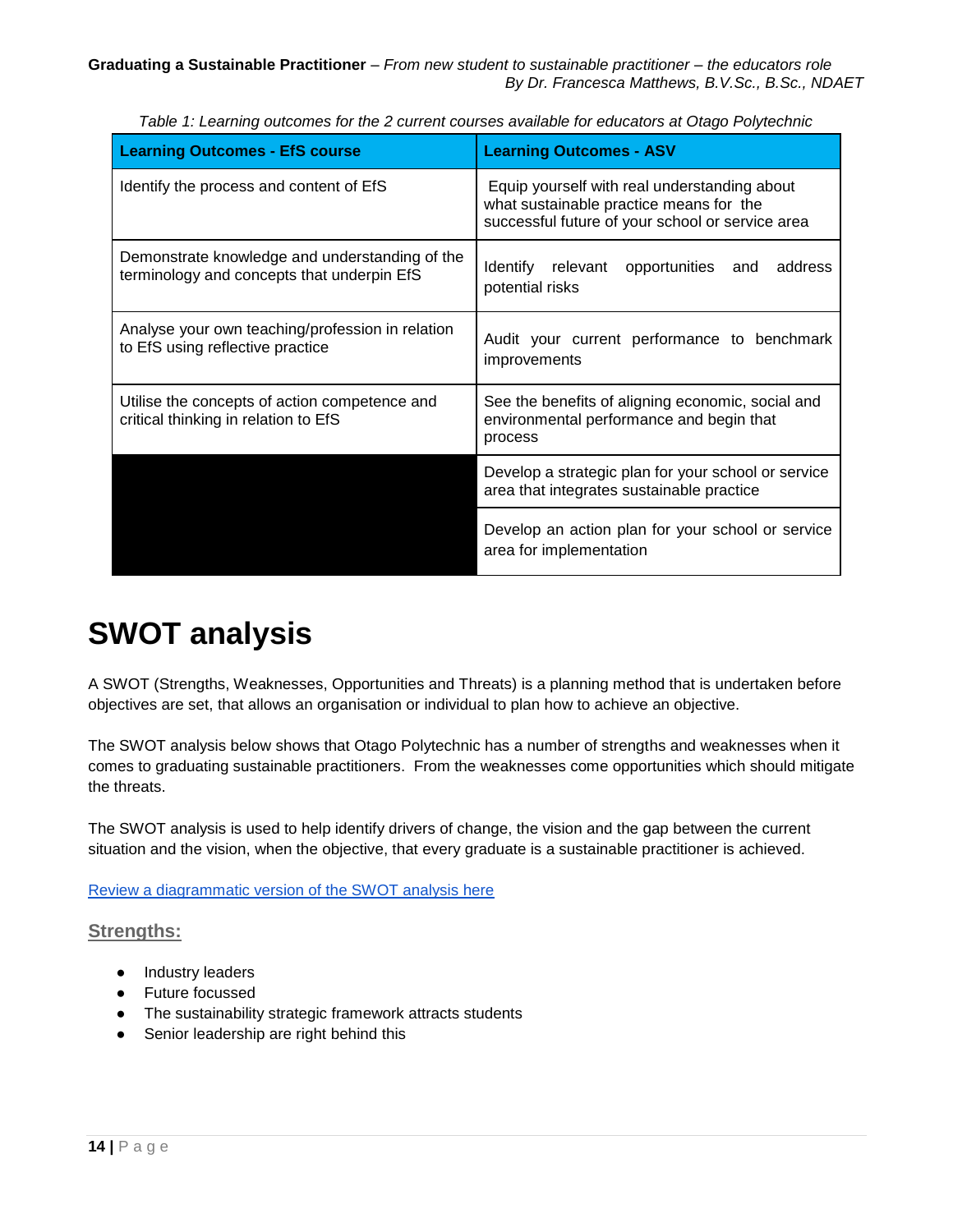### **Weaknesses:**

- Lack of formal staff training for both academic and general staff
- Implementation and success of EfS is not measured in a meaningful way
- OP strategic framework for sustainability was in place before the skills and knowledge to deliver on it
- Lack of leadership to go from the idea to actual implementation
- Staff in many cases are struggling with the day to day requirements associated with their position and the importance of EfS is not deemed sufficient to add to that

### **Opportunities**

- Formal staff training to improve success in this field
- Leadership that drives it forward
- A common language for conversations
- Developing and using good success management tools
- Consultancy to other educational institutions to effectively embed EfS
- The opportunities being driven externally to OP, i.e. there seems to be ongoing engagement by business in sustainable practice e.g. Sustainable business network (SBN) and New Zealand Small business collective (NZSBC).

### **Threats**

- Other providers beginning a journey for EfS and then overtaking us by doing it better
- Not doing enough to really make a difference
- Our students are marketed as sustainable practitioners, but this is not universally so
- Lack of awareness and support by central government, or Ministry for Education at a tertiary level

## <span id="page-14-0"></span>**Overall vision**

In the ideal situation, all staff (academic and general) employed by a tertiary institution committed to a sustainable vision would already buy into the values the institution has. They would all receive training in a common language prior to taking the message to the students. This would allow the staff to talk knowledgeably against principles in any discipline and any staff member the students meet will convey the message using the same principles and by walking the talk. They would then be given training about how to take the knowledge to facilitate their students using an interdisciplinary approach to solve problems in their industries. Programmes developed at a national level would be designed to ensure that they were packaged to not overload the student, but to allow for the development of the person and include EfS and communication as pivotal overarching principles and with measurable learning outcomes. Staff across disciplines would meet, communicate, discuss and mentor each other and be involved in setting team and institution targets to improve sustainable actions and outcomes as sustainable practitioners.

The vision of this project is to propose a strategic plan to develop tools and processes that will support the academic staff embedding EfS into their programmes that will guide students towards the objective of "Every graduate of Otago Polytechnic is able to practice as a sustainable practitioner" **(Otago Polytechnic Framework for Sustainability)**.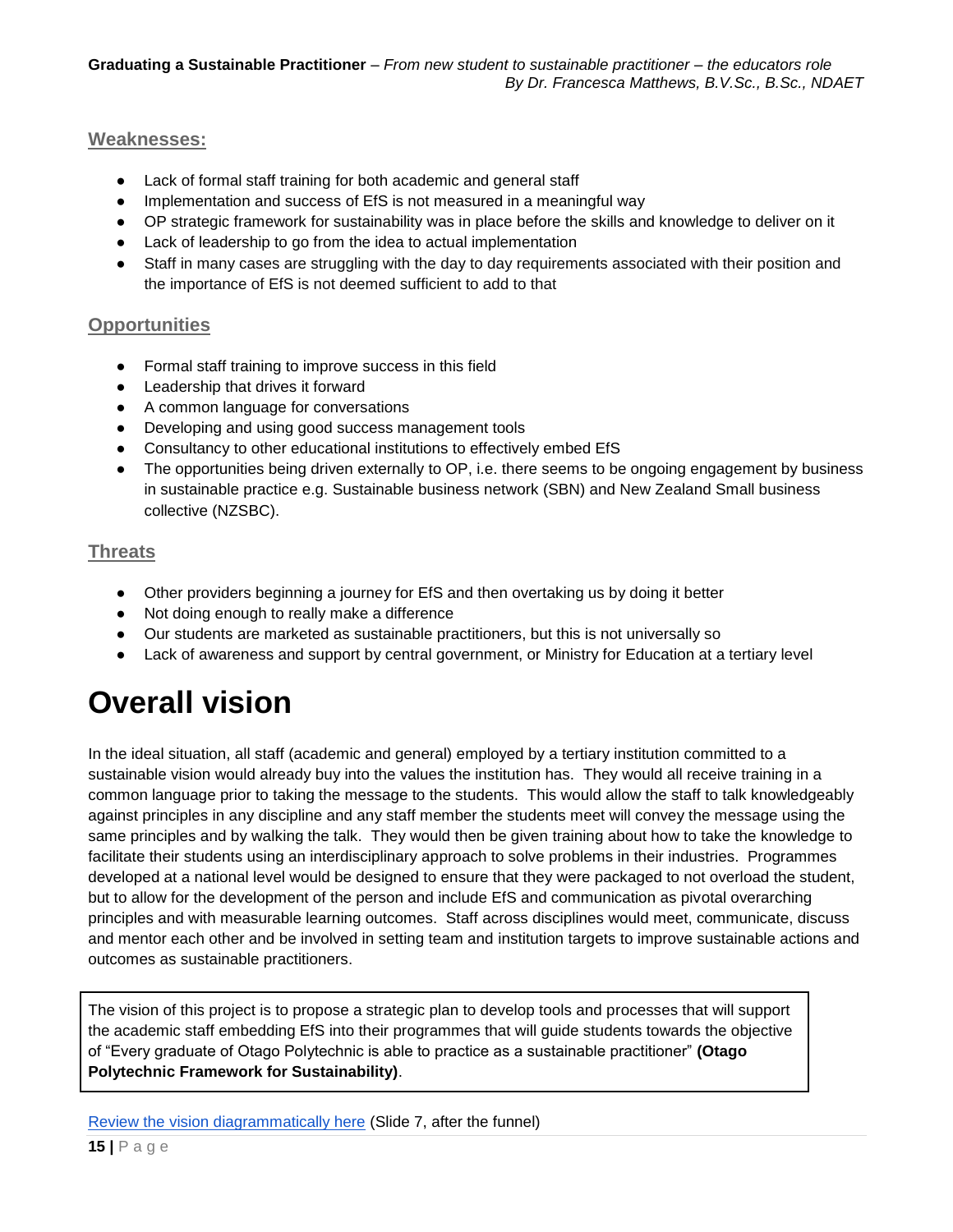# <span id="page-15-0"></span>**The Gap**

There are apparent barriers to embedding EfS into Otago Polytechnic to allow academic staff to be effective in meeting objective 1 of the Sustainability Framework *"To develop sustainable practitioners".*

The current EfS course within the teaching qualification that staff undertake is an elective with low uptake - there have been 14 participants of this course since it started over 5 years ago. This course doesn't embed the language that is being promoted by the Centre for Sustainable Practice, which is the FSSD. This framework has been recommended by the Otago Polytechnic Centre for Sustainable Practice as the appropriate language to have conversations around this subject. **Holmberg and Robèrt (2000)** describe how the use of backcasting when looking at complex problems is extremely useful. This is a key element of the FSSD.

The ASV programme, which was piloted in 2013, uses the FSSD and is designed to develop a sustainable business. However, unlike a traditional business, the business of education has an added requirement of delivering an education to graduate a sustainable practitioner. What appears to be lacking in the ASV is guidance on how to transfer knowledge of the FSSD to effectively embedding it in a programme and succeeding in the role of educating students to become sustainable practitioners.

There is a need to validate this apparent gap and then provide a solution to it, in order to help Otago Polytechnic to improve its effectiveness in meeting its objective *"To develop sustainable practitioners".* A framework to deliver this objective such as the FSSD (see section above) is likely to be a key feature of closing this gap.

[Review the gap \(slide 9\) in a diagrammatic form linked to SWOT \(slide 5\), drivers for change \(slide 6\) and](http://prezi.com/wgcgvublsvky/?utm_campaign=share&utm_medium=copy)  [Vision \(slide 7\) here](http://prezi.com/wgcgvublsvky/?utm_campaign=share&utm_medium=copy)

## <span id="page-15-1"></span>**Research Question, Aims and Objectives**

## **Overall question**

What changes or additions are required to the current tools and training of Otago Polytechnic's academic staff to implement EfS so that the objective: *"To develop sustainable practitioners"* can be met.

## **Aim 1:**

Identify what is effective EfS and how it could be used to meet the objective of graduating a sustainable practitioner

### **Objectives**

- 1. Review literature to identify what defines effective EfS
- 2. Interview experts on the subject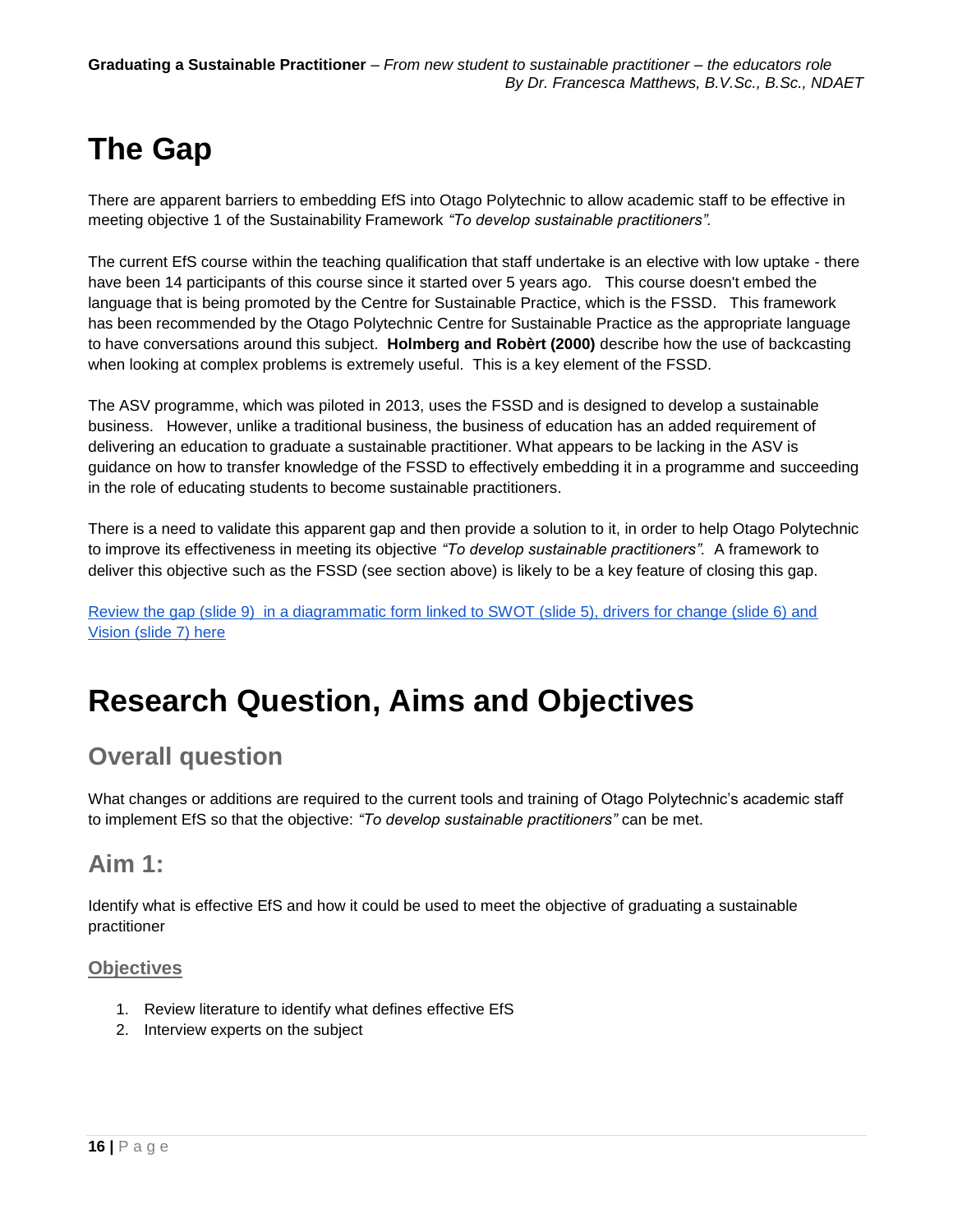## **Aim 2**

Identify the barriers to effective EFS implementation at OP

### **Objectives**

This research gathered data/feedback via an online questionnaire and in one on one interviews of academic staff that indicated in the survey they would be happy to have further involvement. The objective is to gain an understanding of:

- 1. EfS and sustainable practice from a staff perspective.
- 2. how staff view their personal effectiveness in meeting the objective of graduating sustainable practitioners to date.
- 3. what staff view as requirements to increase effectiveness in this area.

## **Aim 3:**

Identify training and tools that would build staff capability in sustainable practice

### **Objectives**

- 1. review literature on the subject
- 2. interview experts
- 3. obtain feedback from staff in the one to one interviews from a coal face perspective

## <span id="page-16-0"></span>**Introduction Summary**

In order to meet Objective 1 of the Otago Polytechnic Strategic Framework for to develop sustainable practitioners, Otago Polytechnic needs to have the appropriate training and tools to ensure all staff have the skills to effectively meet this objective. It appears that currently this is not the case. The main tools available to Otago Polytechnic staff, ASV and the EfS elective course in the GDTL (formerly the GCTLT), are voluntary in participation and appear to be lacking in aspects of training required to be effective. The aim of this project is to create a plan to achieve this strategic objective to 'develop sustainable practitioners'. This requires curriculum development tools to support their understanding and development.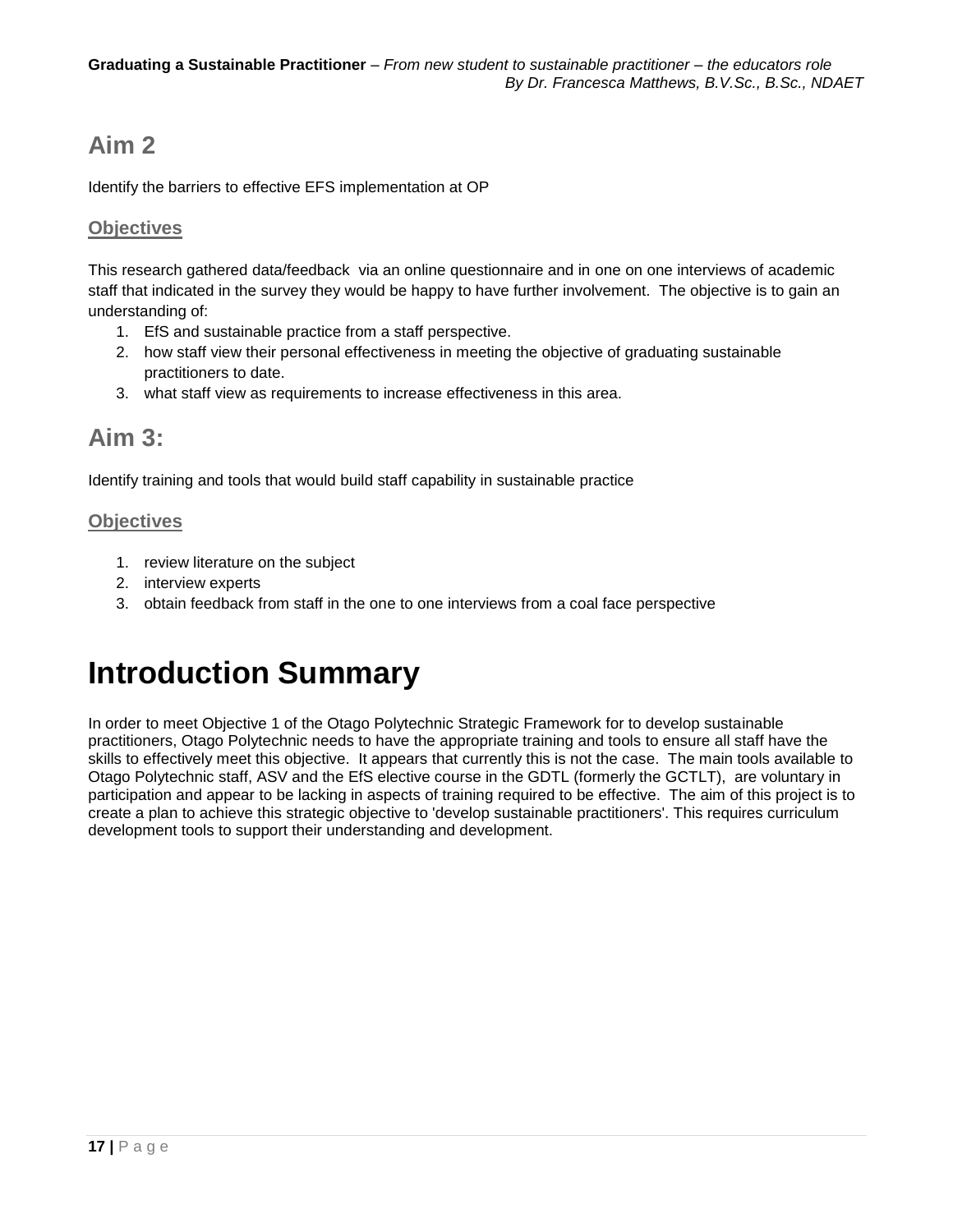# <span id="page-17-0"></span>**Research methodology:**

To obtain the information required for this project, engagement will be with the staff that need to deliver on the objective of graduating sustainable practitioners, including targeting groups that have completed the ASV and EfS courses as well as experts in the subject.

In summary:

- 1. Complete literature review
- 2. Design a questionnaire for staff
- 3. Test questionaire on two staff for effectiveness
- 4. Modify questionnaire accordingly
- 5. Seek approval to run the questionnaire Approved Jean Tilleyshort, ethics approval not required.
- 6. Deploy questionnaire refer to Appendix B for a copy of the questionnaire
- 7. Summarise results
- 8. Provide a summary of the results to participants that indicated they would be involved in further discussion and questions that will form the interview - Refer to Appendix C for interview questions
- 9. Book appointments for and conduct one on one interview
- 10. Interview two experts in sustainability Refer to Appendix D for interview questions used to frame discussion
- 11. Summarise results
- 12. Write report and propose recommendations

## <span id="page-17-1"></span>**Tools used**

## **Literature review**

Recent literature forms an important part of any research project. It informs the need to complete a research topic, highlights current gaps and can help to recommend or provide evidence for the need for certain actions.

### **Online survey**

Often the staff that are being asked to meet an objective are the ones best placed to suggest answers to a problem. Many of those staff that are placed to help with a solution also won't give an indication there is a problem openly until asked specific questions that help them identify a gap. It was important to include in the sample some staff that have completed the ASV or EfS training, as outlined in the introduction section to help identify whether these should form part of training in their current or in a modified form.

Due to the time constraints on this project and the requirement that participation must be voluntary, it was not possible to seek polytechnic-wide involvement. Staff were approached based on meeting at least one of the following criteria. Academic staff that had:

- 1. completed ASV.
- 2. completed the EfS course as part of their teaching certificate
- 3. not completed any training towards delivering EfS (control)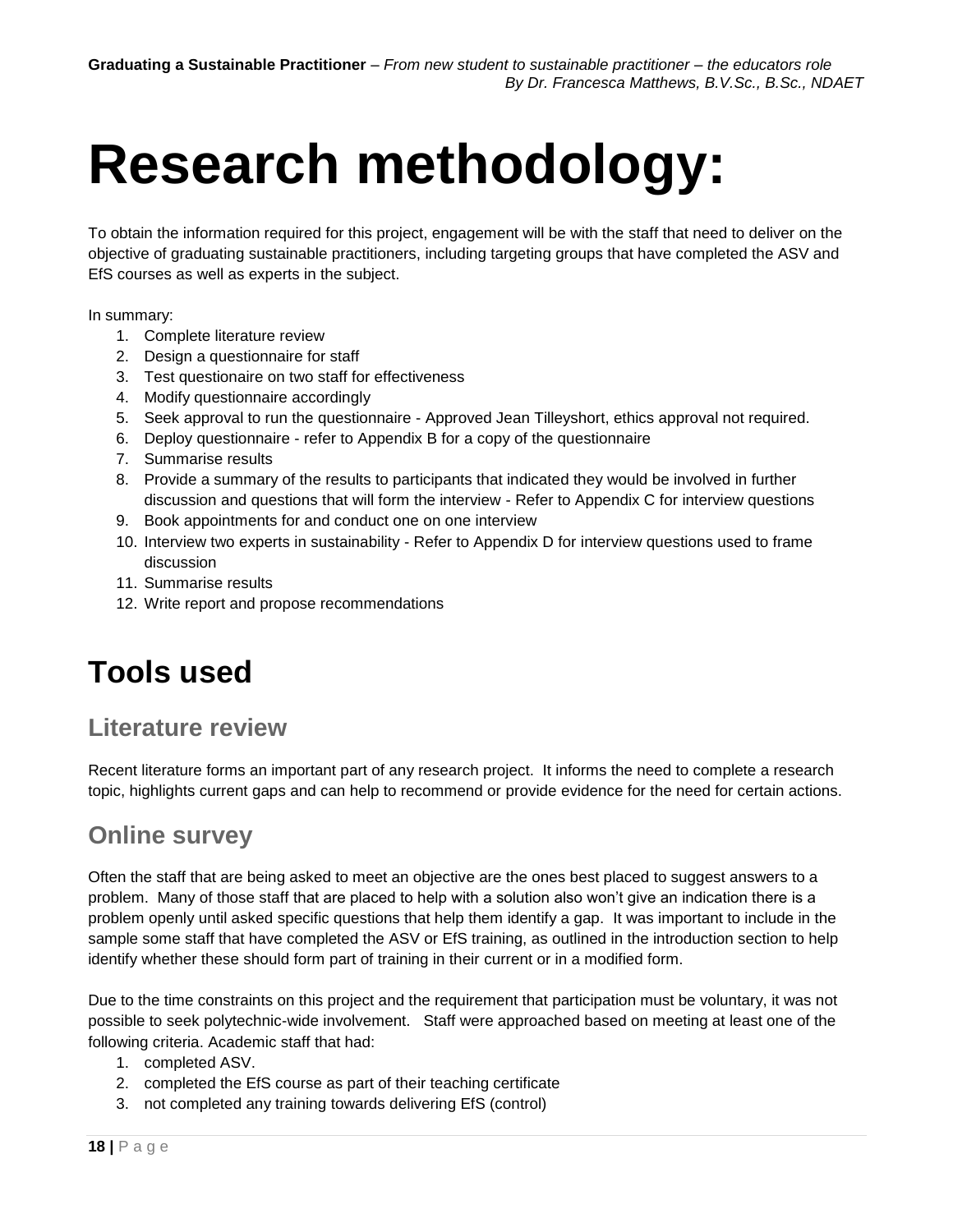This survey was made available to all staff, and was voluntary in participation, which reduced response rates. It is likely that the respondents were those that are engaged in trying to meet the objective around graduating sustainable practitioners. It was individually emailed to all participants of the ASV programme from semester 2, 2013 and all previous participants of the EfS course in the past 5 years. The remainder of staff were reached by posting on "Insite", Otago Polytechnic's intranet.

It would be a useful exercise to interview a group of recent graduates who have in theory had EfS training, to find out what they obtained from their Otago Polytechnic programme that helped them on a path to sustainable practice and if there was additional resources and/or tools that would have met their needs/expectations. Due to the short time frame of this research project this was not possible to achieve at this time, but could become a recommendation following this project.

The data collection started with the online questionnaire that provided a baseline of information to support the hypothesis that staff need more support and training on the subject of graduating sustainable practitioners and to guide the direction of solutions. The demographic information collected in the survey allowed analysis based on who actually responded.

## **One to one interviews**

Following the online questionnaire, one on one interviews were used to follow up with staff that wished to participate by answering follow up questions, which were written from identified information still required following analysis of the online survey results.

The rationale for the follow up interviews is that one of the shortcomings of written/anonymous questionnaires is that once you have the information there is often a desire to drill down into answers further. In addition, baseline information gives a starting point for an interview discussion which therefore increases the richness of information that can be obtained. Enquiring further should increase the value of the data collected and assist with design of solutions. The shortcomings of interviews are the risk of the interviewer leading the interviewee in their answers as well as misinterpretation of an answer by the interviewer.

## **Expert interviews**

In addition 2 expert interviews were carried out to obtain opinions on how they think tertiary institutions are doing in this field and advice on what is needed to progress forward. Both experts interviewed are based in New Zealand and are familiar with the tertiary education sector and Otago Polytechnic and in addition have international experience in the field of EfS. Of course it is understood that expert opinions worldwide vary, and these must be interpreted as individual opinions, but if these opinions are then backed up with other results, such as those of the literature review, this helps to increase their value.

## **Interpretation of data**

Interpretation of data involves looking for trends but recognising that the sample of academic staff responding is potentially biased due to the small sample size and volunteer nature of responses. The trends will help inform the proposed solutions, but further research may be required to make firm decisions.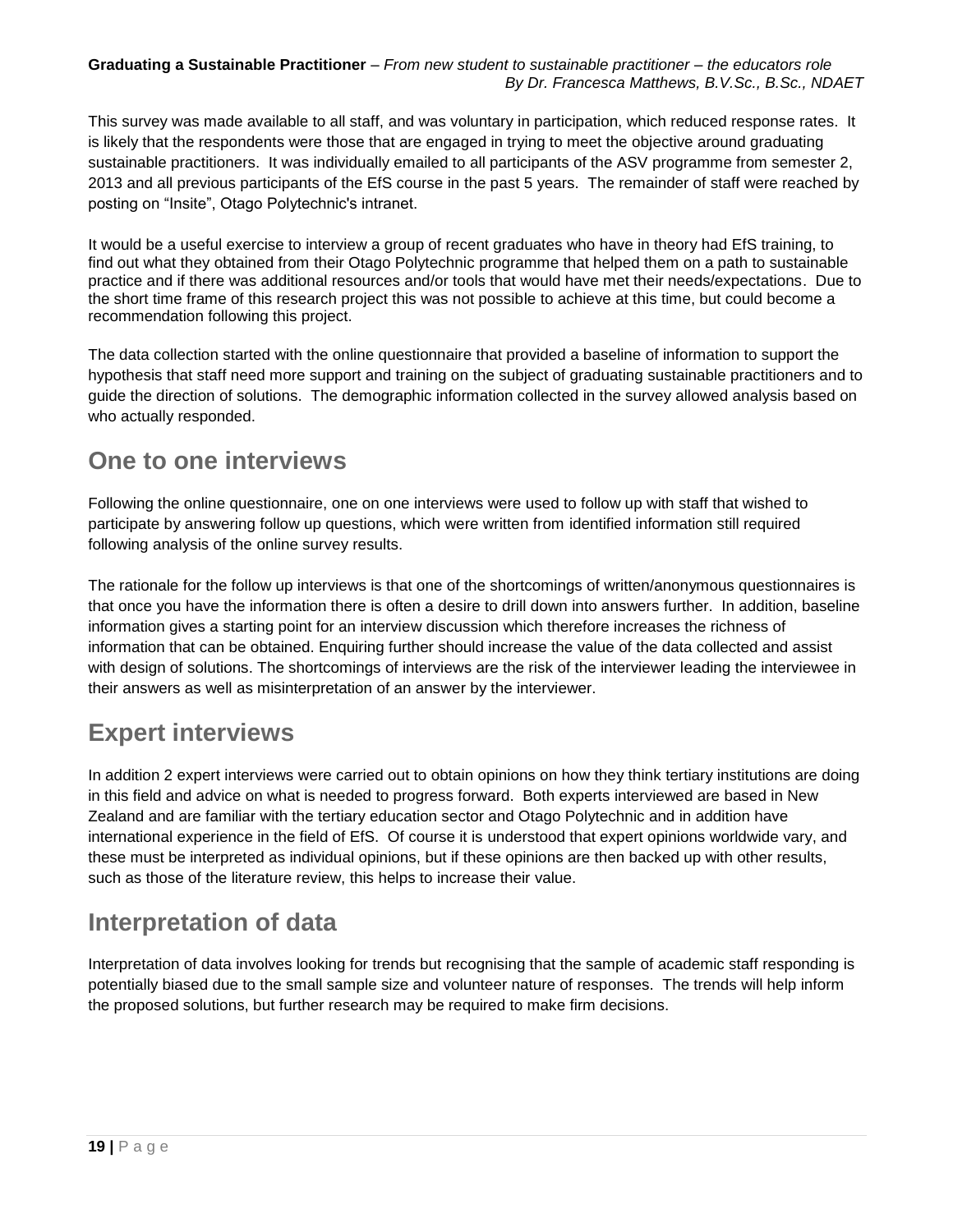# <span id="page-19-0"></span>**Summary**

By using a wide range of information collection techniques, this maximised the amount of information that could be obtained in the short time period. Data from the different groups of people and from the literature has been compared and used to inform the proposed solution.

# <span id="page-19-1"></span>**Results:**

## <span id="page-19-2"></span>**Literature Review summary**

Table 2 summarises the key findings from each paper reviewed, how this has contributed to the understanding of the Otago Polytechnic situation and how the FSSD could be used to help Otago Polytechnic take the next steps to achieving their objective of graduating all students as sustainable practitioners.

| <b>Journal</b><br><b>Reference</b>       | <b>Key points</b>                                                                                                                                                                        | <b>Contribution to understanding the Otago</b><br><b>Polytechnic situation</b>                                                                                                                                                                                                                                                                                                                                                                                                                                                                                                                                       |
|------------------------------------------|------------------------------------------------------------------------------------------------------------------------------------------------------------------------------------------|----------------------------------------------------------------------------------------------------------------------------------------------------------------------------------------------------------------------------------------------------------------------------------------------------------------------------------------------------------------------------------------------------------------------------------------------------------------------------------------------------------------------------------------------------------------------------------------------------------------------|
| <b>Wright and</b><br><b>Horst (2013)</b> | There are clear gaps in<br>understanding what<br>sustainability is according to<br>this research                                                                                         | This highlights the need for Otago Polytechnic to<br>provide leadership at all levels in this area so all staff<br>are on the same page. Choosing and using a<br>framework such as the FSSD would provide a solid<br>understanding, language and framework to have<br>conversations and all EfS to move forward.                                                                                                                                                                                                                                                                                                     |
| Krizek et al<br>(2012)                   | This article details the<br>changes an organisation<br>goes through when<br>implementing sustainable<br>practice from a grassroots<br>concept to a fully integrated<br>campus community. | It is possible to identify the stage Otago Polytechnic is<br>in from those listed. It is at stage 3 - it has the will but<br>not the way yet to navigate to stage 4. It is time now to<br>reduce the silo effect of academic schools and service<br>areas working largely in isolation, understand<br>sustainable systems thinking and the importance of<br>interdisciplinary approach. The FSSD with its common<br>language and systems thinking can help make that<br>transformational change from stage 3, where the will to<br>change is there, to actually making the change and<br>being where it wants to be. |

*Table 2: Summary of Literature review*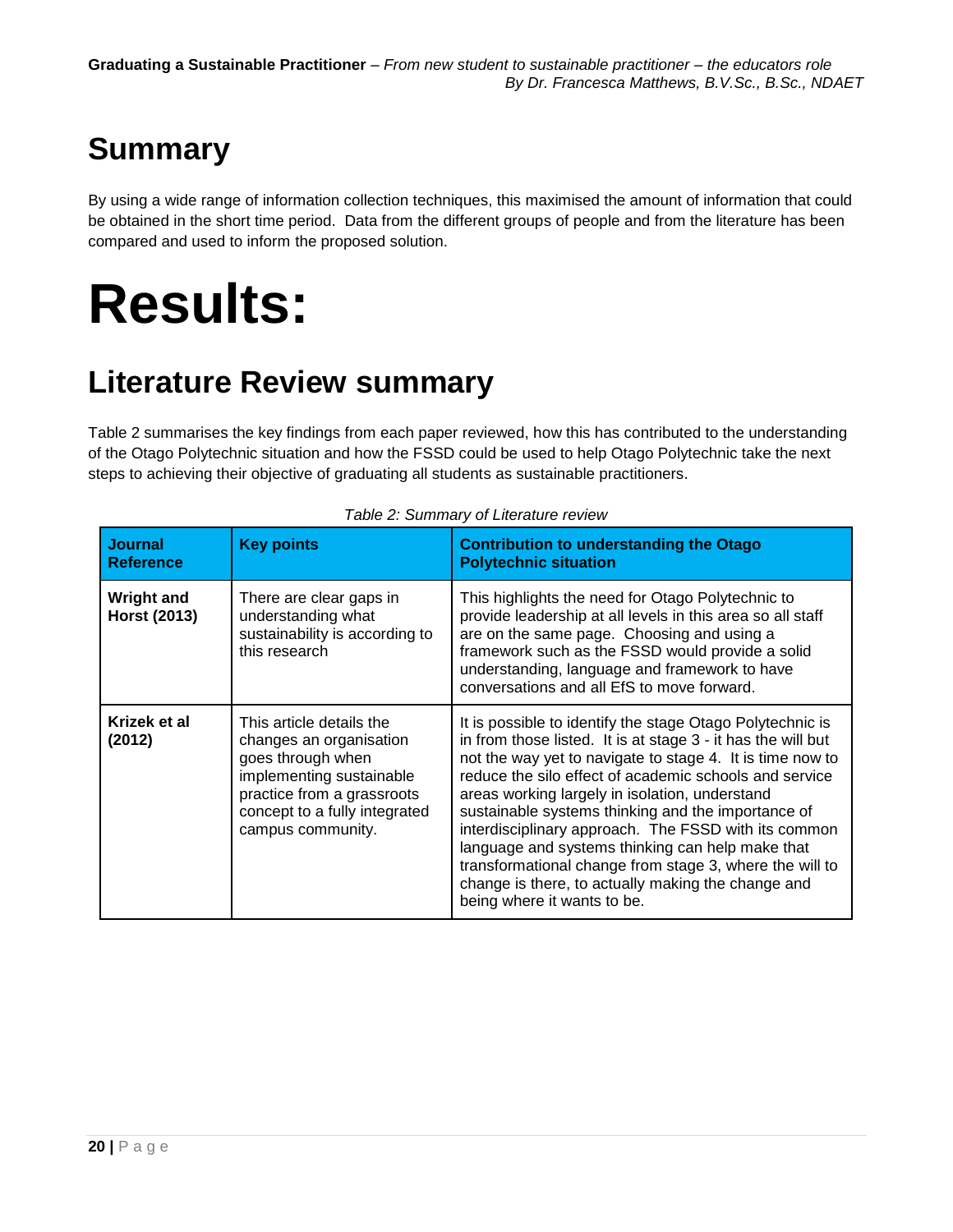| <b>Journal</b><br><b>Reference</b>     | <b>Key points</b>                                                                                                                                                                                                                                                                                                                                                                          | <b>Contribution to understanding the Otago</b><br><b>Polytechnic situation</b>                                                                                                                                                                                                                                                                                                                                                                                                                                                                                                                                                                                                                                                                                                                                                                                                                                                                                                                                                                                                                         |  |
|----------------------------------------|--------------------------------------------------------------------------------------------------------------------------------------------------------------------------------------------------------------------------------------------------------------------------------------------------------------------------------------------------------------------------------------------|--------------------------------------------------------------------------------------------------------------------------------------------------------------------------------------------------------------------------------------------------------------------------------------------------------------------------------------------------------------------------------------------------------------------------------------------------------------------------------------------------------------------------------------------------------------------------------------------------------------------------------------------------------------------------------------------------------------------------------------------------------------------------------------------------------------------------------------------------------------------------------------------------------------------------------------------------------------------------------------------------------------------------------------------------------------------------------------------------------|--|
| Velazquez et al<br>(2005)              | This article highlights the<br>additional challenges of<br>implementing EfS at a tertiary<br>institution over and above<br>those of a standard business.                                                                                                                                                                                                                                   | Otago Polytechnic faces many of the the challenges<br>discussed in this article including being time limited<br>(perceived workloads, as per work environment survey<br>and many overfull programmes) and funding<br>constraints. In addition it highlights the fact that staff<br>are not receiving universal training in the subject,<br>making the facilitation of knowledge and skills to<br>students an ad hoc process. The silo effect, which is<br>also observed at Otago Polytechnic, is highlighted in<br>this article. By using a common language, as used in<br>the FSSD and common tools, this will make<br>conversations between schools and service areas<br>easier to have. This, in addition to providing<br>multidisciplinary problems to solve where schools<br>have to work together, applying the common<br>framework to develop solutions that lead to action<br>competence would be invaluable.                                                                                                                                                                                  |  |
| Djordjevic and<br><b>Cotton (2011)</b> | This article highlighted that<br>significant challenges are<br>identified in communicating<br>messages about<br>sustainability successfully                                                                                                                                                                                                                                                | This is a challenge faced by Otago Polytechnic too.<br>Because there is limited guidance and training to date<br>around definitions and integrating the message, staff<br>are left with varying interpretations that affect how the<br>message is carried forward. The common language<br>and tools in the FSSD is likely to help improve<br>understanding and the sharing of messages.                                                                                                                                                                                                                                                                                                                                                                                                                                                                                                                                                                                                                                                                                                                |  |
| <b>Barth et al</b><br>(2007)           | Key competencies and the<br>need for interdisciplinary<br>learning are highlighted in<br>this article. No formal list of<br>key competencies are given,<br>however the article states<br>that these need to be<br>developed. Some<br>suggestions include: forward<br>thinking and planning, social<br>and cultural inclusiveness,<br>empathy and being able to<br>work across disciplines. | Barry Law produced the "Inspiring Capability" spiral<br>diagram for Otago Polytechnic, which identifies some<br>of the key competencies that need to be developed in<br>students (and staff too) to move them into this sphere<br>as capable sustainable practitioners. For a student to<br>meet these, it requires real thinking outside the square<br>to develop a graduate of this calibre. Many of the<br>current national programmes are restrictive and do not<br>encourage this side of development, and it is that we<br>use the current national targeted review of all sub<br>degree programmes to do things differently. In<br>addition to this, as has been clear in other articles too,<br>all staff need to have a good understanding of the<br>topic and then need to work across disciplines.<br>Further challenges to the Otago Polytechnic<br>environment is the growing number of off campus<br>students meaning that the campus environment that<br>has played an important role in this education on<br>campus is not a factor that will necessarily influence<br>these students. |  |

*Table 2: Summary of Literature review continued*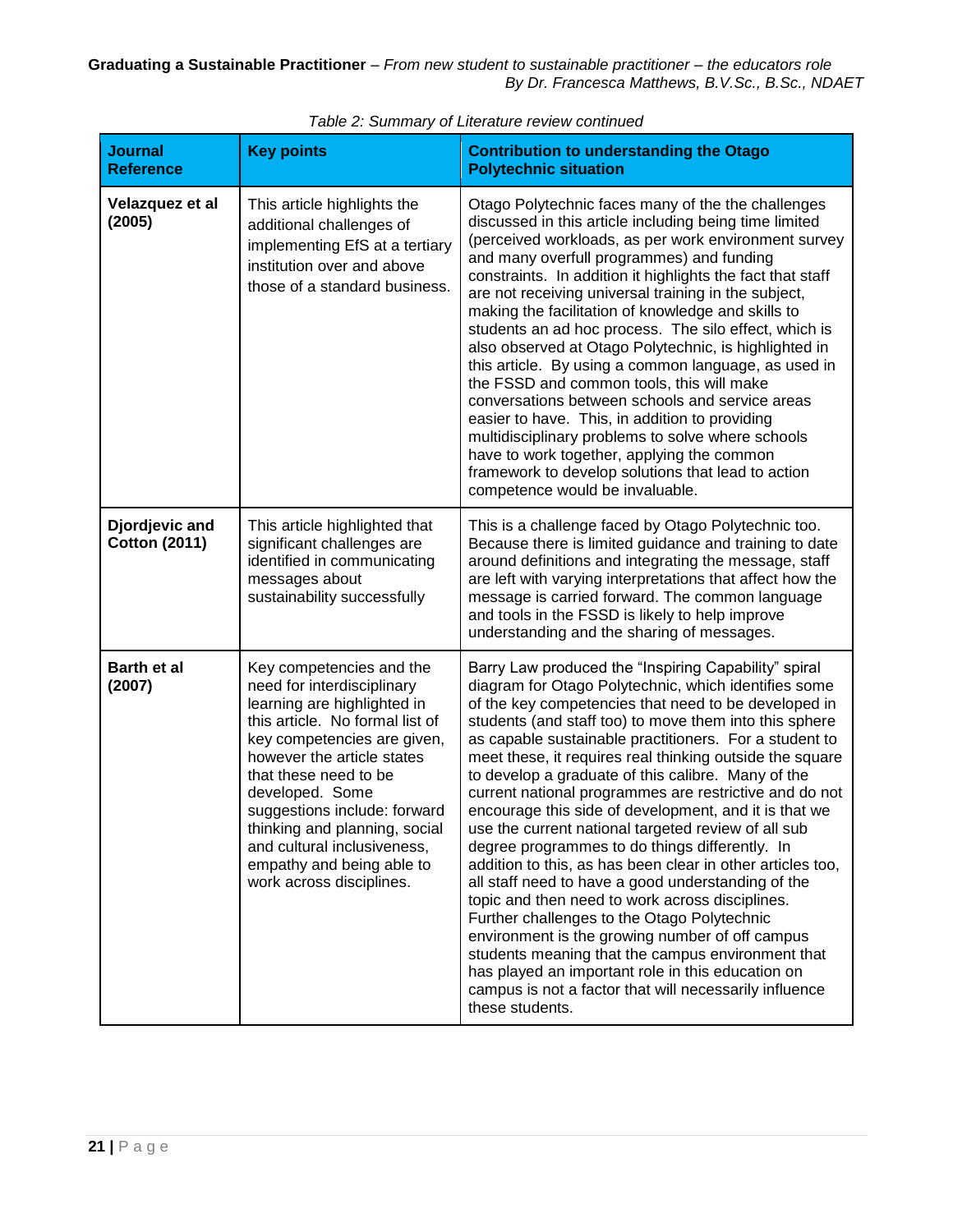| <b>Journal</b><br><b>Reference</b> | <b>Key points</b>                                                                                                                                                                                                                                                     | <b>Contribution to understanding the Otago</b><br><b>Polytechnic situation</b>                                                                                                                                                                                                                                                                                                                                                                                                                                                                                                                                                                     |
|------------------------------------|-----------------------------------------------------------------------------------------------------------------------------------------------------------------------------------------------------------------------------------------------------------------------|----------------------------------------------------------------------------------------------------------------------------------------------------------------------------------------------------------------------------------------------------------------------------------------------------------------------------------------------------------------------------------------------------------------------------------------------------------------------------------------------------------------------------------------------------------------------------------------------------------------------------------------------------|
| <b>Thomas (2004)</b>               | This articles acknowledges<br>that tertiary institutions have<br>widely acknowledged the<br>need for EfS to be part of<br>their education programmes<br>but little has changed in<br>terms of curriculum in this<br>time.                                             | All Otago Polytechnic programmes are required to<br>embed this and an upcoming audit is designed to<br>provide the information as to whether this has been<br>achieved. However many schools are delivering<br>National programmes with a prescribed curriculum,<br>which are often overfull. While staff try, they lack time<br>and knowledge on delivery and successful integration<br>of the subject to develop the knowledge and behaviour<br>change with effect. By using the FSSD, it is possible to<br>provide a framework that can embed current content<br>and look at things through the eyes of a sustainable<br>development framework. |
| Shephard (2008)                    | This article talks about the<br>importance of affective<br>learning in delivering a<br>sustainable education. This<br>type of learning is not a<br>traditional tertiary learning<br>pathway, partly because of a<br>fear of being seen to be<br>indoctrinating ideas. | Otago Polytechnic pride themselves on experiential<br>learning and affective learning can be fitted into this<br>learning type. As we educate staff better in the<br>subject of EfS to meet the objective of "every graduate<br>is a sustainable practitioner" we need to ensure that<br>discussion on the best way to engage a student in this<br>field is part of that education. This article could be<br>used as a starting point to examine how to embed<br>action competence in this area.                                                                                                                                                   |
| <b>Barth (2013)</b>                | This article highlights the<br>important part tertiary<br>institutions play in the role of<br>a EfS. In the article the<br>author highlights the<br>importance of the academic<br>staff in this role.                                                                 | This article backs up this research project around the<br>support academic staff need in undertaking the role<br>required by the polytechnic of graduating sustainable<br>practitioners. For the academic staff to do this they<br>need to feel confident in what they are facilitating, and<br>understand and use a common language to base<br>discussions, plans and actions. The FSSD would<br>facilitate this.                                                                                                                                                                                                                                 |

*Table 2: Summary of Literature review continued*

## <span id="page-21-0"></span>**Online survey**

The online survey showed a wide range of knowledge, skills and approaches to EfS. Although responses were only received from a small number of staff, the results still highlighted the need for an integrated polytechnic wide approach to this subject.

17 staff opened the survey, 11 responded to the questions. The respondents were all female, from a range of age groups. The majority (8/11) had been at Otago Polytechnic for 6 years+ and were from a range of staff levels (e.g. Head of School through to lecturers). All except two respondents were all NZ European. One respondent identified as Dutch descent and another identified as both NZ European and Maori. Staff were all based in Dunedin, bar one offsite staff member who responded. Seven academic areas were represented in results. Collecting data in a voluntary manner like this has the potential to create some bias. It is more likely the staff that engaged in this process are already the ones highly engaged in the subject. Regardless of bias, the data collected supports the literature review and the hypothesis that more training of staff is required to enable effective delivery of the objective of graduating sustainable practitioners.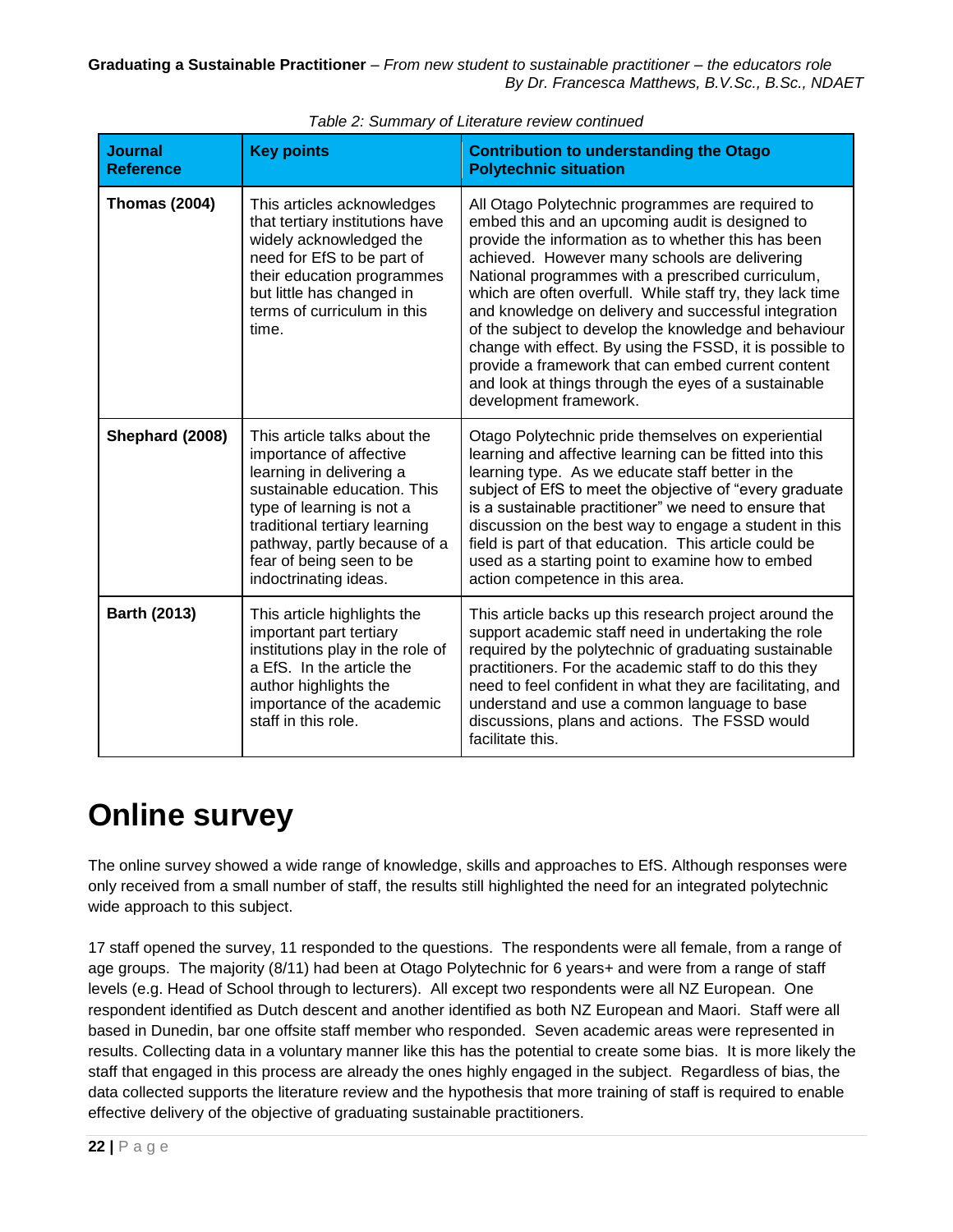*Table 3 - Online survey respondents definitions of sustainability*

#### **Respondents definition of sustainability (quoted directly from the survey)**

1. Something is sustainable when it can continue for a indeterminable time, without depleting natural resources or being harmful to the environment.

2. Working in a way in which wastage is reduced or eliminated and that the environment is preserved in a way which allows for continuous regeneration

3. Preserving earth and live on it, so that we do not rob future generations.

4. Holistic view point finance, political, social and environmental and how all must be viewed together not just environment

5. Sustainability is the process in creating balance and sustaining something into the future - in either an environmental, economic, social, or governance sense or a combination of the above.

6. Sustainability to me means that we consider the social, environmental and financial well-being in the future of an individual, organisation and environment

7. It is the practice of working as best you can in a way that can be continued and doesn't deplete or damage resources- social, economic, environmental, political.

8. Living in a way that prioritises people over things. Trying not to contribute to the destruction of our planet.

9. Thinking about the future by making lasting and effective changes and practices now

10. It means being connected to hope

11. It is about reducing waste of time and resources by thinking about the impact of my actions as a consumer.

There are many published definitions for sustainability (some examples can be found at:

<http://www.sustainablemeasures.com/node/36> ). It is evidenced in Table 3 above the wide range of definitions from survey respondents. Definitions 1-3 focus on the environment, 4-7 include the holistic view of sustainability. Definitions 8 - 11 all have slightly differing focusses again. No person in the world knows exactly what sustainability looks like for sure. It is therefore acceptable to debate the definition and understand that individuals have differing views on what it means. However, at some point Otago Polytechnic staff will have to agree to disagree and come up with a universal definition of sustainability so all academic staff are on the same page, when facilitating students. The four system conditions provide a clear definition of what sustainability means (and therefore what unsustainable practice is too) and it also provides an opportunity to audit where we are now and what we need to do to get to a sustainable state.

All respondents were aware of the Otago Polytechnic Sustainability Strategic Framework and the objectives, and all are trying to embed sustainability. 7 out of 11 felt they were doing this with only limited knowledge. The remaining 4 out of 11 felt they had good knowledge. It is hypothesised that this actually underestimates the number of staff that feel they have limited knowledge as the groups that had done some training were individually targeted, therefore would be assumed to have better knowledge. Also because it was voluntary, due to the title of the survey it is likely that the staff that were engaged in this topic were more likely to be drawn to complete the survey.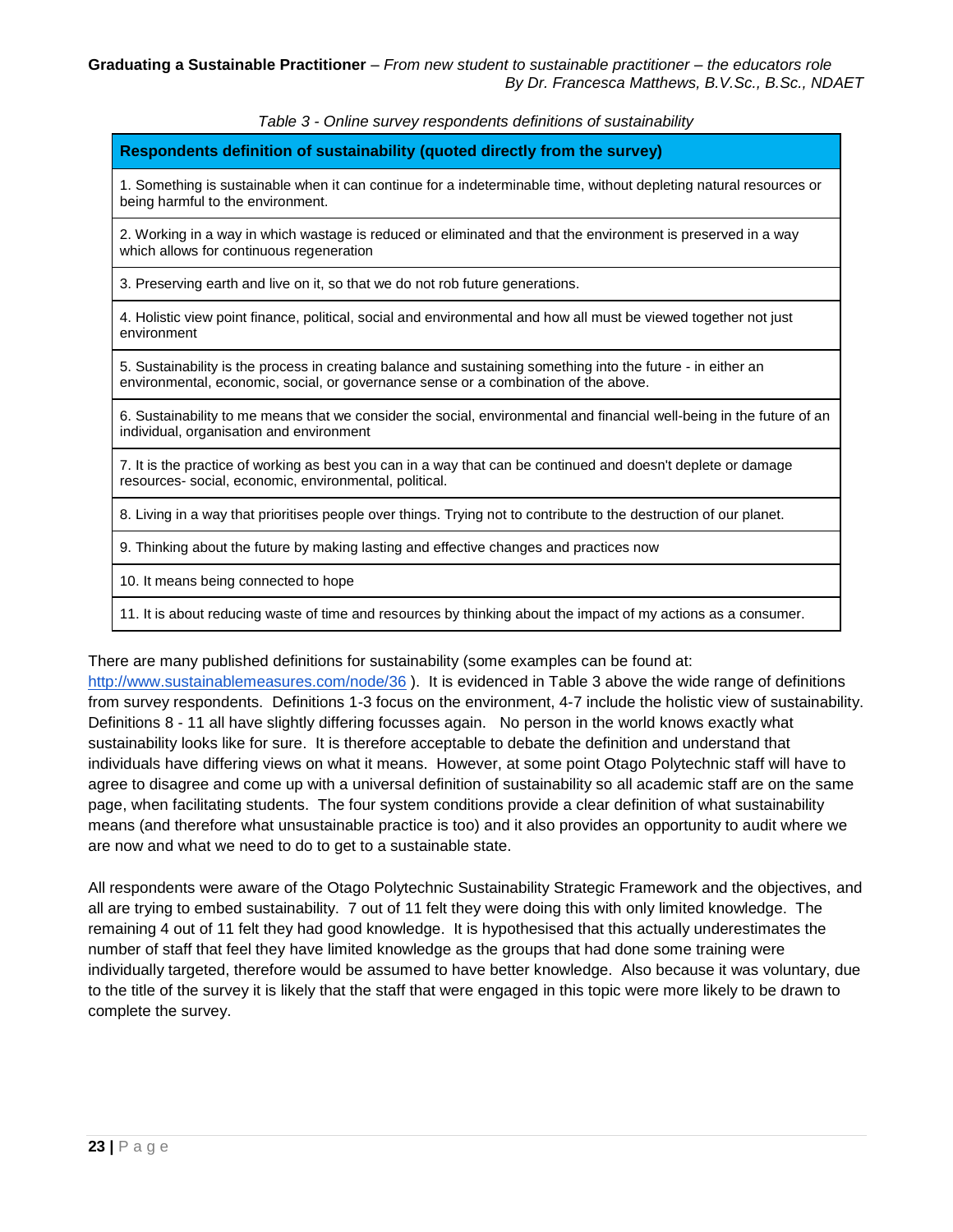*Table 4 - Response to defining a sustainable practitioner in a specific field by onine survey participants*

**Definition of a 'sustainable practitioner' is in the respondents field (quoted directly from the survey)**

A mentor who is passionate about sustainability (must be someone who has bought in - can't just tell someone to be a sustainable practitioner and let them loose), who can holistically embed sustainability in the delivery of education, who can light the way. A sustainable practitioner is not a preacher, but rather a believer.

my field as an educator: helping students to know how to look after themselves as an OT practitioner: managing the future of the profession and practitioners in ways that are connected to.

Someone who is aware of the bigger picture in regards to everything they do today having and impact of the future

A practitioner who operates with limited impact on the outdoors so that they can sustain the environment for others to enjoy into the future. They should also be able to inspire and educate others about the wonders of the outdoor environment and facilitate others to reduce their impact in a ripple type effect.

someone who knows how to support others to achievement and keep yourself sane.

In my field it is someone who has the skills to consider the definition above, but has a strong focus on developing the health and wellbeing of an individual so that they are resilient and live life to the best they are able

A practitioner who does not use unnecessary disposable and /or recyclable resources. A practitioner who assists clients to live a high quality life without preventable illness or admission to health care services

Practice in a way that preserves resources and creating awareness and encouraging critical thinking in students.

A sustainable practitioner in teaching students in health and social services would encourage students to manage their time efficiently and conserve resources such as medical supplies, electricity, and transport.

Promoting sustainability by creating awareness, support and education. Defining the meaning of sustainability sharing the understanding and reasons for it and why we support it.

One respondent did not answer the question but queried whether you could indeed be sustainable in her particular field, which was a valid comment. This is where a common framework which ensures understanding of sustainability by an agreed definition - e.g. the four system conditions, and auditing against it helps to clarify what this sustainable practitioner might look like and what the situation might need to be like.

From these definitions in table 4, it is clear that there are again lots of differing opinions and from all of them it is difficult to visualise exactly what a sustainable practitioner in a specific employment area would be like. This indicates work is needed in this area.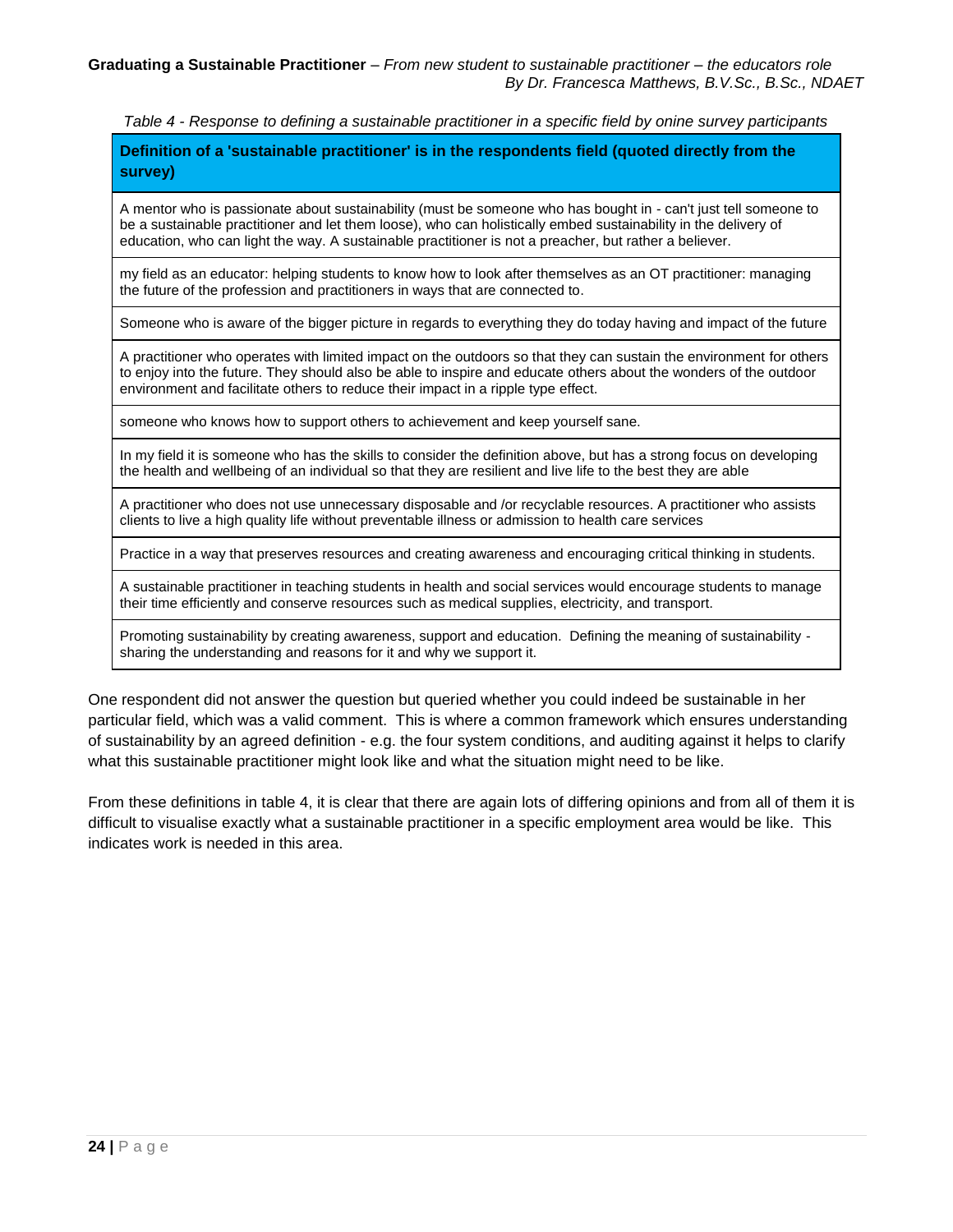| Using the scale provided $(1 - 5)$ , where 1 is no<br>knowledge and 5 is excellent knowledge, what is your<br>knowledge of the following: | Number of respondents giving each rating |              |   |                |   |
|-------------------------------------------------------------------------------------------------------------------------------------------|------------------------------------------|--------------|---|----------------|---|
| Knowledge area                                                                                                                            |                                          | $\mathbf{2}$ | 3 | 4              | 5 |
| The Natural Step Framework (also known as the FSSD,<br>Framework for Strategic Sustainable Development)                                   | 6                                        |              |   | 3              |   |
| The Nine Fundamental Human Needs (Max Neef)                                                                                               | 2                                        | 4            | 3 | 1              |   |
| Drivers of change                                                                                                                         |                                          | 0            | 5 | 4              |   |
| Four system conditions                                                                                                                    | 6                                        |              | 2 | 1              |   |
| Strong sustainability model                                                                                                               | 5                                        |              | 2 | $\overline{2}$ |   |
| ABCD planning model                                                                                                                       | 7                                        | 2            |   | 1              |   |

*Table 5 - Staff knowledge in key FSSD tools as recorded by online survey participants*

From table 5 you can see knowledge is limited across the board in most of these fundamental tools that are used with the FSSD and that are promoted by the Otago Polytechnic Centre for Sustainable Practice (CSP). Knowledge of these concepts does not appear to be directly linked to the training staff have received. Those who have completed the ASV or EfS course do not appear to be significantly more confident in these tools. This could be a case of knowing what they don't know which can lead to reduced ratings, as opposed to blissfully ignorant, which may lead to higher ratings.

| <b>Concepts</b>                                                        | Number of respondents using these |
|------------------------------------------------------------------------|-----------------------------------|
| Footprint goal setting www.footprint.org and interpretation            |                                   |
| Action projects                                                        |                                   |
| Teaching for sustainability sessions                                   |                                   |
| Sustainability presentation topics (in specific courses in one school) |                                   |
| Industry case studies                                                  | 6                                 |
| Drivers of change                                                      | 6                                 |
| The strong sustainability model                                        |                                   |
| Multiple industry case studies                                         | 3                                 |
| 9 fundamental needs                                                    | 5                                 |
| 4 system conditions                                                    |                                   |
| Do not know                                                            |                                   |
| None                                                                   |                                   |

*Table 6 - Concepts used to underpin EfS used by online survey participants*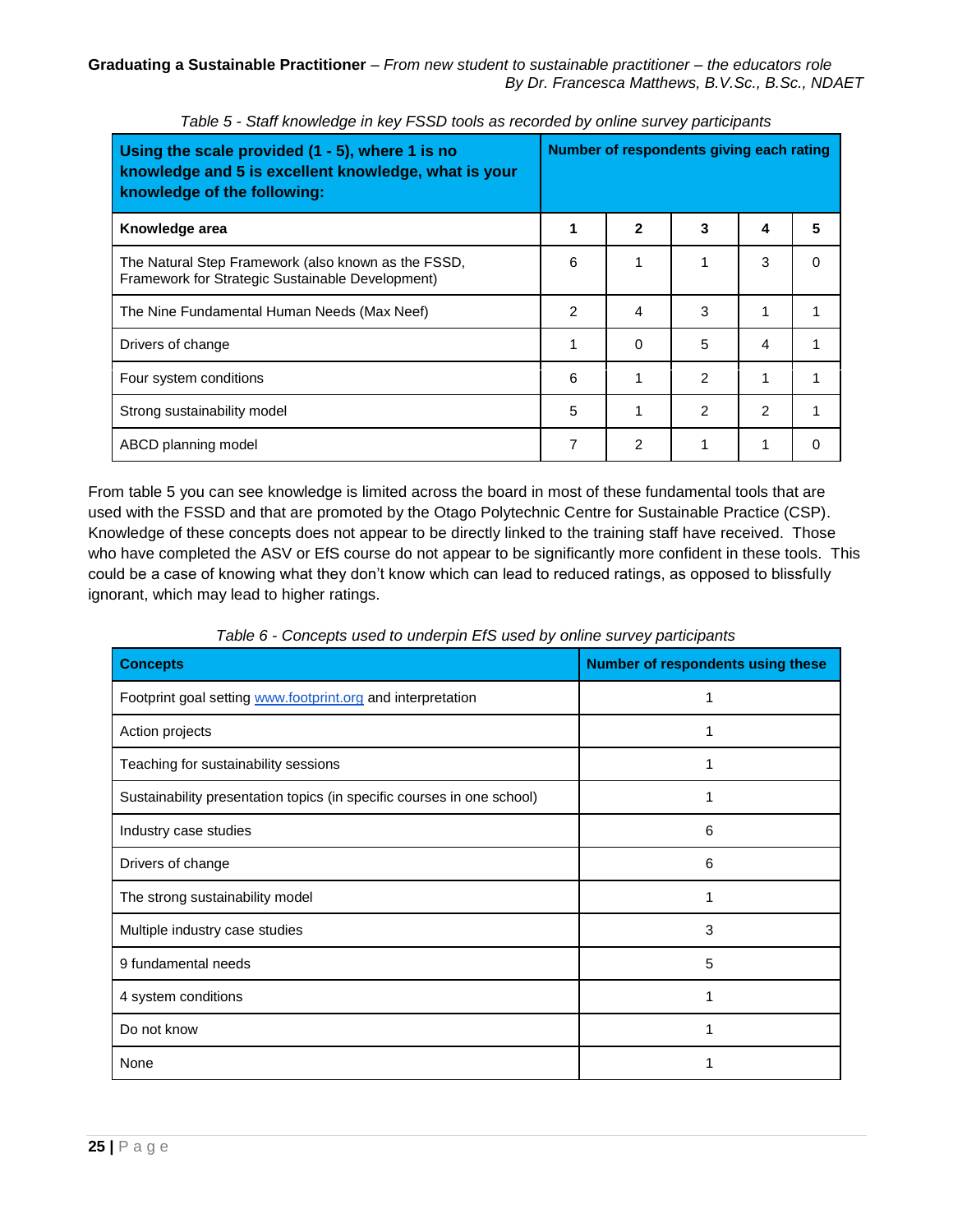Table 6 illustrates that there is little consistency in approach. The potential here is that this is likely to lead to confusion from students who are moving from course to course (within a programme of study). The key is to have a common framework to underpin EfS, across the whole of Otago Polytechnic. Case studies and action projects used to contextualise the common framework.

| <b>Method to facilitate EfS</b>                                    | <b>Number of respondents using method</b> |
|--------------------------------------------------------------------|-------------------------------------------|
| Framework for Strategic Sustainability                             | 1                                         |
| discuss sustainability in terms of the environment                 | 9                                         |
| discuss sustainability in terms of people                          | 10                                        |
| discuss sustainability in terms of culture                         | 7                                         |
| discuss sustainability in terms of finance                         | 4                                         |
| discuss sustainability in terms of individuals                     | 10                                        |
| <b>Blogs</b>                                                       | 3                                         |
| <b>Case Studies</b>                                                | 4                                         |
| Problem Solving                                                    | 5                                         |
| Facebook page                                                      |                                           |
| <b>Action Project</b>                                              |                                           |
| Interdisciplinary case studies (involving students across schools) |                                           |
| nothing                                                            |                                           |

#### Table 7 - EfS facilitation methods used by online survey respondents

It is clear in table 7 that people are discussing a wide range of areas of sustainability - but on reflection this is a weak question because it is unknown what they are discussing against (e.g. is a common framework being used to focus discussion) nor what actions are being taken from the discussions. It is also hypothesised that the survey has encouraged people that are actually doing something to respond therefore there might be representation of more action here than is actually happening across Otago Polytechnic. It is interesting to note that finance is not covered by many of the respondents and the question that falls out of that is how can new graduates influence the businesses they enter if they can't talk the language of business which is the bottom line? This might not be a purist approach to sustainability but it is a duty to give the students the tools to talk sustainability in business which means they need to understand business language, which focusses on the financial bottom line.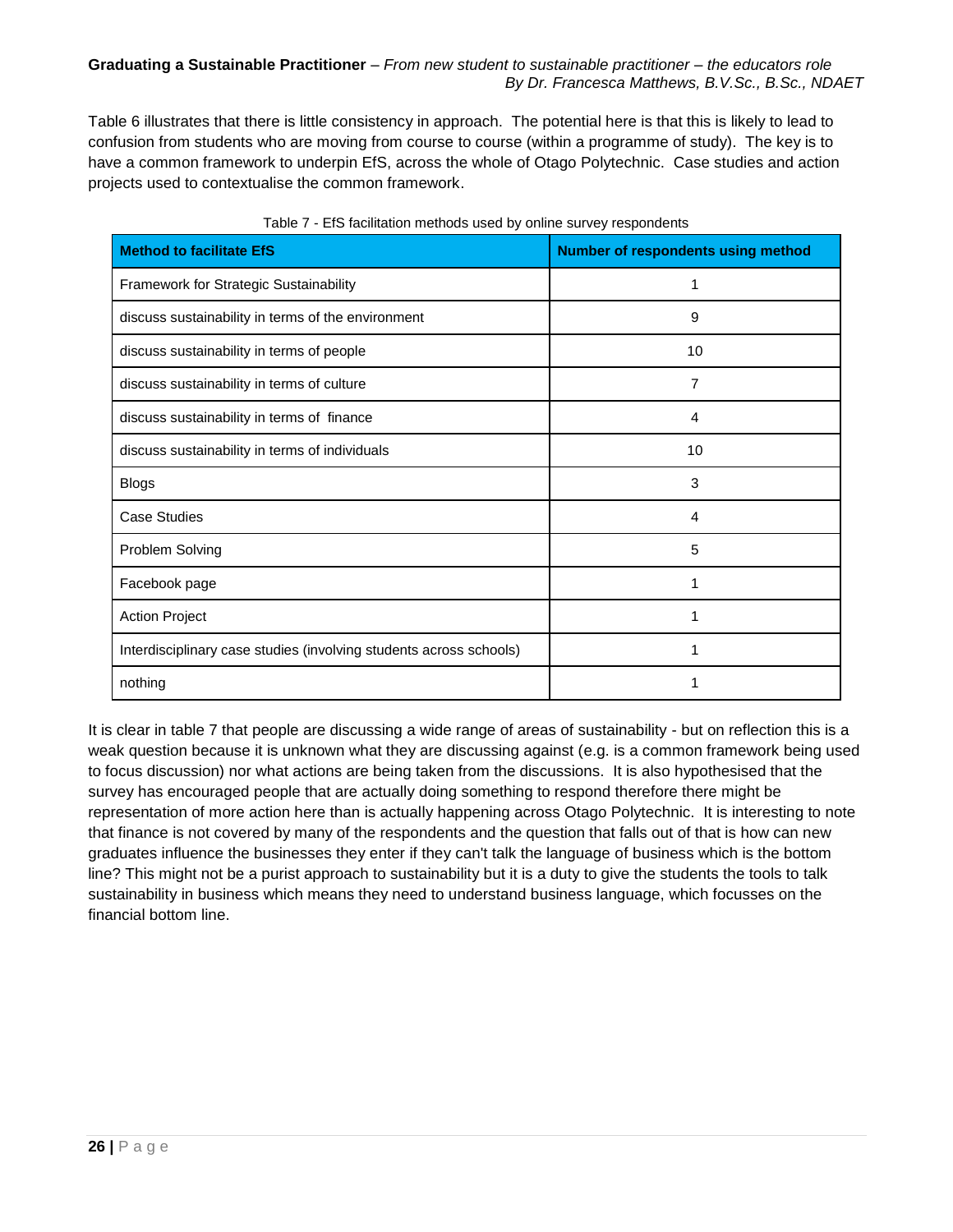## **Measurement of success**

5/7 of the schools that had a staff member respond are using no tools to measure success in this area. One school, which had four respondents, indicated four different methods of measuring success, which were not all the same and one indicated this same school did nothing.

The other methods highlighted include: the use of pre and post delivery surveys; anecdotal evidence; workplace performance after graduation; through open and frank discussion; assessment results.

The results suggest that in general, academic schools at Otago Polytechnic are not measuring success in this area, and the one school that is, the staff are not exactly clear on what they are doing, or potentially each staff member is doing a different thing.

## **Feedback on ASV**

In the online survey there was only one response from a staff member who attended all of the ASV programme facilitated sessions. The feedback was that the framework was very useful but the course overall was overwhelming.

A second respondent indicated attending the introductory session to the ASV before deciding not to continue, and she highlighted that it was good but a bit overfull and a bit too pushy in places. There was no room for discussion and debate. This is a worthwhile comment to take on board so when introductory training is looked at prior to staff considering completing a qualification in the subject, time is dedicated to discussion before presenting a framework to work with.

Due to the sample size limited data prevented conclusions from being drawn.

## **Feedback on EfS course**

Four respondents had completed the EfS course. Answers to the question that was asked about the strengths, weaknesses and areas for improvement were weak. Feedback included over focussed on the environment, opened eyes to the myriad of ways sustainability can be viewed, another respondent felt it helped them develop in this area but its weakness was the lack of other course participants. The fourth respondent did not answer the question.

<span id="page-26-0"></span>Again limited data makes it difficult to draw conclusions however it seems clear from this information and that of the overall survey that there is a lack of a framework around delivery of this programme. Implementing the FSSD and using that to inform an action project, may help strengthen this programme.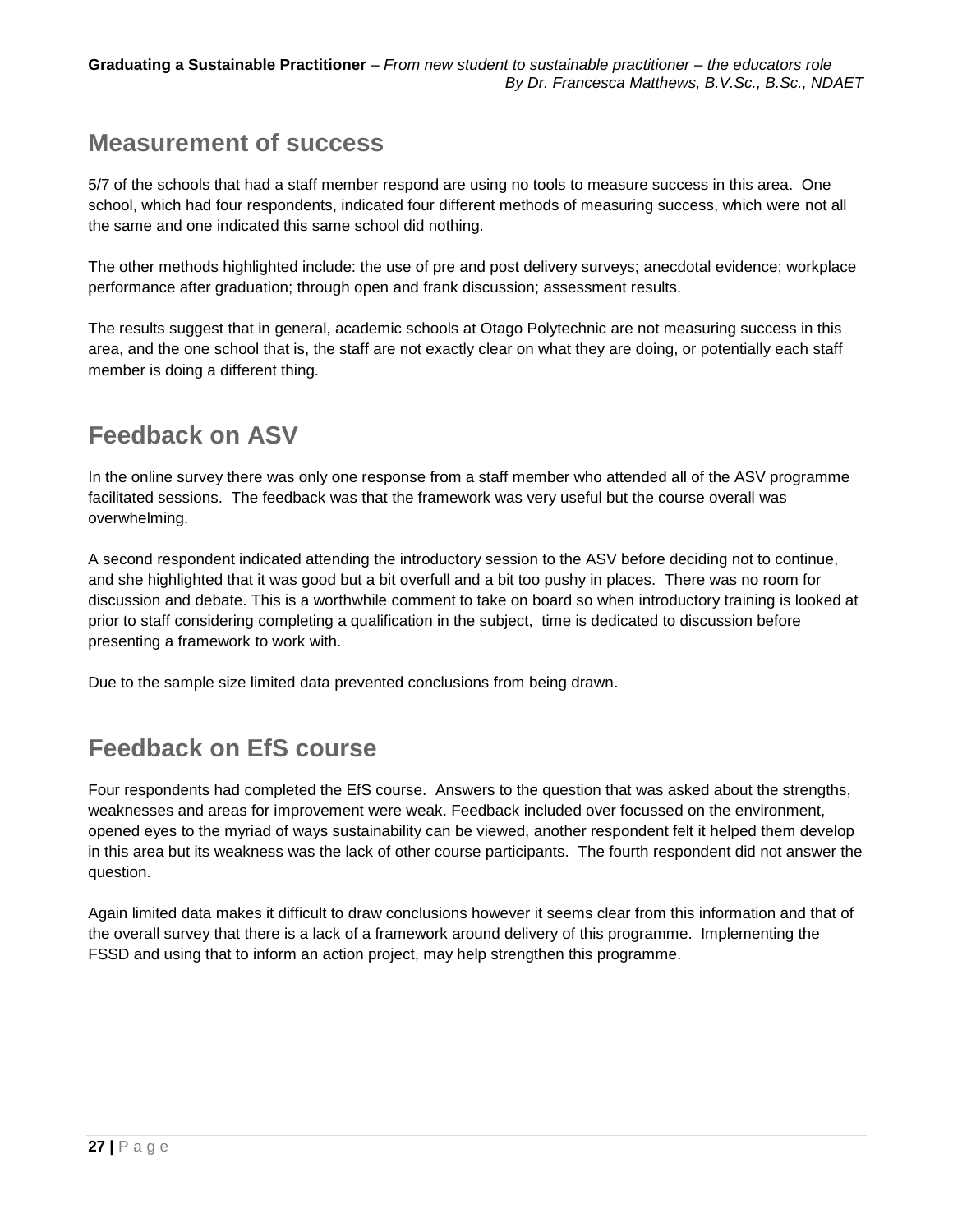## **One to one interviews**

Six of the respondents from the online survey indicated that they would be willing to discuss the topic further via a one to one interview. Respondents were sent out a brief summary of results and some questions that came from the survey. The interviews were useful in expanding on information provided in the online survey and to help propose solutions.

In terms of specific challenges respondents had in delivering EfS these included:

- Expressing sustainability in an inherently unsustainable profession.
- Sustainability more around what is the value of the course/programme to the student in terms of employment/community, so the focus is on social/values based sustainability, not the environment so this respondent is unable to see how to connect this.
- Challenge of getting students over their cynicism about it, in addition there is an added caution of making it too complex when first introducing the subject - although this respondent is familiar with The Natural Step tools, she finds they overwhelm students new to the subject.
- The fact that not all staff buy into it and live the values and this creates challenges in then educating the students.
- Challenges integrating sustainability into a skills based course focussed around academic writing.

When asked about what introductory training should be in place for all new Otago Polytechnic staff, ready to deliver on the objective of sustainable practitioners, the responses from the six respondents were very different, though all agreed some introductory training needs to be applied. Ideas put forward for this included: a tour around the polytechnic looking at what people are doing, a compulsory course in the teaching qualification, a half day introduction at induction and compulsory staff training days focussing on the subject.

There were mixed feelings on the introduction of a common language to frame sustainability. Half of the respondents definitely said yes, a fourth said yes for staff training but not to force it to be used to educate the students and two were against it due to too much jargon at the polytechnic already and the process needing to be more organic. Respondents were clear that whatever was used needed to be kept simple.

Overall the feeling was that there shouldn't be another compulsory qualification in this subject but it should be taught by short courses. Part of the rationale behind it not being another compulsory qualification is that people take the attitude of it just being another tick box exercise rather than engaging. Comment was also made that training should be delivered in mixed groups (i.e. not all from one school or service area) as it raises different ideas and thoughts that help people's knowledge grow. One respondent had strong ideas around a recognition system - perhaps like a colours system so that everyone can see who has attained what skills in the polytechnic. This idea appears to be one worth exploring and may be an incentive system to encourage staff participation.

A sustainable practitioner was defined very differently by people in each area (e.g. some consider just the environment, some just the people) in the online survey. Interviewees were then asked if it would be useful to have guidance writing and illustrating these definitions within their area. Most respondents (5/6) were in agreement with this and feel it needs to be driven from polytechnic leadership, as comments arose that there was a gap between the leadership vision and the guidance being provided at the coal face. This theme came up through a number of questions. The respondent who disagreed, and felt that there would be a negative response to this approach, would like more help through mentoring and assistance with integration.

The FSSD is the framework recommended to frame sustainability by the Otago Polytechnic Centre for Sustainable Practice (CSP). However only one of the respondents had heard of it and uses it. This aligns with online survey responses.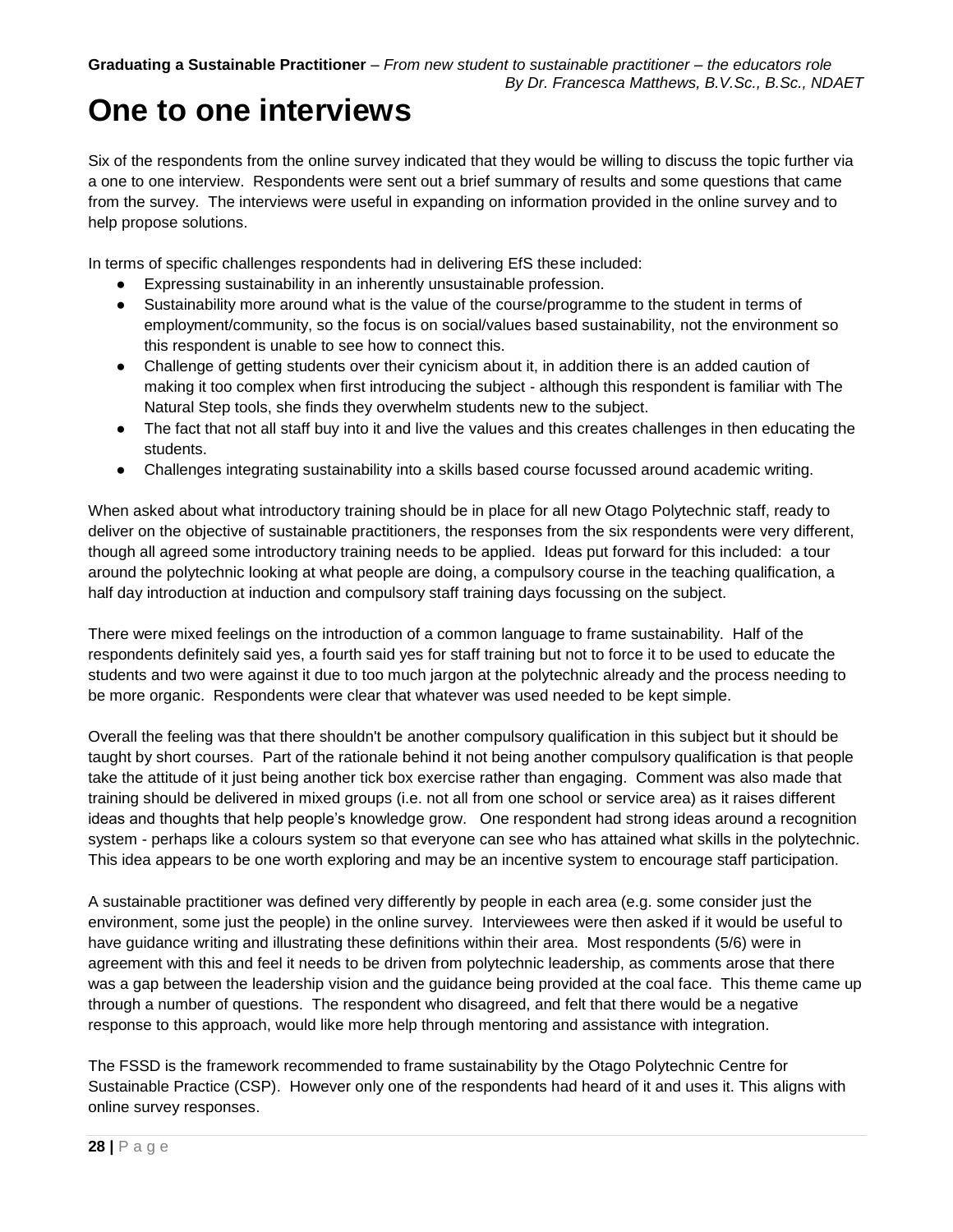Most respondents were keen to see a mentoring system in place, but there were different ideas on how this might look, from using people from other areas, to having a champion in each area, to learning from others and sharing. The respondent who did not like the idea of mentoring felt that mentoring is too hard to implement and therefore would prefer courses. One of the respondents who agreed with mentoring said that structures and outcomes would need to be in place and a time allocation to the mentor to ensure it works. When asked who the mentors should be, responses again varied. Ideas included it needed to be a special type of person that was sensitive to differing ideas, someone from another area and had to be set up so it was followed through.

In the online survey provision of introductory resources was an idea proposed. There was general agreement of some sort of repository available where good resources were tidily filed. Discussion led to the suggestion that someone on the sustainability steering group could manage a Moodle page like this and review resources provided by people and keep the page tidy and easy to find things.

Some good ideas of action competence were detailed by some respondents so it is clear it is happening at Otago Polytechnic. It was unclear though what framing was given beforehand as, for example, only one of these respondents understands FSSD as a tool to allow students to understand and evaluate what they are seeing and then enable them to suggest the change required.

On the topic of integration there were mixed responses to whether it should be integrated only or needs an introduction first. What was clear was that the structure of the programme can change the answer. Staff found it harder to integrate into a National Qualification with unit standards where there is no reference to sustainability, than a locally developed programme that has specific outcomes relating to EfS.

When asked about actions speaking louder than words, it was clear that there is room for improvement in this area. There is still a level of apathy and "that's not my job" (e.g. keeping campus environment nice by picking up rubbish).

The local food project, being proposed by Dr. Ella Lawton, as a "whole of institution" project to frame sustainability, was well received by all six respondents with some concerns. For example one respondent says that if it mentioned the environment then there would be resistance from staff in that school, as that particular school define it as resilience. This appears to be a problem with understanding sustainability rather than it being insurmountable

<span id="page-28-0"></span>Measurement of success was deemed to be a real challenge, though one respondent identified they were doing in-house beginning and end of year surveys this year as a trial. So this could be an option to review. Success after graduation was another area where measurement was needed but no solutions were proposed.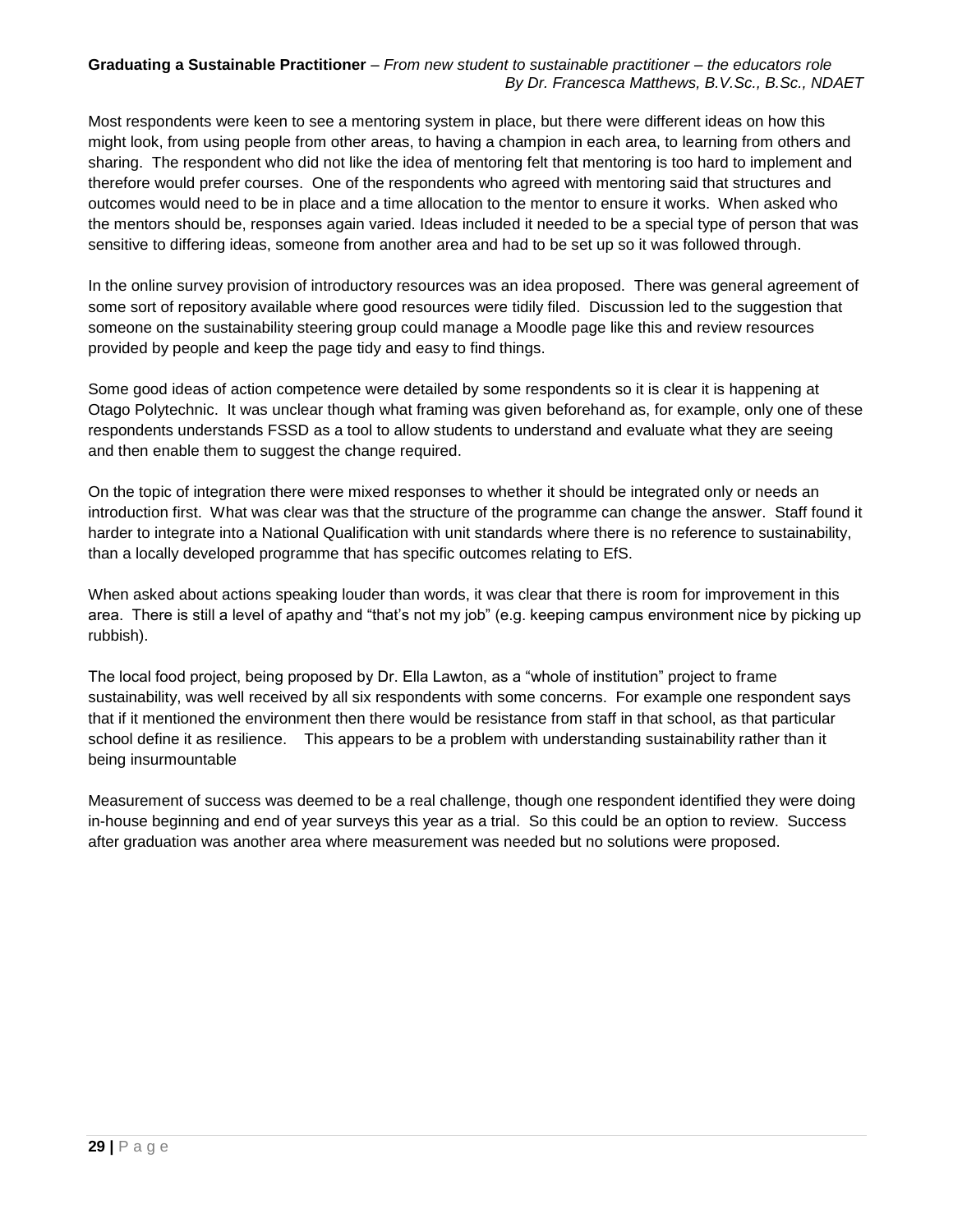## **Expert interviews**

Two expert interviews were conducted, one with Dr. Chris Eames, Waikato University and the other with Dr. Barry Law, The Sustainability Company. By conducting expert interviews, it was possible to compare what was being reported by staff at the coal face, against the views of experts in the field around what needs to be done to get effective results in delivering EfS and graduating sustainable practitioners.

## **Dr. Chris Eames**

Dr. Chris Eames, an Environmental Educator from Waikato University **(Eames)**

When asked who is doing EfS well and graduating sustainable practitioners, Dr. Eames felt educators are trying but there are challenges. He identified two challenges:

- 1. That people have a "fuzzy idea" of what sustainability is, and therefore how it is achieved but especially staff in tertiary institutions as they often approach it from only their perspective, and its commonly mentioned in the media. However there are over 300 definitions of sustainability, and no one actually knows what a sustainable world looks like.
- 2. Many tertiary teachers are not trained as teachers and are not helped to teach, especially in a university where on the job training in terms of learning to teach is common, and academic staff are often learning by doing. EfS has pedagogical ideas that frame it around action competence **(Ministry of Education Education for Sustainability)** which is an approach that is not enacted well.

Dr, Eames also identified that it is essential that EfS should be holistic (environmental/social/economics). But also laid out carefully so people understand it and show how everything is connected and therefore they can't be considered separately. His current research is focused around trying to understand why there is not more of a movement towards sustainability and to identify the barriers. There is a quantum change in behaviour required, compared to how today's adults were brought up.

Dr, Eames was clear that EfS can't be delivered and integrated by everybody without educational opportunities. Education workshops are essential in his opinion for all academics. The institution needs to decide what sustainability means to them - and realise it's not the same for everybody, then work out what Otago Polytechnic's view is. Create the vision which is the first part of action competence - what does Otago Polytechnic look like when it is meeting the Strategic framework for Sustainability? Part of this vision is defining what a sustainable practitioner actually looks like. The next step in Dr. Eames opinion is to educate academics so they understand it, can to deliver it and are able to weave the conversation and build student experiences into the programmes. Dr. Eames was clear that it needed to be integrated, not taught as a separate topic.

Dr. Eames gave an example of an EfS course for educators at Waikato University. The students of this course need to go and get experience in a community by talking to people about issues, research the issues, find the cause of the issue, not just symptoms and solutions and then demonstrate action competence by deciding what to do. This is the same experience students should have. The key is to frame experiences for the students to have.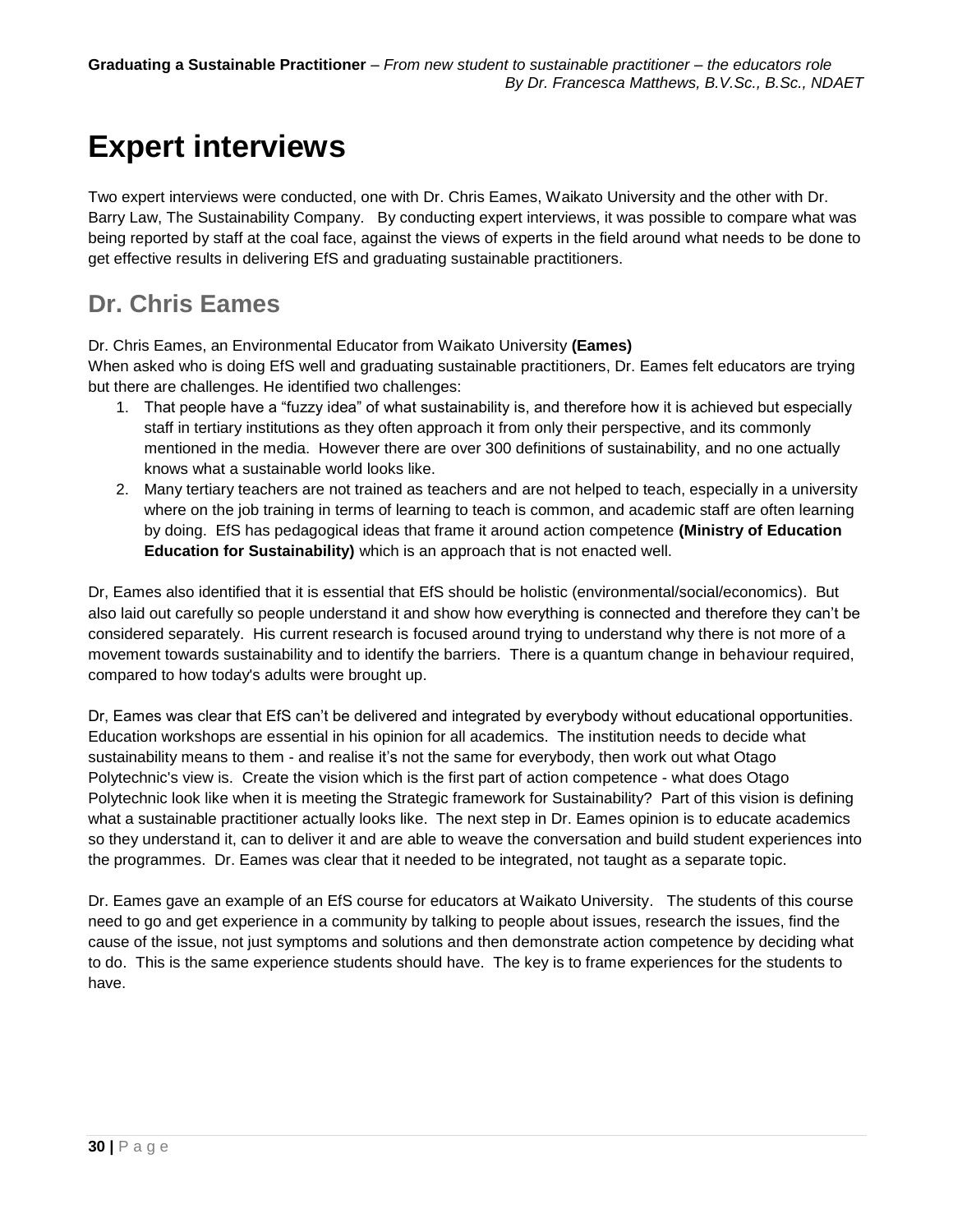The interview involved looking at an example specific to the School of Veterinary Nursing at Otago Polytechnic. Using a veterinary clinic reception area as an example, instead of just finding out the function of a reception area and that it's important to keep it clean and tidy, the students need to learn about the area, look at the set-up, the resources used, the lighting, the heating, the products used for cleaning. Then ask them to consider energy more critically and look at the environmental impacts, social impacts (e.g. people need to be comfortable) and the financial aspects (making it more efficient will reduce costs) and then get the students to propose alternatives. The students could work in small groups or as individuals to work through this problem. Dr. Eames said it was important that the same consistent approach was used across the whole of the institution.

Dr Eames spoke about change being a slow process when delivered through education. People need to be conscious of not forcing ideas and consequently turning them off, but of highlighting the issues and having conversations and debate. He felt though at some point regulation will be needed to bring about change and gave a potential example of government regulation on oil use.

The discussion moved to visioning. Dr. Eames recommended considering doing some visioning for the industry early in the programme of study for students, maybe an introductory course, that includes the consensus view of Otago Polytechnic on what sustainability is (mentioning the multiple definitions) and then looking at how it looks in the specific academic areas. Following on from this, integration of EfS into each course in the programme. Integration should be used as much as possible so it's just part of the normal curriculum.

When asked how he thinks New Zealand universities and polytechnics are delivering this, Dr. Eames felt that not many tertiary institutions are doing well in this area. He said universities are trying to improve in this area and are offering professional development workshops in the area of EfS and how to teach it, but as an example Waikato University are only reaching maybe one percent of staff a year.

Dr. Eames felt Otago Polytechnic were well ahead in the field in New Zealand in terms of sustainable practice commitment, and the fact that this project is being done by an Otago Polytechnic staff member is a measure of the polytechnic's commitment to EfS. Dr. Eames commented that people within tertiary instituitions are trying but not in an organised way.

Dr. Eames agreed that sustainability is a contentious issue, but action competence is about being informed so using it can lead students to think about challenges and have informed decision making (similar too ethical debates). For example, in terms of peak oil, present the students with a balanced view (rather than the educator's own opinion) and then get them to go away and make their own decisions. Explain that everyone has different ideas but refer back to the strong sustainability model (figure 4) as a way of integrating, and showing people who may be more focused on economics or the people side the interconnection. From an educational viewpoint people need to buy into it and not be brainwashed, but as mentioned earlier this is not the fastest way for change to happen, and legislation may be required at a government level.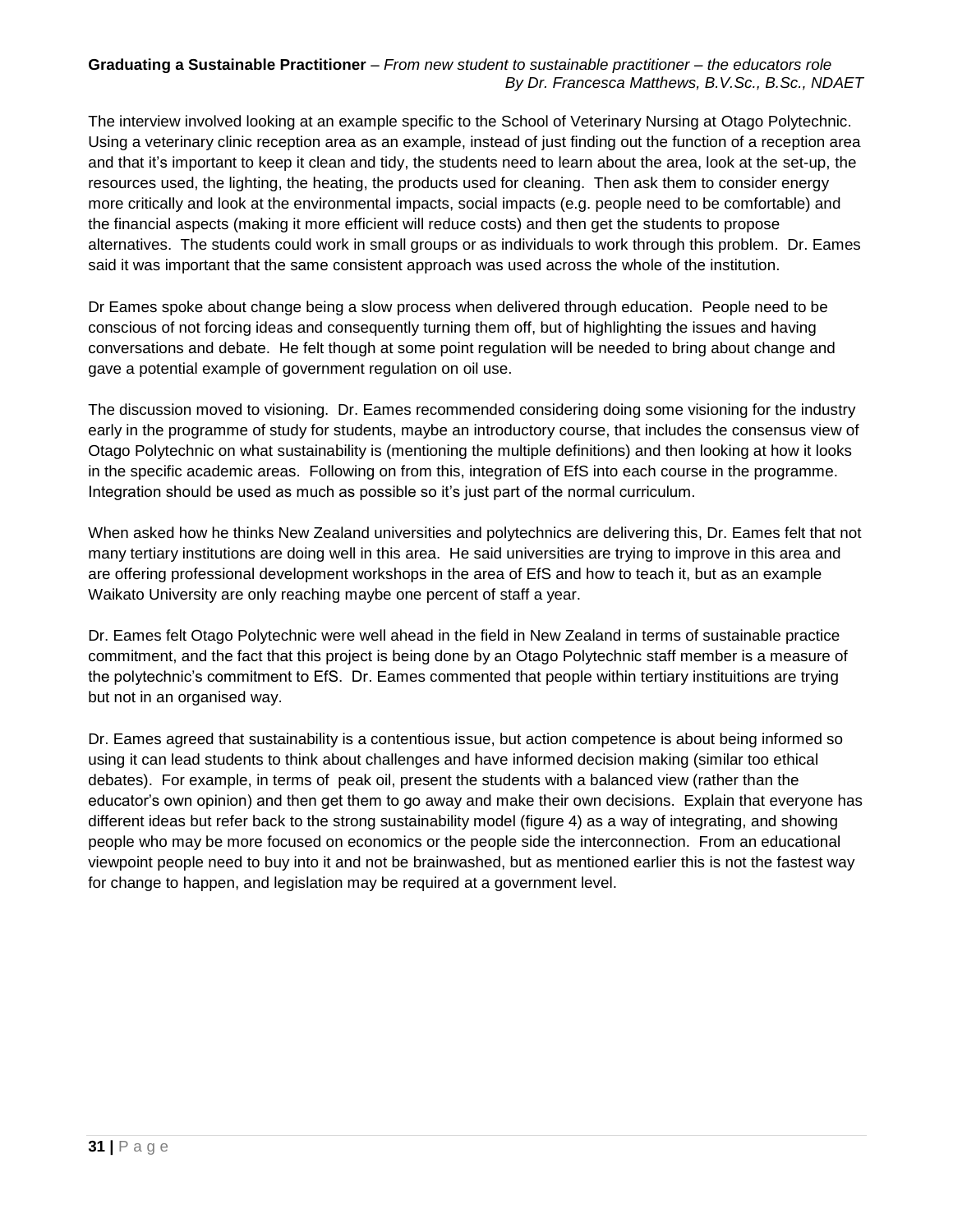

Dr. Eames on leadership, agreed that leadership is needed from the top but it needs to filter down and their needs to be an effective monitoring process and guidance to make it happen.

In terms of tools to help with effective EfS delivery, while he said the Natural Step (FSSD) is a little bit corporatised, he felt it was better to talk the language of business and institutions, which is more effective in moving people along the spectrum. Once people are moved along towards more sustainable thinking, it is easier to shift them to the next level on the spectrum.

The primary challenge faced by organisations in this space, according to Dr Eames is a lack of knowledge. The use of an impact matrix is important to understand which changes will have the biggest impacts and be of highest importance. [Review an impacts matrix here](http://prezi.com/wgcgvublsvky/?utm_campaign=share&utm_medium=copy) (Slide 11).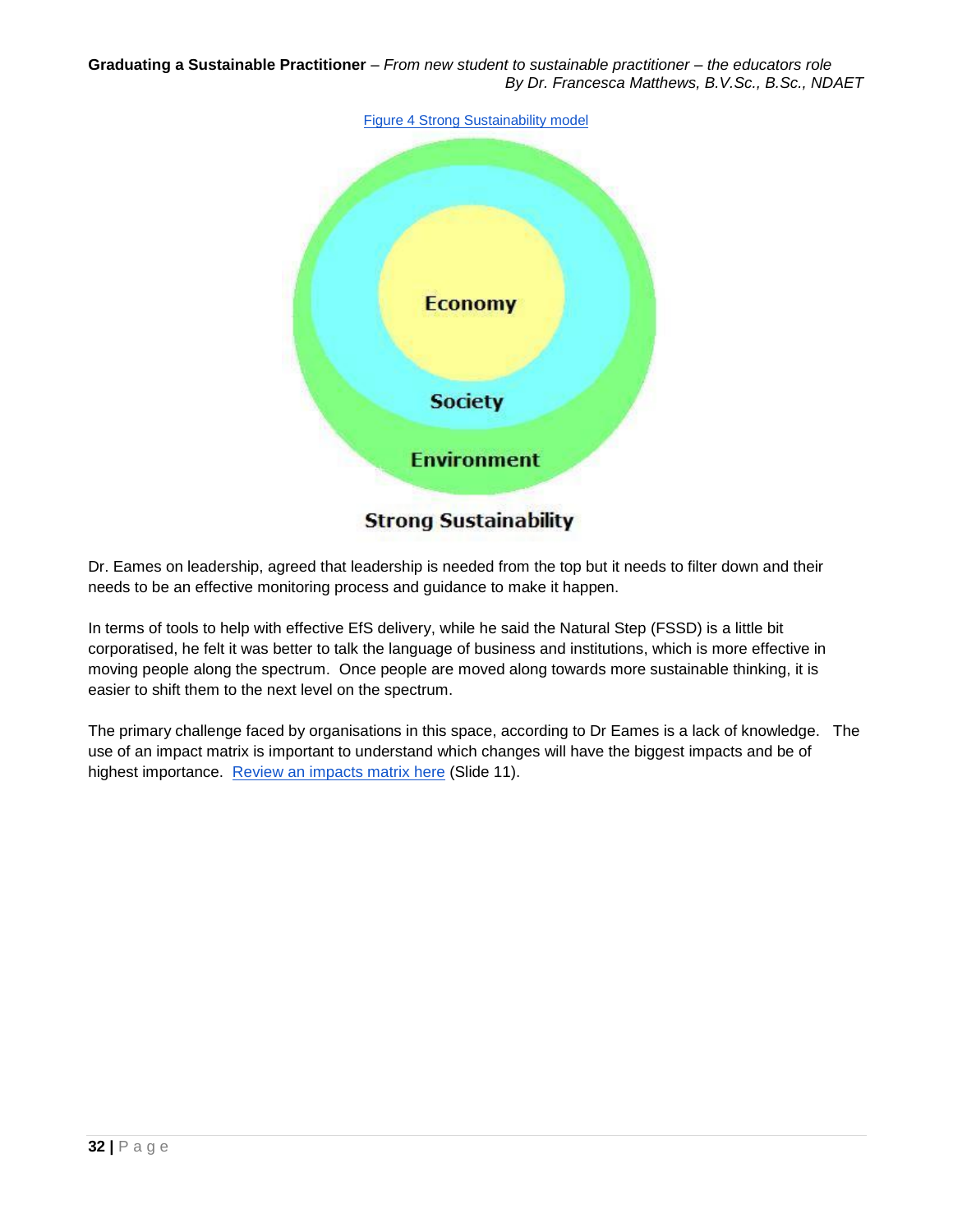## **Dr. Barry Law**

Dr. Barry Law is the Director of The Sustainability Company and is a consultant employed by Otago Polytechnic helping to implement sustainable practice across that institution.

Dr. Law started the interview by highlighting how important holistic education, across the institution, is in this space. It is also important to show cross institutional perspectives on sustainability, otherwise the perspective is too narrow. Students need to understand the environmental, economic and social aspects of sustainability, but it's also about changing behaviour and time needs to be spent on this.

When asked who is doing EfS well, Dr. Law mentioned the Waikato University Business School, and that the Christchurch College of Education was great before it amalgamated with the University of Canterbury. In terms of Otago Polytechnic he felt they have a basic understanding of sustainability but it's not a big enough connection to change community behaviour. He believes there needs to be a change to the business to make the behaviour change.

Business is a key and Dr. Law feels there is still a lot of work to be done in breaking down barriers between employers and employees. Businesses that are doing well in this space are those that have an open platform to share ideas. It is important that tertiary institutions are training people to contribute in the workforce. Another important factor is training the workforce to listen to and accept new ideas from new graduates, rather than dismissing them, and providing support and mentoring for them. According to Dr. Law, this is backed up by lots of evidence that new graduates don't last in business because the business is not run on ethical standards.

In terms of delivering EfS, Dr. Law recommends giving students a look at a wide variety of businesses to see different perspectives of sustainability and what change or sustainability might mean to those businesses – this helps them get a broader understanding of issues including inequity and the need for social justice. In addition they also need to understand basic science too. If they don't understand the water cycle, carbon cycle, and nitrogen cycle then they will find it difficult to follow. Students need to understand this and the concept that we only have one planet with one set of finite resources.

Dr Law feels that at Otago Polytechnic there is currently a gap between the institution's values and its behaviour. Sustainability is a complex notion and it is important to have people who really understand it. To do this Dr. Law says more professional development is required as staff at Otago Polytechnic currently teach sustainability from their own perspective, rather than around the concept of sustainable practice.

In terms of qualifications, and courses within them, learning outcomes must include sustainable practice and assessment must follow through from that, says Dr Law. Experiential learning is required for people to really connect with it.

Dr Law says the New Zealand curriculum has future-focus themes (sustainability, globalization, values, behaviours) in front of qualifications but it is not actually being done, so he questions, "if that's important why isn't it driving the curriculum?".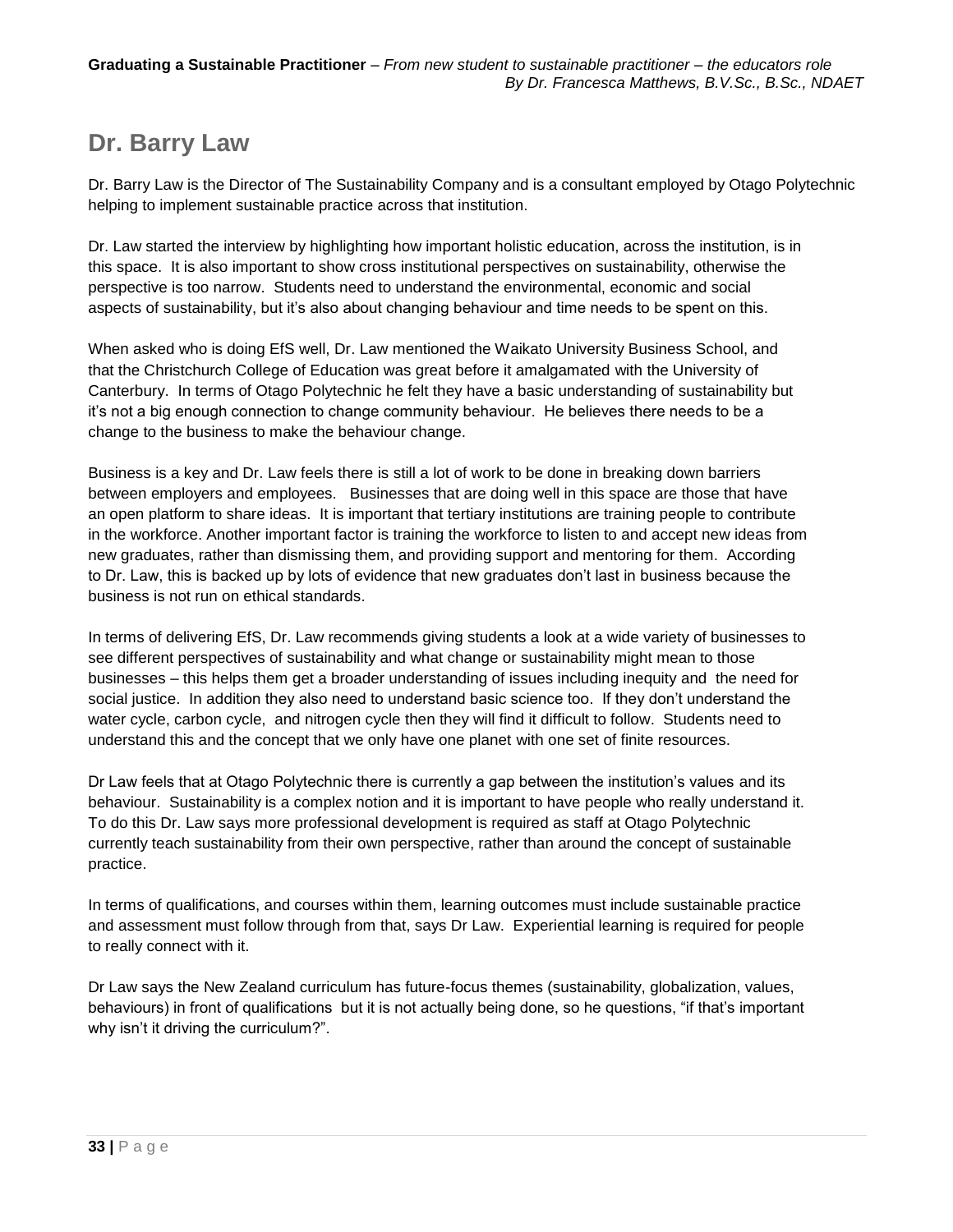Educational excellence and sustainable practitioners are Otago Polytechnic's values but in many cases this is not being achieved, according to Dr. Law. It was also noted that there is a need to look at how EfS is integrated through all our qualifications at a national level. Dr. Law used the example of builders and architects who are not getting jobs because they are not trained in sustainable practices - so we must be doing this to graduate work-ready employees.

In terms of education of the academics, an emphasis on the 'why' in New Zealand is still needed (unlike Europe where this isn't required because they get it). Academic staff need to understand the systems thinking approach – one planet, set resources (there are no more) and too many people. Dr. Law says that currently education is doing this backwards – thinking of cost first and making profit before impact on people and environment is taken into account. Dr. Law says academics also need to know how to change business and make our students marketable.

Dr Law highlighted that New Zealand markets itself as "clean, green and 100% Pure" so its a major issue if we are not addressing sustainability in our graduates. This needs to be in the learning outcomes of all qualifications, not just in overarching principles. We also need to live our own values in NZ. An example of this is water quality – the health and safety of everyone relies on a healthy planet. There is a tendency to look at cost factors as just the purchase price, not including the costs of maintenance or replacement/disposal costs, so if we bought the better version that lasted longer this may create significant savings. Businesses need to look at the long term cost. Dr Law gave an example of purchasing a shredder. In a company he helped they produced lots of confidential documents so shredding facilities were essential. They were continually buying cheaper portable ones, which had a limited life, and were still having to send some documents to a commercial document destruction service. However when they analysed spending over time, they purchased a heavy duty second hand shredder that ended up saving the company thousands in the long term, even though the initial outlay was higher. There was also less waste from broken shredders going to landfill. It is essential to learn to look at the long term cost including environmental impacts, social costs on time and effort, and monetary costs when making decisions.

There is a complexity in preparing staff to teach sustainable practice. Dr. Law suggests maybe undertaking co-teaching for a while – a sustainability expert and the subject expert that understands the profession and can help tie it together. This will also help academic staff grow their understanding and confidence.

Prior to this Dr. Law says that staff need understand base knowledge: What is sustainability?, What does it mean to the institution and in relation to New Zealand?. Staff need to understand the issues for NZ then look at the profession and issues within it.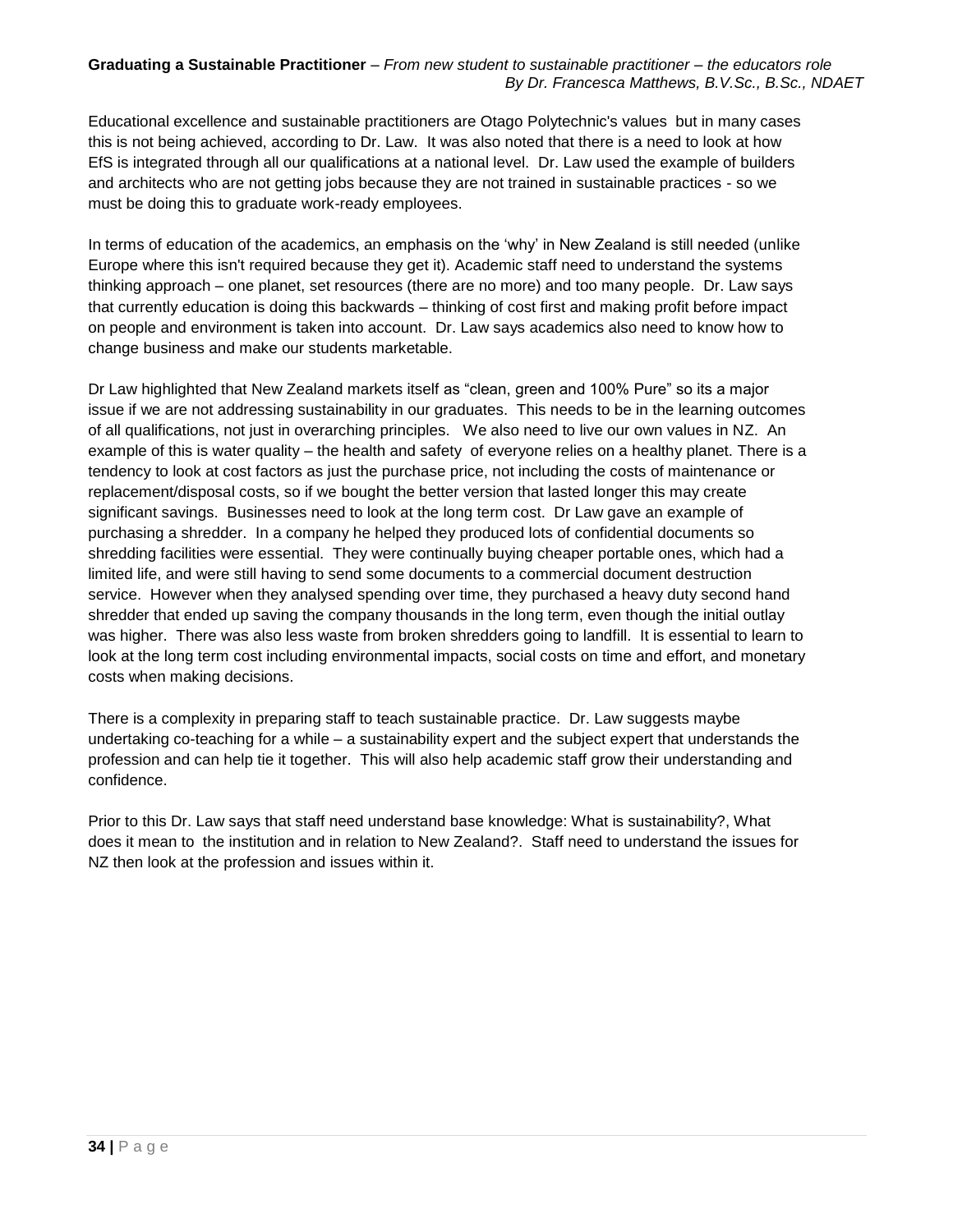The other side of the coin, according to Dr. Law, is that it is essential to drive professions to make the change in the education. Many businesses are trying to maintain business as usual that won't work. It is only once they change they will demand a different graduate. To be in business today and ignore sustainability is a problem. There are major social and environmental issues going forward.

Future-focused, sustainable businesses are operating well above compliance. However, compliance is something that is put in place once a major problem has been realised, so it's at the bottom of the cliff. Education takes us back to top of the cliff. Businesses need to be engineered to work way beyond compliance, thus reducing compliance costs. In addition stronger penalties need to be put on noncompliance as in some cases businesses earn so much that they can afford to be non-compliant and pay the penalties.

When asked about the difficulty of delivering national qualifications that omit this subject in the learning outcomes, Dr. Law suggested this is just a case of a marketing tool, putting a value on the additional education they will receive at Otago Polytechnic.

Finally Dr. Law reiterated that there must be a strong process for training the staff at Otago Polytechnic and that these staff must buy into it. There needs to be strong accountability to reach the full potential of the Sustainability Strategic Framework.

# <span id="page-34-0"></span>**Discussion:**

The literature review (refer to Table 2) very much supports that Otago Polytechnic are on the right track with regards to the Sustainability Strategic Framework and embedding sustainable practice. The missing steps that are really preventing Otago Polytechnic from progressing to the next level is leadership at all levels and the universal training of staff. The literature suggests this is important and because of the widely varying views around this subject, after some initial discussion, it is recommended that a common framework, such as the FSSD, is used to frame all discussions and action plans. The use of a common framework is supported by the literature.

The other key finding from the literature review is that action is important. Once the staff and students have a framework and knowledge to work with, they need to be demonstrating action competence.

Interviews carried out with Dr. Chris Eames of Waikato University and Dr. Barry Law of The Sustainability Company confirmed this need for structured training for all staff and also highlighted the need for action competence to be part of this training and an important part of the tools the staff use with students. A significant behaviour change is required too.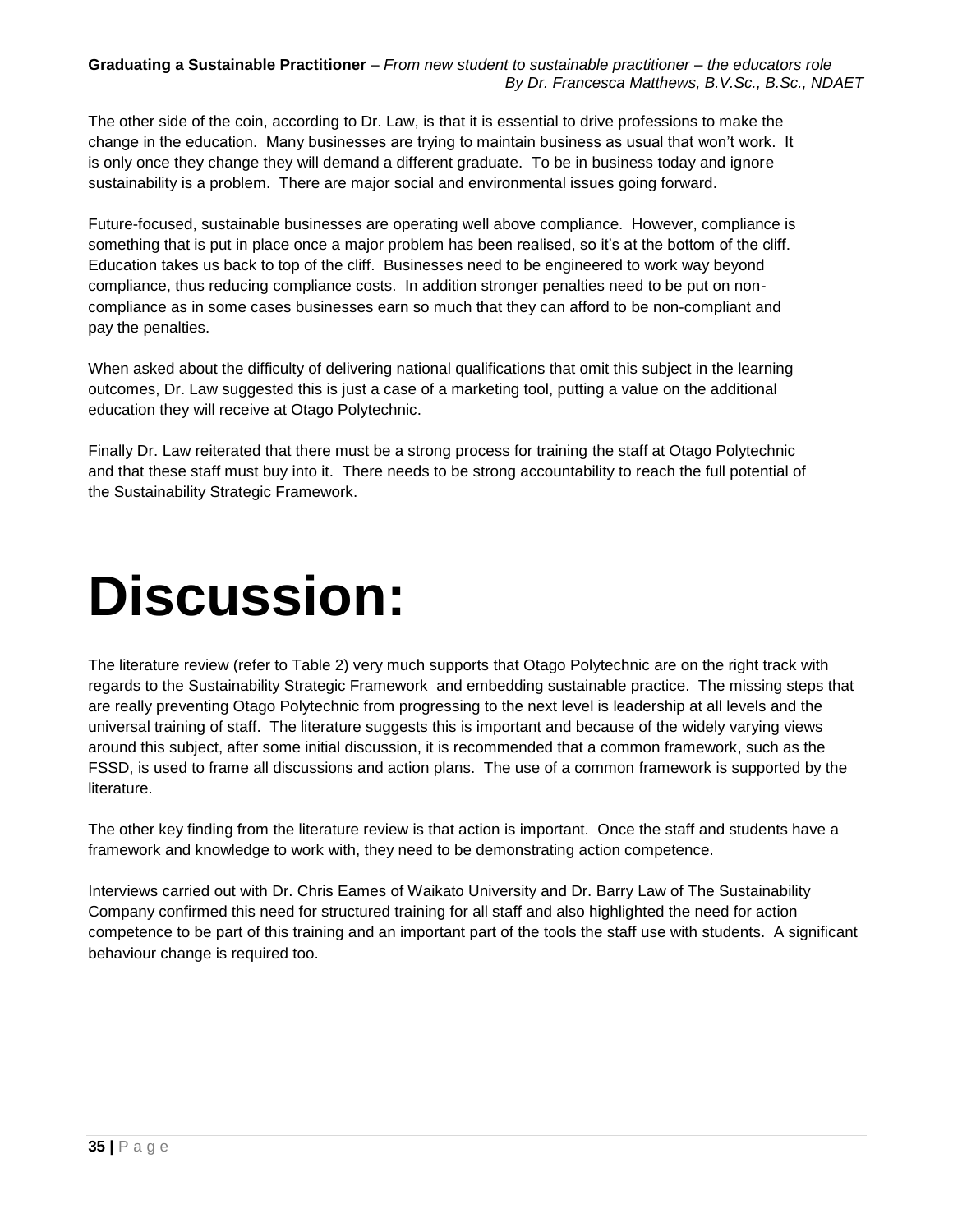The literature review highlights the importance of working across schools and service areas on multidisciplinary case studies. There is little evidence of this currently being done at Otago Polytechnic. This is unsurprising as staff are battling with time and financial pressures as well as overloaded programmes. Academic staff do not yet have adequate support and training to help them understand the big picture around EfS and graduating sustainable practitioners. This needs to be in place first, before bigger projects like multidisciplinary case studies and action projects are undertaken.

Results from the online survey and one to one interviews, while only completed by a small number of staff, backed up the hypothesis of this project. Staff need more leadership, support and training to deliver on objective one of the Strategic Framework for sustainability - graduating sustainable practitioners. Effective measurement tools also need to be imlemented to review success in this objective, as this is currently not being done. Without effective measurement tools it is impossible to know if what is being done is actually effective.

# <span id="page-35-0"></span>**Definition of a 'sustainable practitioner' graduated from Otago Polytechnic**

Quoted from Nelson Switzer, President and Chief Sustainability Officer of Asherleaf Consulting Inc., a multidisciplinary sustainability advisory firm based in Toronto, Canada. [\(http://asherleaf.com/2011/08/399/](http://asherleaf.com/2011/08/399/) ) *"A sustainability practitioner understands the interactions between environmental, social, cultural, economic and governance issues and how each fits into the corporate mission and strategy. The sustainability practitioner knows how to help a company enhance its corporate value – that means helping the company grow and protect its profit and share price while helping it preserve and protect natural and social capital."*

At Otago Polytechnic we are graduating work ready graduates. Our graduates are in most cases going out into the world of business and in that world the language is profit margins. The corporate definition above therefore provides a good basis for a definition of Otago Polytechnic graduates when meeting objective 1.

### **A sustainable practitioner that understands and is using the four system conditions may think like this:**

**System condition 1:** In order to adhere to this system condition, sustainable practitioners recognise that nature should not be subject to systematically increasing concentrations of substances extracts from the earths crust. To do this they need to understand the basic science, as indicated by Dr. Barry Law. These are primarily finite resources, that are non-renewable within our society's time frames. It is also about understanding, for example, that if mercury is extracted then it must not be deposited into nature at a concentration higher than what is natural. CO2 and climate change also sit under system condition 1. If we are putting more CO2 into the atmosphere than what naturally occur, we are upsetting the carbon-cycle balance.

Examples include: Use of fossil fuels - transport, power, includes transporting of products to business, products that are byproducts of fossil fuels, mineral products - such as phosphate and lime through to precious gems depending on their business. Sustainable practitioners will work to find solutions to reduce reliance on substances extracted from the earth's crust.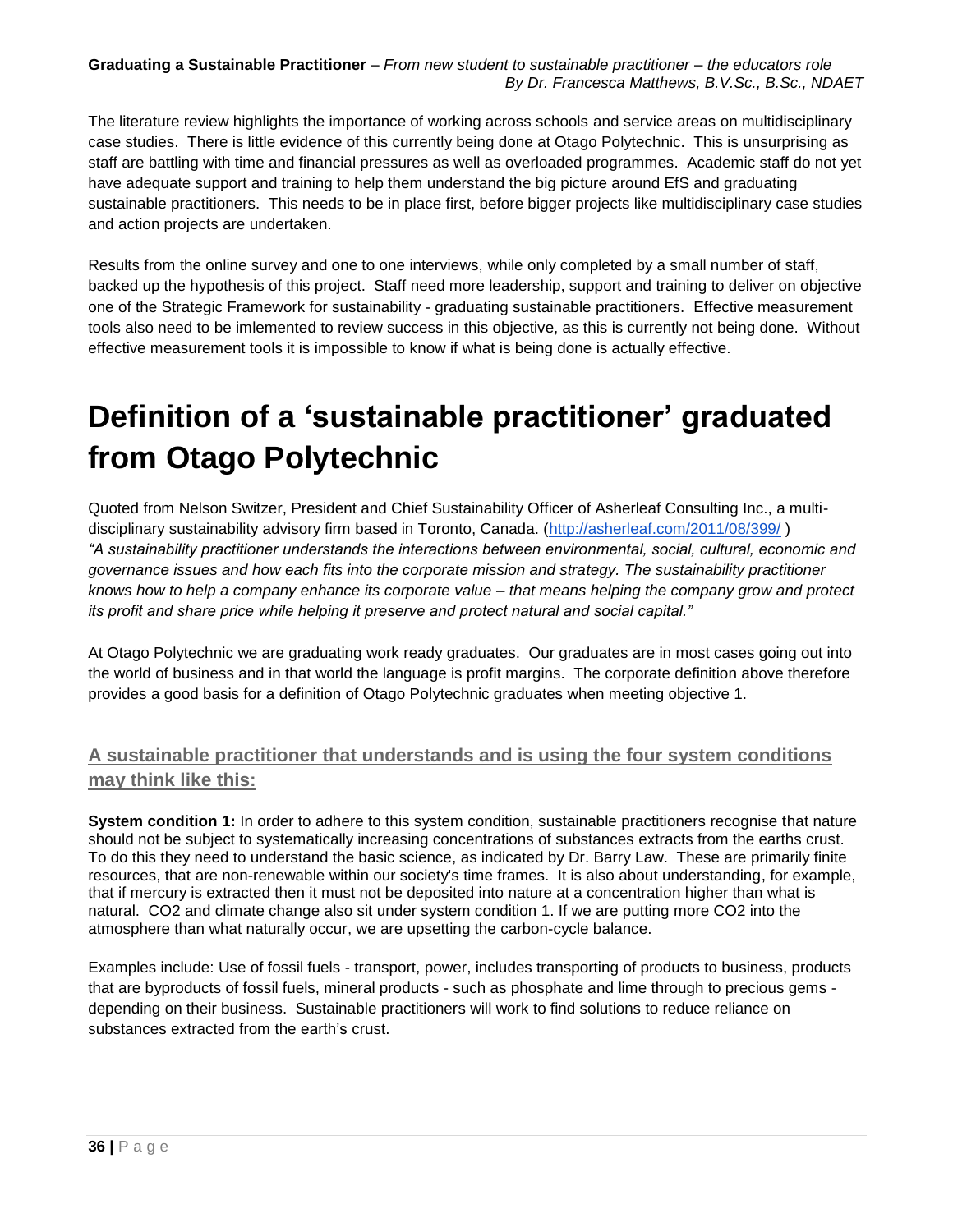**System condition 2:** In order to adhere to this system condition, non-natural substances should not escape into the environment because nature cannot break them down. Therefore if they are not kept in closed loops they should not be created in the first place. Sustainable practitioners would select products or develop their own that do not have a negative impact on the environment during production and/or following their use. For example, selecting disinfection/cleaning products with no environmental impact or ensuring that if they do have an impact they are not released into the environment.

**System condition 3:** In order to adhere to this system condition, sustainable practitioners ensure that products and services they use are not part of the cycle of systematically degrading the environment, both up and downstream from when they handle it. For example, sustainable practitioners will select paper sourced from a sustainable forest (e.g. FSC - forest stewardship council) to ensure that no more areas are being deforested for the production of paper and ensure the paper is appropriately recycled at the end of its life. It must also be considered in relation to how quickly the system replenishes the product., for example, in sustainable forestry it is essential to also consider the impact of mono-cultures on biodiversity. In reference any product, but using paper as an example, should reduce use, reuse the product you do use and recycle it and then choose FSC.

The same goes for palm oil products, corn products and any others that are produced on ever increasing areas of land being deforested. As well as deforestation, waterways are being degraded by the production of many products too.

<span id="page-36-0"></span>**System condition 4:** In order to adhere to this system condition, sustainable practitioners will be able to practice in such a way that the people they work with or those they source products from have no barrier to meeting their needs. **(Max Neef - Fundamental Human needs)**.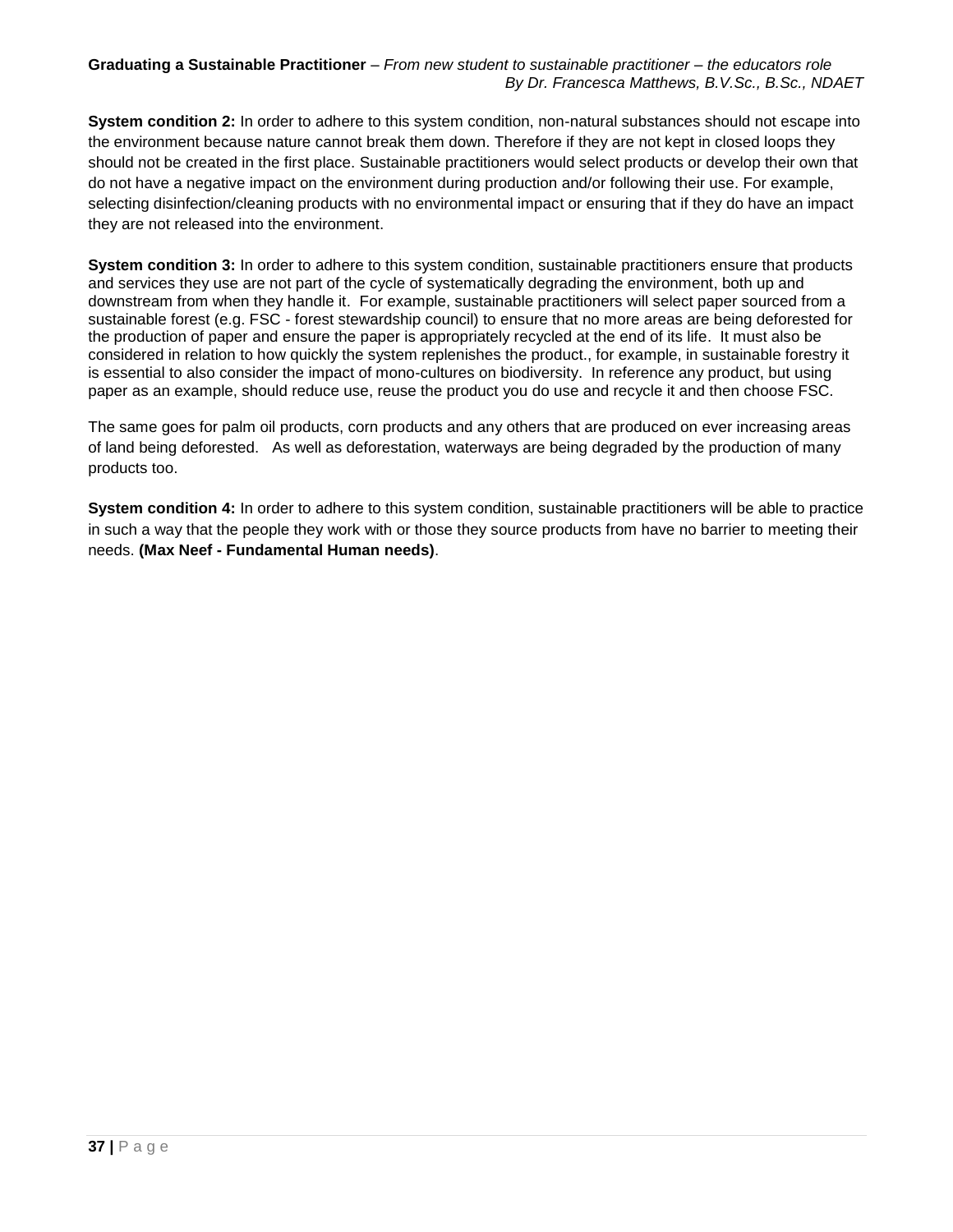## **Why is using the FSSD the answer**

The table below shows how the FSSD can help in developing a common language, and provide tools for implementing sustainable practice.

| Criteria for a<br>sustainable<br>practitioner                                        | How the FSSD can help                                                                                                                                                                | Tools*                                                                                                                                                                                       |
|--------------------------------------------------------------------------------------|--------------------------------------------------------------------------------------------------------------------------------------------------------------------------------------|----------------------------------------------------------------------------------------------------------------------------------------------------------------------------------------------|
| Understand why they<br>personally need to<br>develop as sustainable<br>practitioners | Systems level - understand the<br>drivers for change                                                                                                                                 | <b>SWOT</b> analysis<br>Nine fundamental human needs<br>Funnel metaphor<br>ABCD planning model                                                                                               |
| Be able to define what<br>sustainability actually is                                 | Systems level - provides a<br>definition using the four system<br>conditions. This can then be<br>audited against to show where<br>we are now.                                       | Strong sustainability model and<br>Audit against the 4 system conditions<br>ABCD planning model<br>Cradle to cradle<br>Biomimicry<br>Life cycle assessment<br><b>Ecological footprinting</b> |
| Be able to visualise<br>what success is                                              | Success level - the four system<br>conditions provide a method of<br>developing a vision                                                                                             | Using the audit, students (and staff) can look at what<br>it would look like when the system conditions are not<br>being violated.<br>ABCD planning model                                    |
| Be able to prioritise<br>actions                                                     | Strategic level - be able to<br>identify actions required to get<br>from baseline to vision, set goals<br>including a communication and<br>engagement plan and prioritise<br>actions | Impacts and importance graph, goal setting with<br>timeframes<br>ABCD planning model<br>3 strategic prioritising questions                                                                   |
| Take action                                                                          | Actions level - undertake action<br>competence                                                                                                                                       | Actually demonstrate doing something to progress<br>the vision using milestones and checklists.                                                                                              |

### *Table 8 - How the FSSD can help* Refer to Figure 1 for diagram of five levels of the FSSD

<span id="page-37-0"></span>\*The 5th level of the FSSD is the tools and these need to be applied at each level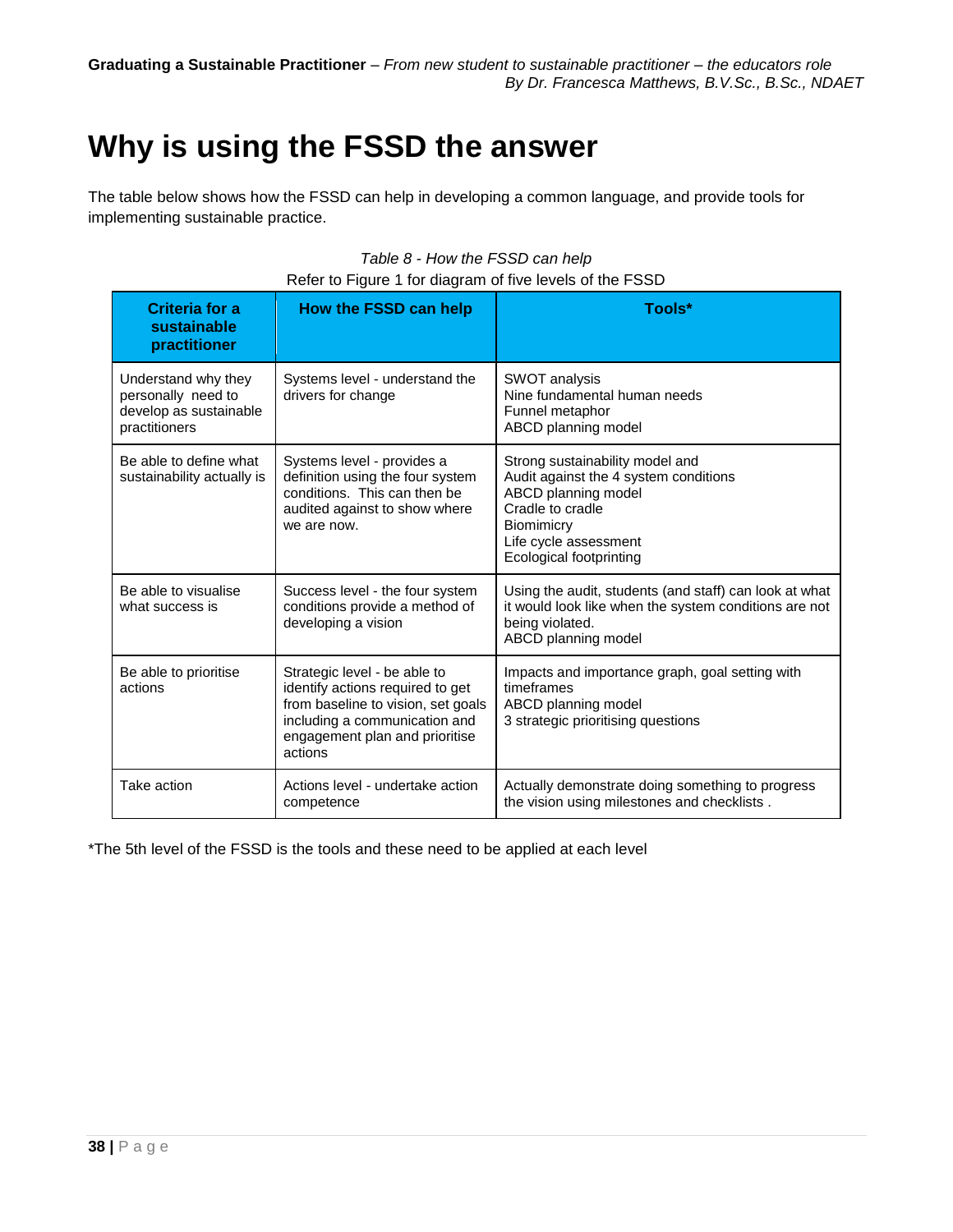## **Proposed Strategic Plan and Estimated Budget**

In table 9, a proposed strategic plan is outlined. It is known that there is urgency from Otago Polytechnic leadership to deliver on the objective of graduating sustainable practitioners, so the proposed timeline for staff training is short and ambitious.

The key findings from the research were that all tertiary institutions, including Otago Polytechnic, need to take immediate action in this area. It also identified a need for leadership at all levels, universal training and mentoring. Responses were mixed on using a common framework, but the literature review and half the responding staff supported a common framework for discussion and setting up and reviewing action. Table 9 also includes a column to show how the results support the proposal.

As can be seen in table 9, each aspect of the proposed strategic plan meets the SMART tool:

- Specific
- Measurable/motivational
- Aggressive yet attainable
- Relevant
- Time bound

The focus of the strategic plan is system condition 4 – enabling people to meet their needs. Staff need to have the knowledge and framework with which to deliver on a key performance indicator which is graduating sustainable practitioners. Obtaining this training and undertaking and overseeing action projects should then see improvements in actions when it comes to the remaining system conditions.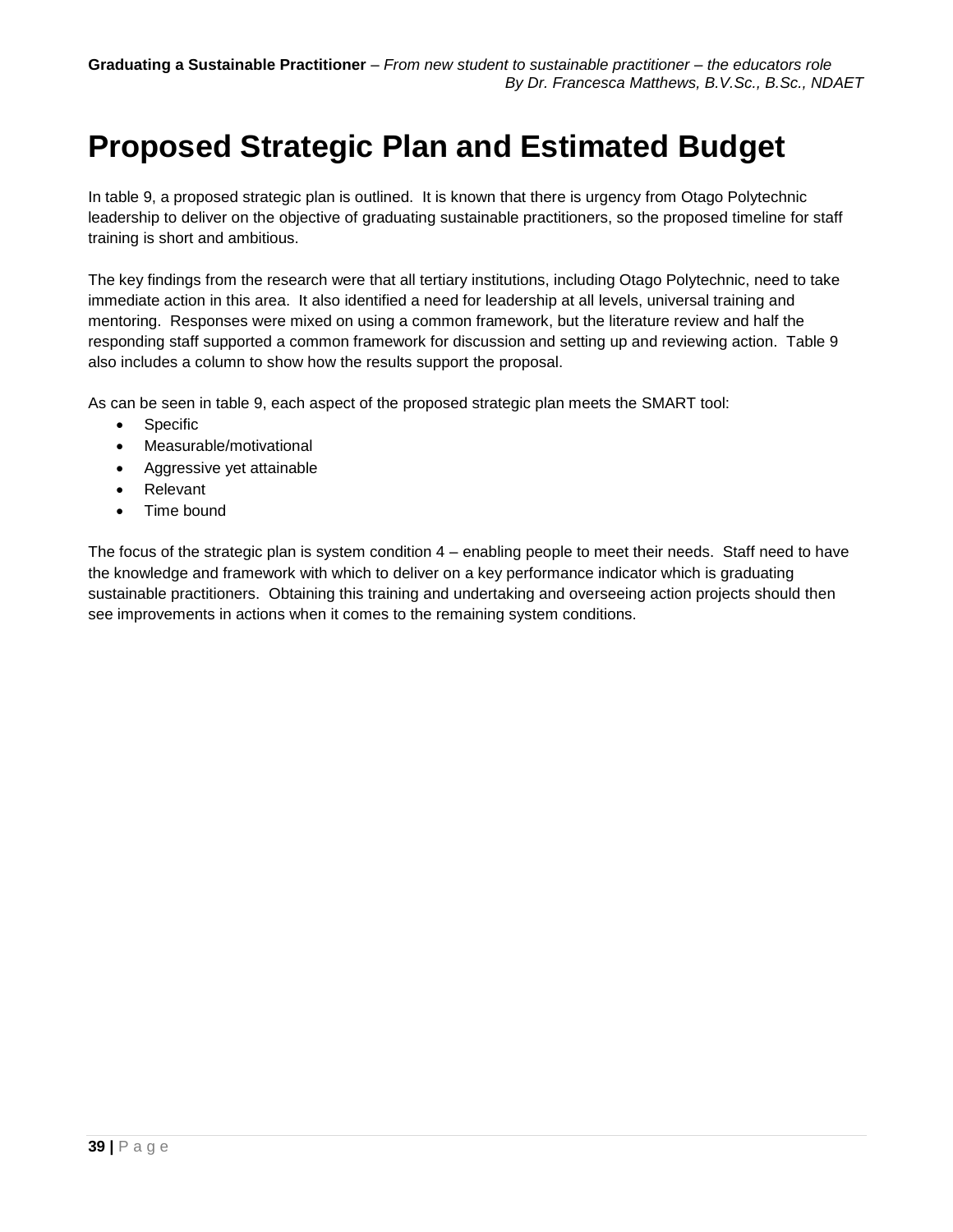|                                                                                               | <b>Details</b>                                                                                                                                                                                                                                                                                                                                            | <b>How results/discussion</b><br>support this                                                                                                                                                                                | <b>Timeframe</b>                           | <b>Estimated cost</b>                   |
|-----------------------------------------------------------------------------------------------|-----------------------------------------------------------------------------------------------------------------------------------------------------------------------------------------------------------------------------------------------------------------------------------------------------------------------------------------------------------|------------------------------------------------------------------------------------------------------------------------------------------------------------------------------------------------------------------------------|--------------------------------------------|-----------------------------------------|
| 1. Present to<br>Jean<br>Tilleyshort/leade<br>rship team                                      | Engage support from leadership team to implement this<br>strategic plan                                                                                                                                                                                                                                                                                   | Whole pupose of the project<br>was to put a proposal to<br>Jean Tilleyshort and the<br>leadership team.                                                                                                                      | August 2014                                |                                         |
| 2. Run some<br>staff forums                                                                   | This is to allow this project and proposed outcomes to be<br>presented for discussion/further ideas - being inclusive.                                                                                                                                                                                                                                    | Staff need to feel included -<br>inclusion will improve<br>engagement and uptake                                                                                                                                             | Sept 2014                                  |                                         |
| 3. Agree on<br>common<br>language and<br>framework                                            | This will include a definition for sustainability and what a<br>sustainable practitioner actually looks like.<br>The FSSD is the framework recommended in this research<br>and by the Otago Polytechnic Centre for Sustainable<br>Practice. It is therefore the framework recommended for<br>Otago Polytechnic as a whole to adopt.                       | The literature is clear that<br>there is a need to provide a<br>framework to deliver EfS<br>around, and since the CSP<br>prefer the FSSD as a<br>framework this would be the<br>obvious one for Otago<br>Polytechnic to use. | Sept 2014                                  |                                         |
| 4. Review and<br>revise graduate<br>profiles for a<br>sustainable<br>practitioner<br>document | Refer to Appendix E - This document is complex and<br>therefore difficult to engage with. It needs to be simplified,<br>so it is less overwhelming and is measurable. Refer<br>Appendix F - for draft suggested revision                                                                                                                                  | While this document was<br>not presented to<br>respondees, information<br>gathered about what staff<br>are facilitating around EfS,<br>does not appear to be in<br>line with this document.                                  | October 2014                               | 7 hours work<br>@\$50 per hour - \$350* |
| 5. Communicate<br>progress                                                                    | Update staff on plan to implement universal EfS education -<br>progress report, opportunity for feedback. Ensure staff are<br>aware this is not a campaign to remove personal opinion<br>but a way to frame the subject holistically like any ethical<br>debate, where tutors personal opinions can be placed on<br>the continuum as part of discussions. | The literature review<br>highlighted the importance<br>of ongoing and clear<br>communication                                                                                                                                 | Oct 2014 and<br>repeat at<br>least monthly |                                         |

*Table 9 - Proposed Strategic plan with timeframe and estimated costs*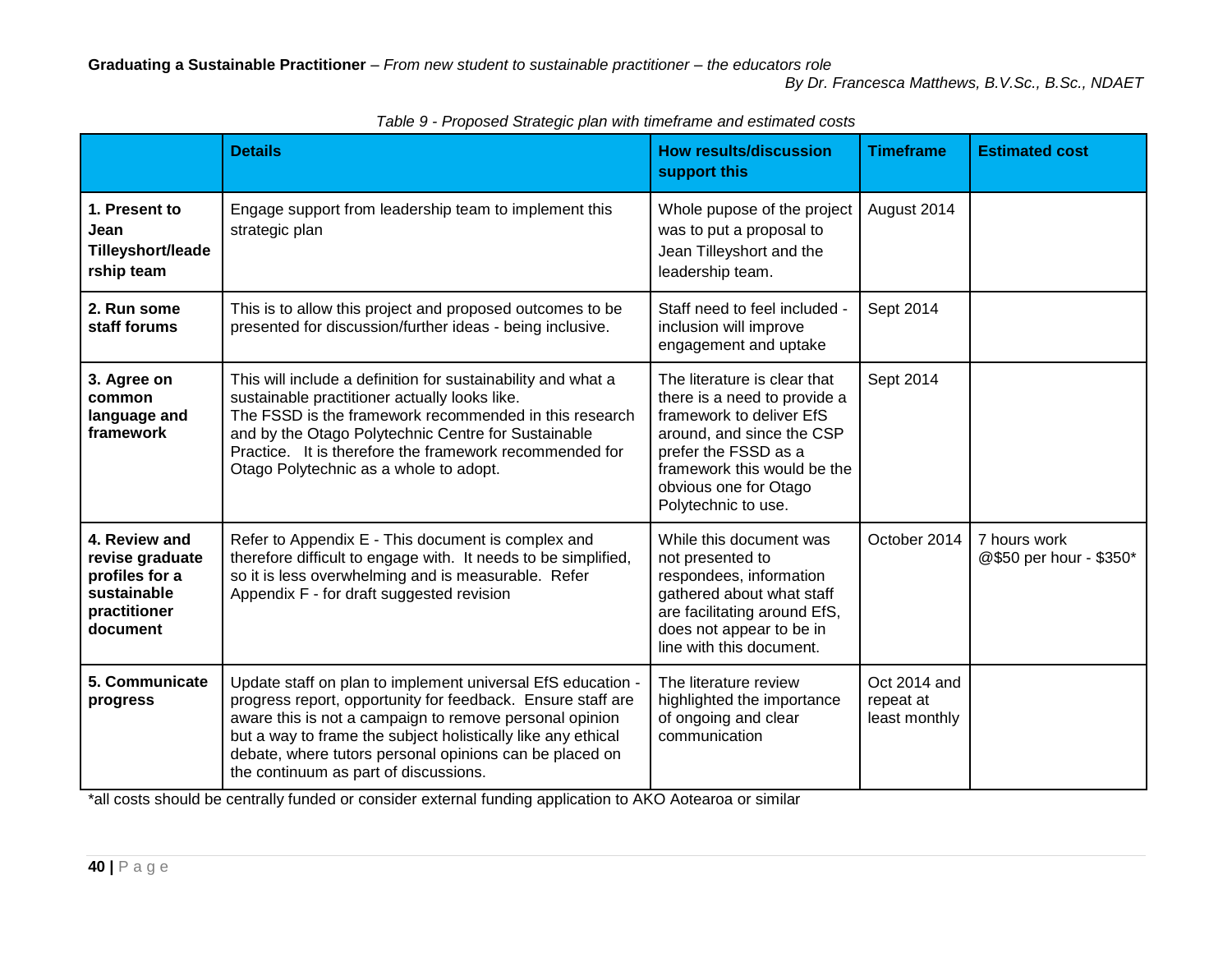|                                            | <b>Details</b>                                                                                                                                                                                                                                                                                                                                                                                                                                                                                                                                                                                                                                                                                                                                                                                                                                                                                                                                                                                                                                                                                                                                                              | <b>How results/discussion</b><br>support this                                                                                                                                                                                                                                            | <b>Timeframe</b> | <b>Estimated cost</b>                                                                                                                                                                                            |
|--------------------------------------------|-----------------------------------------------------------------------------------------------------------------------------------------------------------------------------------------------------------------------------------------------------------------------------------------------------------------------------------------------------------------------------------------------------------------------------------------------------------------------------------------------------------------------------------------------------------------------------------------------------------------------------------------------------------------------------------------------------------------------------------------------------------------------------------------------------------------------------------------------------------------------------------------------------------------------------------------------------------------------------------------------------------------------------------------------------------------------------------------------------------------------------------------------------------------------------|------------------------------------------------------------------------------------------------------------------------------------------------------------------------------------------------------------------------------------------------------------------------------------------|------------------|------------------------------------------------------------------------------------------------------------------------------------------------------------------------------------------------------------------|
| 6. Identify<br>suitable initial<br>mentors | One mentor per school or service area. Depending on<br>numbers of identified mentors, some mentors may need to<br>assist in more than 1 area.<br>Define their role, allocate time to allow this, so it isn't on top<br>of current workload and define KPI's for mentor roles.<br>Some ideas:<br>Mentors meet with other mentors, to ensure similar<br>broad approach to mentoring<br>Mentors meet with assigned school or service area<br>at least once a month to help with developing<br>knowledge on the language and implementation.<br>The mentor may also help in delivery of the<br>introductory resources and action projects for the<br>first year or two while the staff get really familiar<br>Mentors will help the school continue on the<br>journey of developing a sustainable vision for the<br>school, selection of appropriate case studies and<br>action projects and so forth.<br>The mentor project is likely to be a short term requirement<br>(2-3 years) as staff get up skilled and confident, however<br>the benefits of cross school communication through this<br>means may mean this is a project that should continue for a<br>longer period. | Academic staff responding<br>to the survey/undertaking<br>interviews were overall in<br>favour of a mentor system,<br>but were clear this needs to<br>be done in a way to make it<br>effective. Allocated time for<br>the mentor and KPI's would<br>appear essential to this<br>working. | Nov 2014         | 1 mentor per<br>school/service area<br>2 hours per week<br>@\$50<br>for 1 year then review<br>If 20 schools/service<br>areas<br>\$100/week per area<br>\$2000/week<br>x 41 weeks (academic<br>year)<br>\$82,000* |

*Table 9 - Proposed Strategic plan with timeframe and estimated costs continued*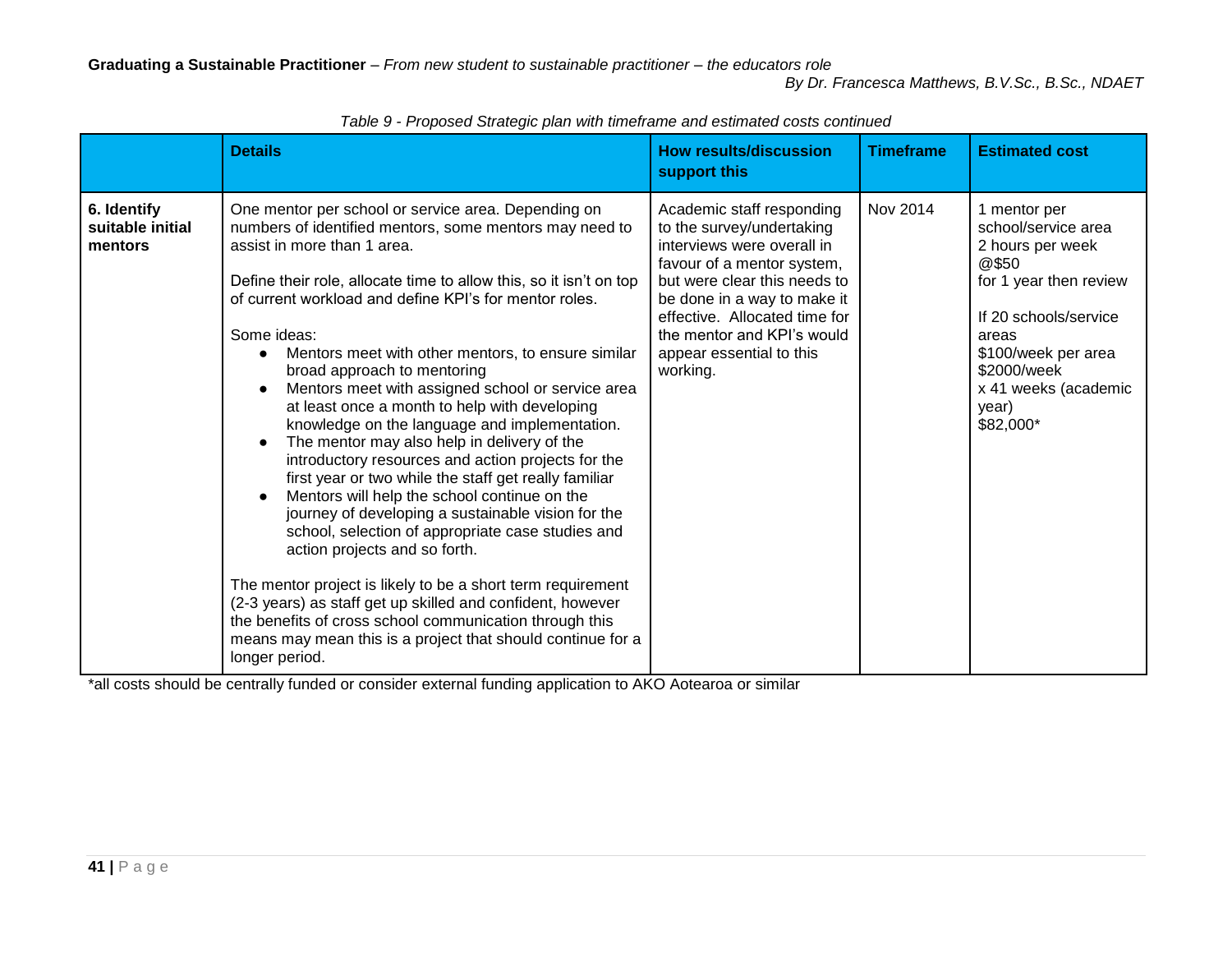|                                                                                                                                                                                                                                                 | <b>Details</b>                                                                                                                                                                                                                                                                                                                                                                                                                                                                                                                                                                                                                                                                           | <b>How results/discussion</b><br>support this                                                                                                                                           | <b>Timeframe</b>                                                                                    | <b>Estimated cost</b>                                                                                                                                                                                                                      |
|-------------------------------------------------------------------------------------------------------------------------------------------------------------------------------------------------------------------------------------------------|------------------------------------------------------------------------------------------------------------------------------------------------------------------------------------------------------------------------------------------------------------------------------------------------------------------------------------------------------------------------------------------------------------------------------------------------------------------------------------------------------------------------------------------------------------------------------------------------------------------------------------------------------------------------------------------|-----------------------------------------------------------------------------------------------------------------------------------------------------------------------------------------|-----------------------------------------------------------------------------------------------------|--------------------------------------------------------------------------------------------------------------------------------------------------------------------------------------------------------------------------------------------|
| 7.Development/<br>and or sourcing<br>of introductory<br>resources to<br>assist staff to<br>expand their<br>knowledge and<br>introduce the<br>topic and<br>common<br>language to<br>students and<br>create a<br>common<br>repository for<br>them | A moodle course will be provided, where all staff are<br>students to access the resources<br>A staff member, perhaps from the sustainability steering<br>group, will be assigned a role to receive potential<br>resources, evaluate and upload in an easy to access<br>manner. Time will be allocated to that person role to<br>undertake this.<br>The resources will include templates of the tools, examples<br>of the tools in use, good references (e.g. links to videos and<br>suggested uses) and case studies to refer to. They will<br>then be able to be contextualised for the specific<br>programme. Opportunity for anyone who has suitable<br>resources to share them here. | Academic staff undertaking the<br>interviews were in favour of a<br>central repository for resources.<br>Again it was highlighted this<br>needed to be managed well to<br>be effective. | Feb 2015 -<br>initial course<br>and resources<br>available to<br>coincide with<br>start of training | Time resources<br>allocated to<br>person<br>maintaining<br>moodle course<br>2 hours per<br>week<br>\$50/hr<br>\$100/week<br>x 41 weeks<br>Annual cost<br>\$4100*<br>Review time<br>allocation after 1<br>year and<br>potentially<br>reduce |

*Table 9 - Proposed Strategic plan with timeframe and estimated costs continued*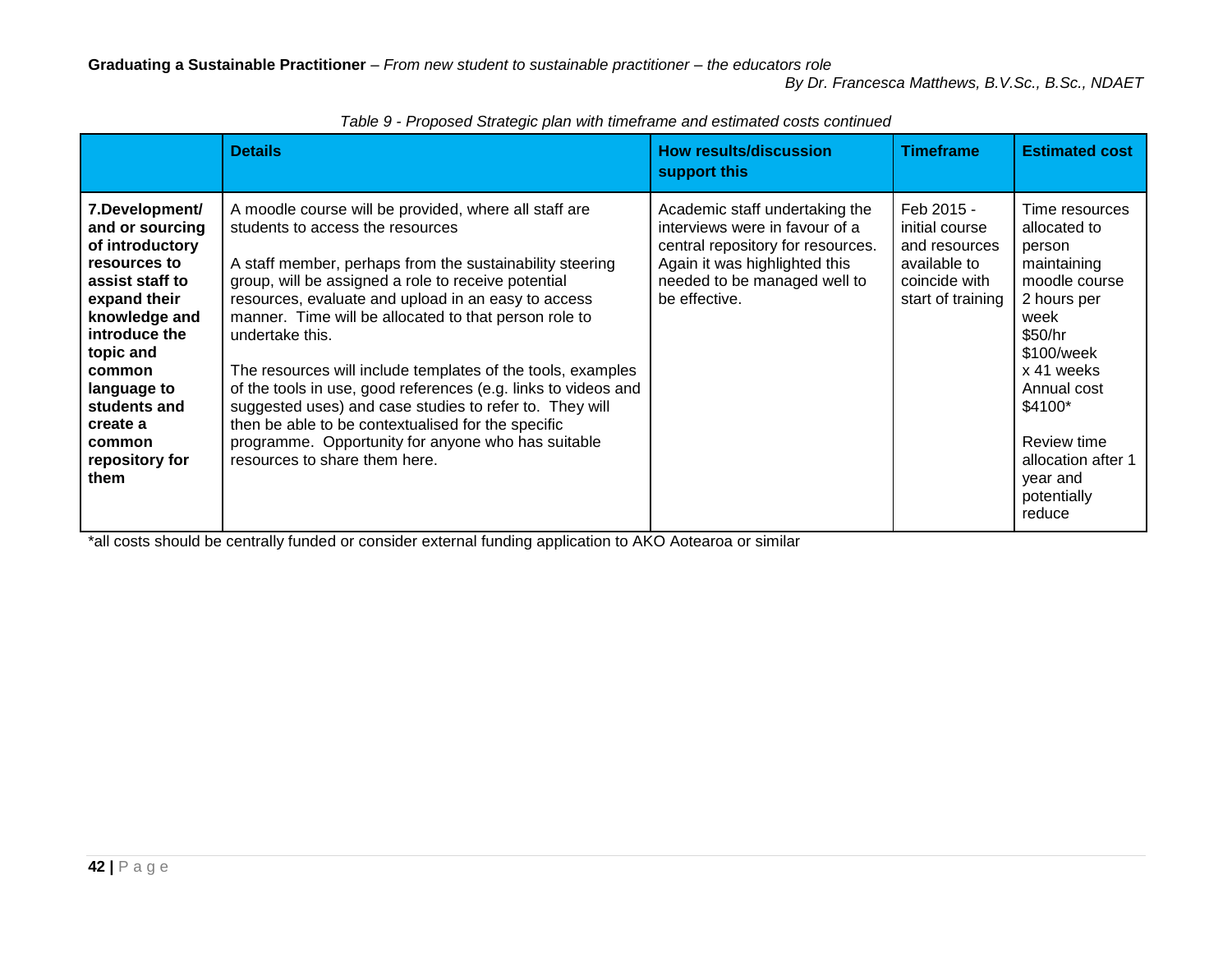|                                                                           | <b>Details</b>                                                                                                                                                                                                                                                                                                                                                                                                                                                                                                                                                                                                                                                                                                                                                                                                                                                                                                                                                                                                                                                                                                                                                                                                                                                                                                                                                                                                                                                                                                                                                                                                                                                                                                                                                                                                                                                                                                                                                                                                                                                                                                                                                                                                                                                                                                                       | How results/discussion support<br>this.                                                                                                                                                                                                                                                                                                                                                                                | <b>Timeframe</b>                                                                                       | <b>Estimated cost</b>                                                                                                                                                                                                                                                                                                                                                                                                                                                                                                                                                                                                                                                                            |
|---------------------------------------------------------------------------|--------------------------------------------------------------------------------------------------------------------------------------------------------------------------------------------------------------------------------------------------------------------------------------------------------------------------------------------------------------------------------------------------------------------------------------------------------------------------------------------------------------------------------------------------------------------------------------------------------------------------------------------------------------------------------------------------------------------------------------------------------------------------------------------------------------------------------------------------------------------------------------------------------------------------------------------------------------------------------------------------------------------------------------------------------------------------------------------------------------------------------------------------------------------------------------------------------------------------------------------------------------------------------------------------------------------------------------------------------------------------------------------------------------------------------------------------------------------------------------------------------------------------------------------------------------------------------------------------------------------------------------------------------------------------------------------------------------------------------------------------------------------------------------------------------------------------------------------------------------------------------------------------------------------------------------------------------------------------------------------------------------------------------------------------------------------------------------------------------------------------------------------------------------------------------------------------------------------------------------------------------------------------------------------------------------------------------------|------------------------------------------------------------------------------------------------------------------------------------------------------------------------------------------------------------------------------------------------------------------------------------------------------------------------------------------------------------------------------------------------------------------------|--------------------------------------------------------------------------------------------------------|--------------------------------------------------------------------------------------------------------------------------------------------------------------------------------------------------------------------------------------------------------------------------------------------------------------------------------------------------------------------------------------------------------------------------------------------------------------------------------------------------------------------------------------------------------------------------------------------------------------------------------------------------------------------------------------------------|
| 8. Provide<br>training to staff<br>in common<br>language and<br>framework | Three 2 hour training courses and an action competence project<br>are suggested:<br>1. Discussion about what sustainability means to the individual<br>(validating personal values and opinions), what it means to Otago<br>Polytechnic and what it means to graduate a sustainable<br>practitioner from Otago Polytechnic. The aim is to validate<br>personal opinions, and then to build understanding of the holistic<br>and connected view taken by Otago Polytechnic and the<br>expectation of this being facilitated to students. Liken it to an<br>ethical continuum - giving a broad and balanced view of the whole<br>situation where it's up to students to place themselves on that<br>continuum.<br>2. Introduction to the common language to frame discussions,<br>including examples of it being used. Make it inclusive so people<br>can see how their personal ideas can be fitted into it and<br>evaluated. Get staff to evaluate some they do personally using<br>the framework - to bring it back to the individual.<br>3. Embedding EfS in their area - focussing on how to embed EfS<br>in a specific subject area. This would be referred back to how it<br>fits into the framework.<br>4. Action competence project - each staff member to take a small<br>area of their work area or industry and complete an action<br>competence project which is to include implementation wherever<br>possible. This not only helps staff get the concept, but will set in<br>motion sustainability improvements all over the polytechnic.<br>It is suggested that initially, for speed of implementation for the bulk of<br>staff, that the first workshop is delivered at the Jan/Feb development day<br>The second is delivered late term 1/early term 2 and the third in the July<br>staff development day. The action project is completed by all staff in<br>semester 2. Action projects can be supervised by designated mentors<br>Once the bulk of staff are trained, the first two workshops can form part of<br>the induction at Otago Polytechnic, the third be run several times a year to<br>pick up new staff and then they can be assigned a mentor to guide in<br>completing the action project.<br>These workshops can be facilitated by staff at Otago Polytechnic already<br>well versed in the FSSD. | While academic staff responses<br>to using a common framework<br>were mixed, the literature review<br>supported this, as does the<br>Centre for Sustainable Practice.<br>The fear with common<br>frameworks is often that it will<br>remove individual opinion and<br>this may have swayed results.<br>Results were clear that to get<br>traction on this quickly, Otago<br>Polytechnic need to take big<br>bold steps | Feb - July<br>2015 for part<br>$1,2$ and $3$<br>For Action<br>project (part 4)<br>- July - Nov<br>2015 | Costs for<br>facilitators<br>1. Overall course<br>coordinator<br>Estimate 2<br>2. Facilitators<br>Dependent on<br>how this is<br>delivered - based<br>on dividing staff<br>into 10 groups on<br>staff planning day<br>10 facilitators x 6<br>hours face to face<br>and 3 hours prep<br>time<br>10x 9 hours x \$50<br>$=$ \$4500*<br>in first year<br>Costs for staff out<br>of normal jobs for<br>$6$ hours $+$ time to<br>complete action<br>project<br>est 10 hours<br>$=$ cost neutral by<br>making the 6<br>hours staff<br>development days<br>and making the 10<br>hour project part<br>of staff<br>development but<br>over and above<br>individual<br>professional<br>development<br>days. |

*Table 9 - Proposed Strategic plan with timeframe and estimated costs continued*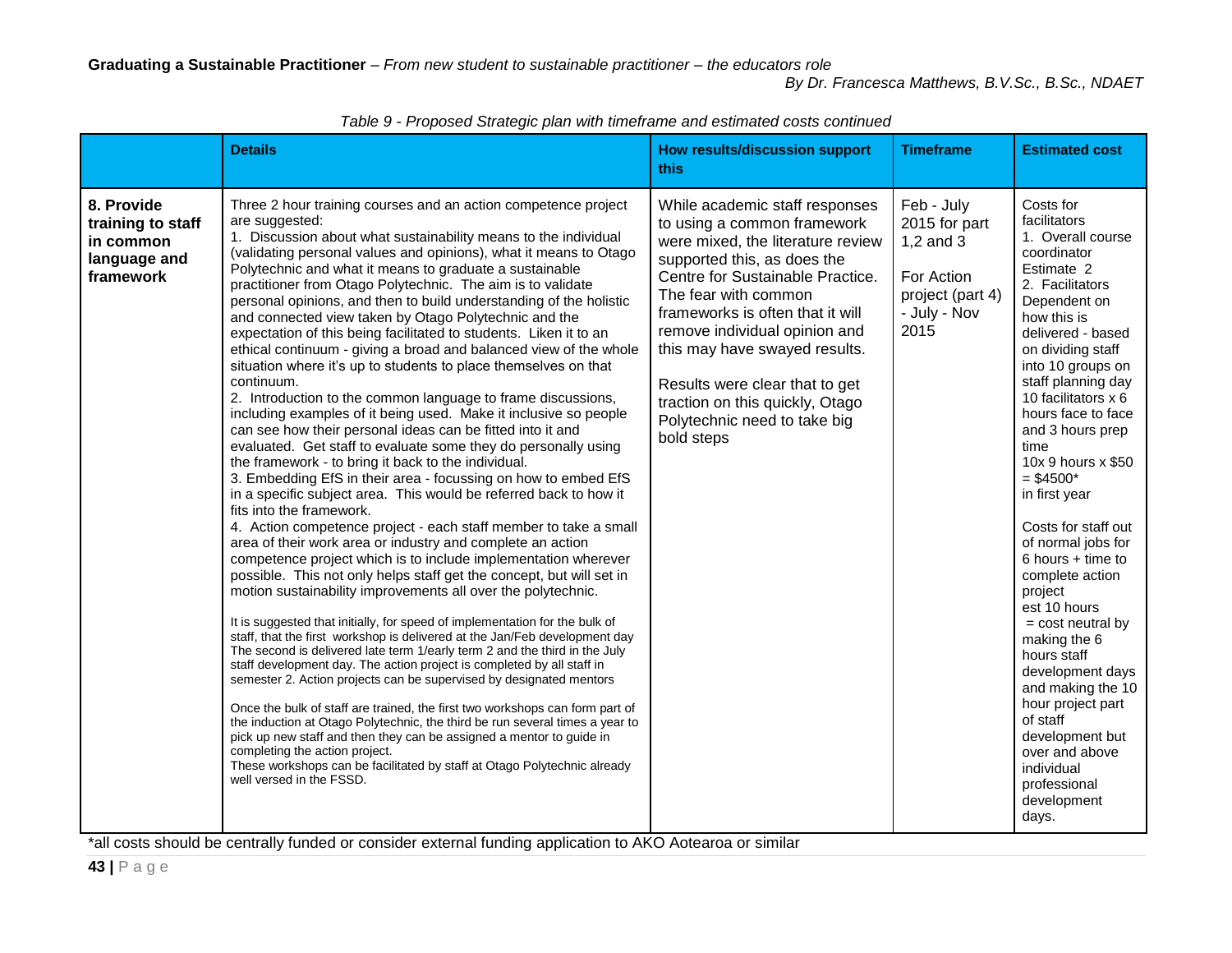|                                                                         | <b>Details</b>                                                                                                                                                                                                                                                                                                                                                                                                                                                                                                                  | <b>How results/discussion</b><br>support this                                                                                                                                                                                                                                                                                                                                   | <b>Timeframe</b>                   | <b>Estimated cost</b>                                                                                                                          |
|-------------------------------------------------------------------------|---------------------------------------------------------------------------------------------------------------------------------------------------------------------------------------------------------------------------------------------------------------------------------------------------------------------------------------------------------------------------------------------------------------------------------------------------------------------------------------------------------------------------------|---------------------------------------------------------------------------------------------------------------------------------------------------------------------------------------------------------------------------------------------------------------------------------------------------------------------------------------------------------------------------------|------------------------------------|------------------------------------------------------------------------------------------------------------------------------------------------|
| 9. Development<br>of school vision<br>for a sustainable<br>practitioner | Once initial training above is complete, using the Otago<br>Polytechnic definition of a sustainable practitioner, develop<br>(or revise if there already is one) a written definition of what<br>a sustainable practitioner in the specific field is.<br>FSSD trained mentors should be provided to enable this to<br>be facilitated effectively.<br>It is also suggested that having an illustration of what a<br>hypothetical sustainable practitioner or the industry might<br>look like. Refer to Appendix F for an example | Staff interviewed agreed overall<br>that it would be useful to have a<br>clear school or service area<br>vision. Post training when staff<br>are on the same page would be<br>the best time to do this.                                                                                                                                                                         | July - Nov<br>2015<br>(Semester 2) | Part of mentors<br>role - already<br>costed above<br><b>Illustration costs:</b><br>Est \$400 per<br>school*                                    |
| 10. New staff<br>training                                               | Once the majority of staff are trained in the common<br>language and framework, then it is suggested that a<br>development day once a semester or on demand is run to<br>get new staff up to speed on the language of the FSSD.<br>All academic and general staff should have access to this<br>training                                                                                                                                                                                                                        | This is the follow up training for<br>staff not yet with Otago<br>Polytechnic, who will miss the<br>staff upskilling.                                                                                                                                                                                                                                                           |                                    | Ongoing cost<br>Estimate each<br>course run twice<br>a year<br>12 hours face to<br>$face + 6 hours$<br>prep time<br>$(12+6)x$ \$50 =<br>\$900* |
| 11. Gaining a<br>qualification                                          | A qualification in this subject should not be compulsory but<br>it is recommended that at least two staff from each school<br>or service area develop their knowledge and skills in this<br>further by undertaking the ASV programme or Graduate<br>Diploma in Sustainable Practice.                                                                                                                                                                                                                                            | Staff were clear that an<br>additional qualification should<br>not be introduced and there did<br>not appear to be any other<br>supporting evidence. The ASV<br>extends knowledge of the FSSD<br>and would appear to be an ideal<br>programme, as it already exists<br>to for sustainability leaders in<br>any area to obtain a qualification<br>in the area of sustainability. |                                    |                                                                                                                                                |

*Table 9 - Proposed Strategic plan with timeframe and estimated costs continued*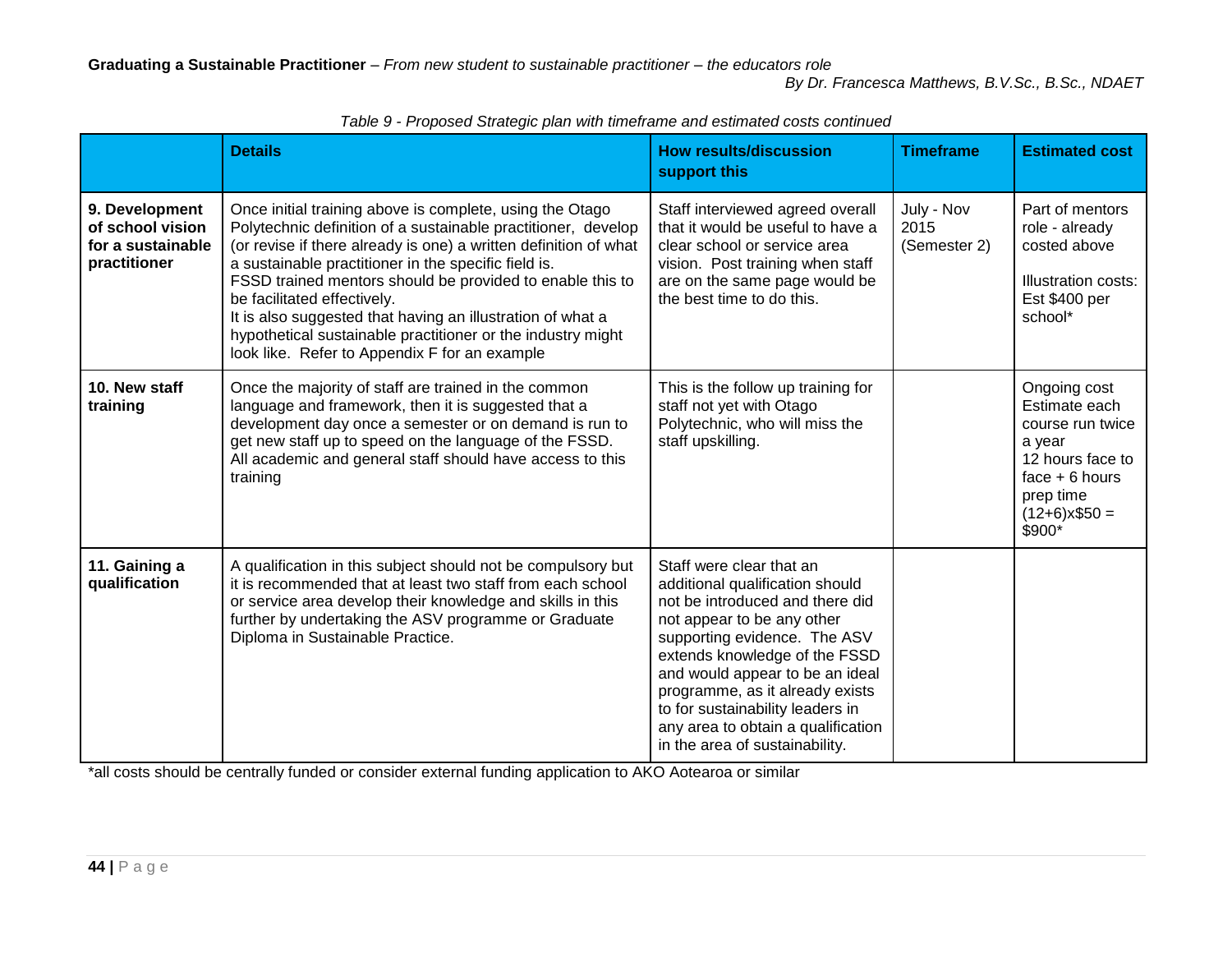|                                                                                   | <b>Details</b>                                                                                                                                                                                                                                                                                                                                                                                                                                                                                                | <b>How results/discussion</b><br>support this                                                          | <b>Timeframe</b>          | <b>Estimated cost</b>                                                                             |
|-----------------------------------------------------------------------------------|---------------------------------------------------------------------------------------------------------------------------------------------------------------------------------------------------------------------------------------------------------------------------------------------------------------------------------------------------------------------------------------------------------------------------------------------------------------------------------------------------------------|--------------------------------------------------------------------------------------------------------|---------------------------|---------------------------------------------------------------------------------------------------|
| 12. Development<br>and<br>implementation<br>of successful<br>measurement<br>tools | To measure success in this topic a pre-study baseline<br>survey of students, followed by an end of programme<br>survey, followed up by those same students asked a year<br>into the workplace would provide good evidence of<br>success.<br>Rather than blanket surveying every student, it would be<br>useful to target survey certain groups and use the results<br>and what education they were involved in around EfS to<br>inform continuing improvement in the implementation<br>across the polytechnic | Measurement of success is<br>essential in order to reflect on<br>and evaluate the tools being<br>used. | Ready for use<br>Feb 2015 | Needs costing:<br>Development of<br>tools: $?$ ?*<br>Deployment: ??<br>Summary of<br>data: $??$ * |
| 13. Develop<br>consultancy<br>services to other<br>education<br>institutions      | Tertiary education has to go this way - this is supported in<br>literature and at high level government policy. Students in<br>primary and secondary education now expect it and<br>employers are starting to expect it too.<br>As sector leaders Otago Polytechnic will be uniquely placed<br>to offer consultancy services to other education providers<br>both in New Zealand and worldwide                                                                                                                |                                                                                                        | 2016?                     | Net income                                                                                        |

*Table 9 - Proposed Strategic plan with timeframe and estimated costs continued*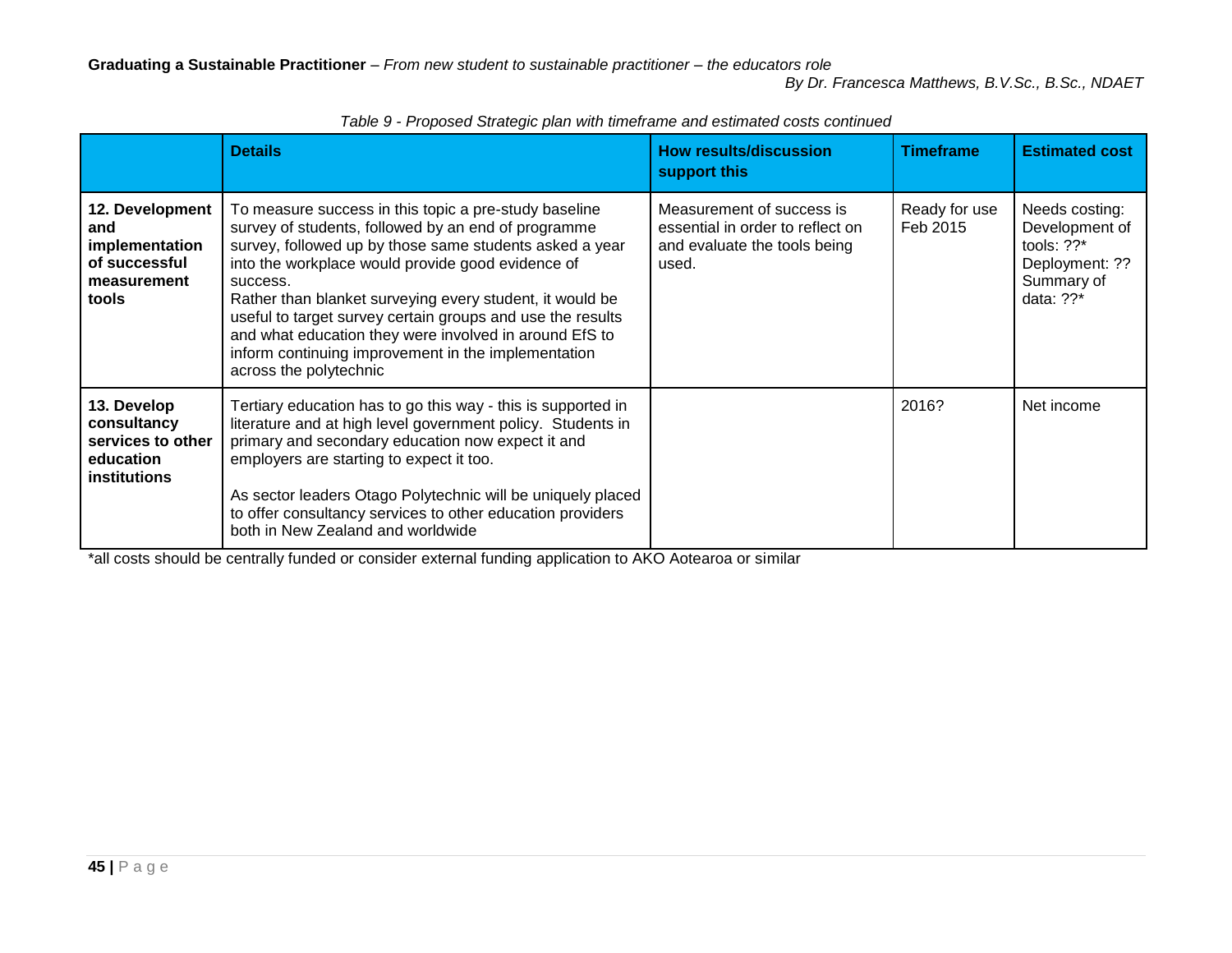## **Three prioritising questions**

As part of setting a strategic plan, the three prioritising questions should be addressed.

- 1. Is this moving you toward or away from your sustainability vision?
- 2. Is this a flexible platform to support future actions toward your sustainability vision?
- 3. Will this offer an adequate return on investment?

|  | Table 10 – reviewing the three prioristing questions |  |
|--|------------------------------------------------------|--|
|  |                                                      |  |

| Key (answer to     | Definite ves | Yes, but not as high priority, if some things | l Not now or maybe re-evaluate later |
|--------------------|--------------|-----------------------------------------------|--------------------------------------|
| three prioritising |              | have to give                                  |                                      |
| questions)         |              |                                               |                                      |

<span id="page-45-0"></span>

|                       | Move towards vision?                                                         | <b>Flexible platform?</b>                                                 | <b>Return on investment?</b>                                          |
|-----------------------|------------------------------------------------------------------------------|---------------------------------------------------------------------------|-----------------------------------------------------------------------|
| 1. Present to<br>Jean | Vision is not yet being met. Jean<br>Tilleyshort and the Leadership Team are | The whole proposal revolves around<br>enabling staff through a compulsory | Investment so far is authors time,<br>completing a compulsory project |
| Tilleyshort/leader    | seen to be integral in enabling all staff to                                 | scheme being implemented monitored                                        |                                                                       |
| ship team             | engage to get traction                                                       | and supported                                                             |                                                                       |
| 2. Run some staff     | It will move towards the vision but will                                     | Not all staff find it easy to engage in this                              |                                                                       |
| forums                | slow the movement, however staff will                                        | manner, but process will be slowed too                                    |                                                                       |
|                       | feel more included and therefore more                                        | much but engaging with every staff                                        |                                                                       |
|                       | engaged so trade-off                                                         | member. Assumption made those who<br>want to say something will.          |                                                                       |
|                       |                                                                              |                                                                           |                                                                       |
| 3. Agree on           | By having a common language it allows                                        | The plan supports the use of the FSSD to                                  | All resources needed are already in use                               |
| common                | conversations to happen between staff                                        | frame discussions and EfS. It does not                                    | through the Centre for Sustainable                                    |
| language and          | and students in same and across                                              | dictate learning or outcomes. Staff and                                   | Practice at Otago Polytechnic                                         |
| framework             | different parts of the institution.                                          | students alike are just framing their                                     |                                                                       |
|                       |                                                                              | learning using the same tools. This allows                                |                                                                       |
|                       |                                                                              | for straightforward inclusion of new                                      |                                                                       |
|                       |                                                                              | knowledge, new research, new legal                                        |                                                                       |
|                       |                                                                              | requirements and so forth around the                                      |                                                                       |
|                       |                                                                              | topic of sustainability to be introduced                                  |                                                                       |
|                       |                                                                              | without changing the framework.                                           |                                                                       |
| 4. Review and         | Provides a reference document – makes                                        | Can be updated annually with ease,                                        | Unlikely to be used by majority of staff,                             |
| revise graduate       | it clear exactly the expectations at each                                    | however if it is written well, referring to                               | probably only those developing                                        |
| profiles for a        | level for graduates.                                                         | things that won't change, then little or no                               | programmes, however minimal                                           |
| sustainable           |                                                                              | change is likely to be required, except                                   | investment required to produce this                                   |
| practitioner          |                                                                              | tweaks to ensure usability                                                |                                                                       |
| document              |                                                                              |                                                                           |                                                                       |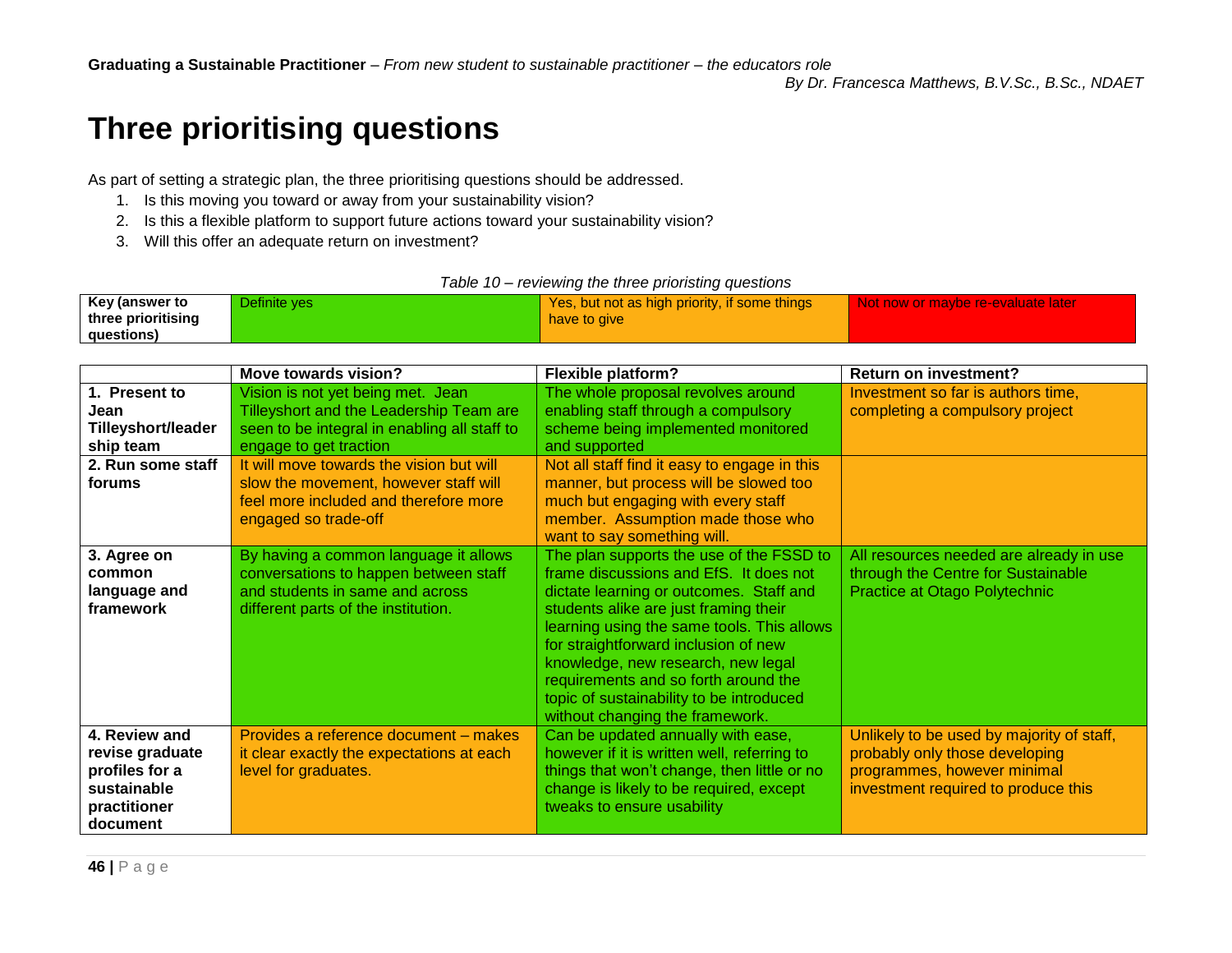|                                                                                                                                                                                                                                              | Move towards vision?                                                                                                                                                                                                                                                                                                        | <b>Flexible platform?</b>                                                                                                                                                                                                          | <b>Return on investment?</b>                                                                                                                                                                                                                                                                                                                                                             |
|----------------------------------------------------------------------------------------------------------------------------------------------------------------------------------------------------------------------------------------------|-----------------------------------------------------------------------------------------------------------------------------------------------------------------------------------------------------------------------------------------------------------------------------------------------------------------------------|------------------------------------------------------------------------------------------------------------------------------------------------------------------------------------------------------------------------------------|------------------------------------------------------------------------------------------------------------------------------------------------------------------------------------------------------------------------------------------------------------------------------------------------------------------------------------------------------------------------------------------|
| 5. Communicate<br>progress/plan<br>throughout<br>implementation<br>process                                                                                                                                                                   | Staff must be informed clearly at every<br>step what is happening and how it affects<br>them. This keeps them in the loop and<br>when done well on the required pathway.                                                                                                                                                    | How this will be rolled out has not yet<br>been proposed in the strategic plan but it<br>will be done in a way that it meets staff<br>needs, and could be delivered in<br>numerous ways.                                           | Will depend on the plan. Needs to be<br>effective in getting message across but<br>also in terms of cost effectiveness                                                                                                                                                                                                                                                                   |
| 6. Identify<br>suitable initial<br>mentors                                                                                                                                                                                                   | Well chosen mentors, who are motivated<br>to do the role will increase speed towards<br>the vision.                                                                                                                                                                                                                         | Mentors can be changed or no longer<br>used if the process is not working                                                                                                                                                          | Reasonable investment required if this is<br>to be done well - mentors must be<br>allocated time and key performance<br>indicators to perform this role.                                                                                                                                                                                                                                 |
| 7.Development/<br>and or sourcing<br>of introductory<br>resources to<br>assist staff to<br>expand their<br>knowledge and<br>introduce the<br>topic and<br>common<br>language to<br>students and<br>create a common<br>repository for<br>them | It can be overwhelming find resources<br>needed - by keeping them in a central<br>well organised repository this will enable<br>staff to access what they need, quickly<br>and easily, without everyone looking<br>independently for similar resources, or<br>designing their own because they can't<br>find what they need | Will be able to changed and updated as<br>required                                                                                                                                                                                 | Reduce time spent searching for<br>resources, minimal financial input. Gives<br>more time for staff to invest in education<br>of sustainable practitioners.                                                                                                                                                                                                                              |
| 8. Provide<br>training to staff in<br>common<br>language and<br>framework                                                                                                                                                                    | Quality universal staff training is non-<br>negotiable in terms of effectively meeting<br>the vision                                                                                                                                                                                                                        | Most of the resources needed to deliver<br>the proposed plan exist, and just need to<br>be packaged accordingly. Exactly how<br>the education is rolled out once the<br>learning outcomes are identified can be<br>easily modified | Effective realisation of the vision, will<br>grow the reputation of the institution and<br>the students will come, employers will<br>send people and come for their own<br>upskilling. The investment shown in table<br>9 for this outcome is minimal compared to<br>the potential benefits. There are<br>considerable social, environmental and<br>probably poslitical benefits to this |
| 9. Development of<br>school vision for<br>a sustainable<br>practitioner                                                                                                                                                                      | Helps staff in a school and service areas<br>visualize exactly what they are trying to<br>achieve and provides a vision for<br>students as they embark on their own<br>sustainability journey                                                                                                                               | Needs to be reviewed regularly - may<br>need someone driving this to ensure it<br>happens                                                                                                                                          | Written visions can be reviewed annually,<br>with little costs/time, illustrated visions<br>that need updating incur a cost                                                                                                                                                                                                                                                              |

*Table 10 – reviewing the three prioristing questions continued*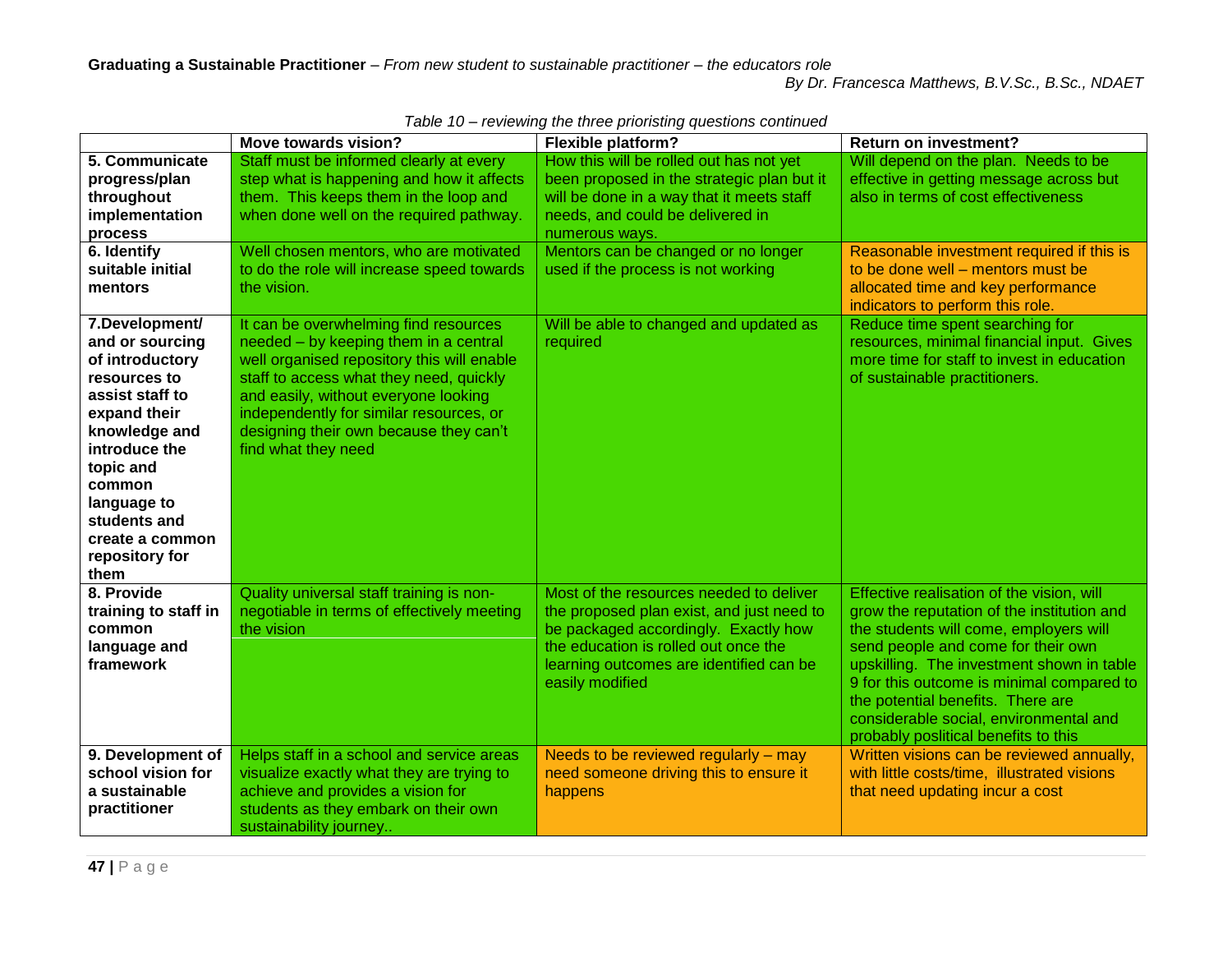|                                                                                     | Move towards vision?                                                                                                                                                                                                                                                      | <b>Flexible platform?</b>                                                                                                                                                                                | <b>Return on investment?</b>                                                                                                                                                 |
|-------------------------------------------------------------------------------------|---------------------------------------------------------------------------------------------------------------------------------------------------------------------------------------------------------------------------------------------------------------------------|----------------------------------------------------------------------------------------------------------------------------------------------------------------------------------------------------------|------------------------------------------------------------------------------------------------------------------------------------------------------------------------------|
| 10. New staff<br>training                                                           | Staff training is the only way to move us<br>consistently towards the vision                                                                                                                                                                                              | The way it is delivered can easily be<br>modified to fit the needs of the staff.                                                                                                                         | Staff that understand and buy into<br>sustainability will be able to deliver the<br>objective of graduating sustainable<br>practitioners.                                    |
| 11. Gaining a<br>qualification                                                      | Looks good on paper to have more staff<br>carrying sustainability qualifications                                                                                                                                                                                          | The proposed programmes - either ASV<br>or Graduate Diploma in Sustainable<br>practice provide flexible platforms to<br>present and action projects that meet the<br>needs of the staff member enrolling | Would be completed as part of staff IDP,<br>so on zero fees scheme.                                                                                                          |
| 12. Development<br>and<br>implementation of<br>successful<br>measurement<br>tools   | When developed these should allow<br>regular refinement of tools and training to<br>continue to deliver EfS and graduate<br>sustainable practitioners, which is<br>essential moving towards the vision.                                                                   | Tools not developed yet, but they allow<br>the flexible platform proposed to be<br>modified annually to ensure it stays up or<br>ahead of here it needs to be.                                           | Actual costs not recorded, but minimal<br>investment for value in providing results<br>that improve what the institution offers,<br>and provides data for marketing purposes |
| 13. Develop<br>consultancy<br>services to other<br>education<br><b>institutions</b> | Once the institution is meeting its<br>objectives, the opportunities to implement<br>elsewhere using the same plan are<br>potentially huge. This enables the<br>institution to not only realize its vision<br>locally, but nationally and potentially<br>internationally. | Same flexible platform that is used above<br>- easily modified to meet the needs of the<br>institution in question                                                                                       | Opportunities for excellent return on all<br>aspects of sustainability                                                                                                       |

*Table 10 – reviewing the three prioristing questions continued*

As can be seen in table 9 and 10, most of these planned priorities are short term and give strong moves towards the vision, a flexible platform and good return. Those highlighted orange, are ones that could potentially have a lower impact so if something had to give, initially these would be the ones, and then reviewed for introduction at a later date.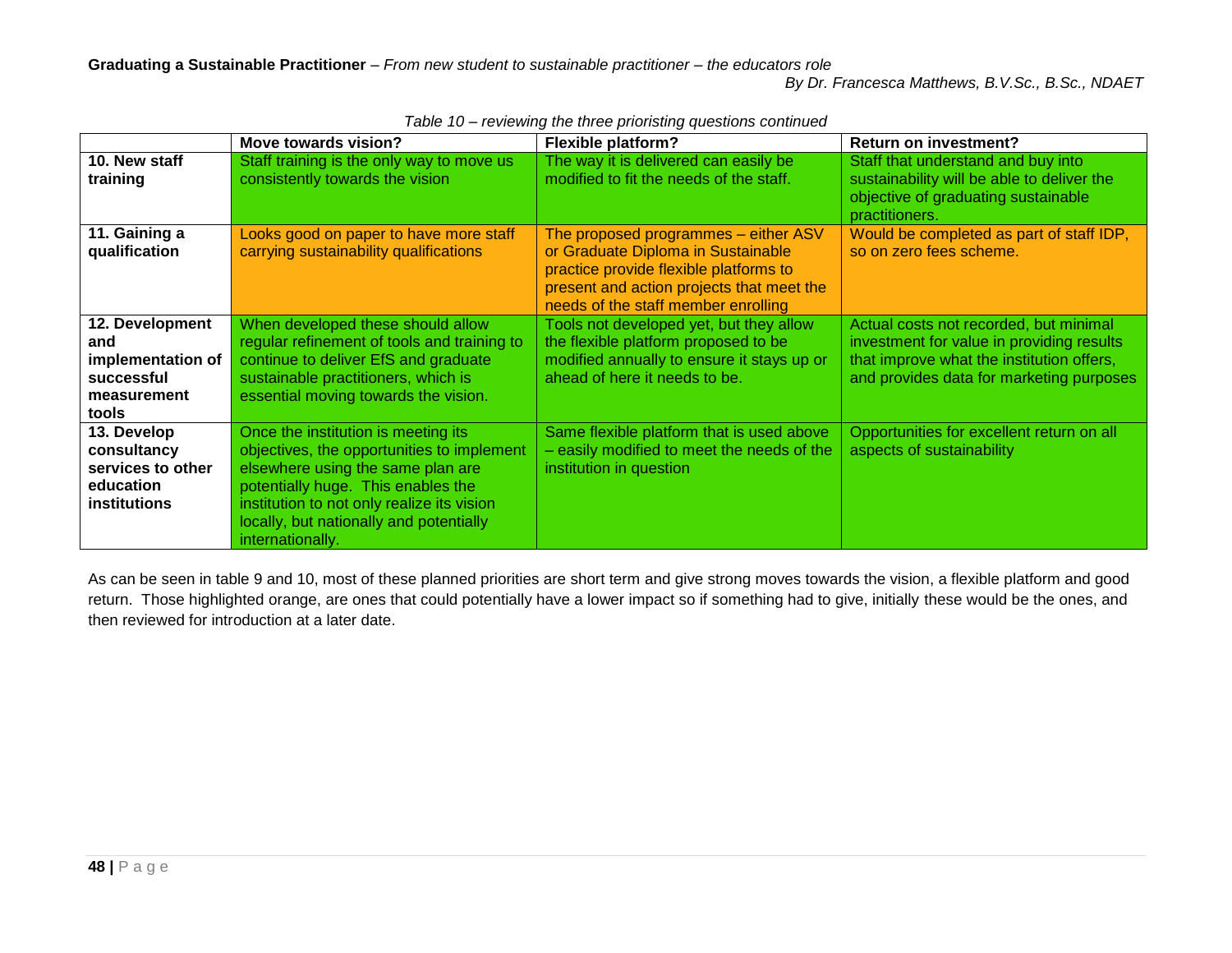# <span id="page-48-0"></span>**Conclusion**

By engaging with the staff that have undertaken some or all of the current training available and providing a control group for comparison, this project identified that academic staff are not currently in a position to be able to facilitate EfS consistently and confidently in the space of graduating sustainable practitioners. The literature review supported the research theory in that without effective leadership at all levels and universal effective training and support for academic staff, progress on EfS and graduating sustainable practitioners will be limited.

Discussion with the 2 experts, Dr. Chris Eames and Dr. Barry Law highlighted the same points: the importance of universal and effective training of staff is in order to enable an education provider to deliver EfS and graduate sustainable practitioners. What was also highlighted by these experts is the gap in current National Qualifications around future focussed education. To enable effective assessment and education of EfS, learning outcomes need to include future focussed language. The current Targeted Review of Qualifications (TROQ) for level 2-6 National programmes is an opportunity to ensure that learning outcomes actually reflect the Ministry of Education values and requirements.

#### **The recommendations for Leadership Team consideration and approval are:**

- 1. Provide an effective training and education programme for staff to enable them to be working towards graduating sustainable practitioners goal using the same tools including action competence
- 2. Provide effective leadership at all levels on this subject to ensure effective implementation
- 3. Work with the New Zealand Qualifications Authority (NZQA) and Industry Training Organisations (ITO's) where National Qualifications are used and any other relevant standards setting body, to ensure learning outcomes are written to allow effective implementation of EfS and assessment using action competence.

Otago Polytechnic are positioned to continue to be leaders in this field, provided they up the ante when it comes to providing more support and education of staff. This should be prioritised over the next 12 months to exponentially increase our effectiveness in this area and meet key objectives as stated in the Sustainability Strategic Framework.

Once we can demonstrate we are really delivering in this space (both in personal and polytechnic actions and in education) we are positioned to provide consultancy services and mentorships to every other tertiary education provider nationally and potentially primary and secondary education providers too, as well as international opportunities to be explored.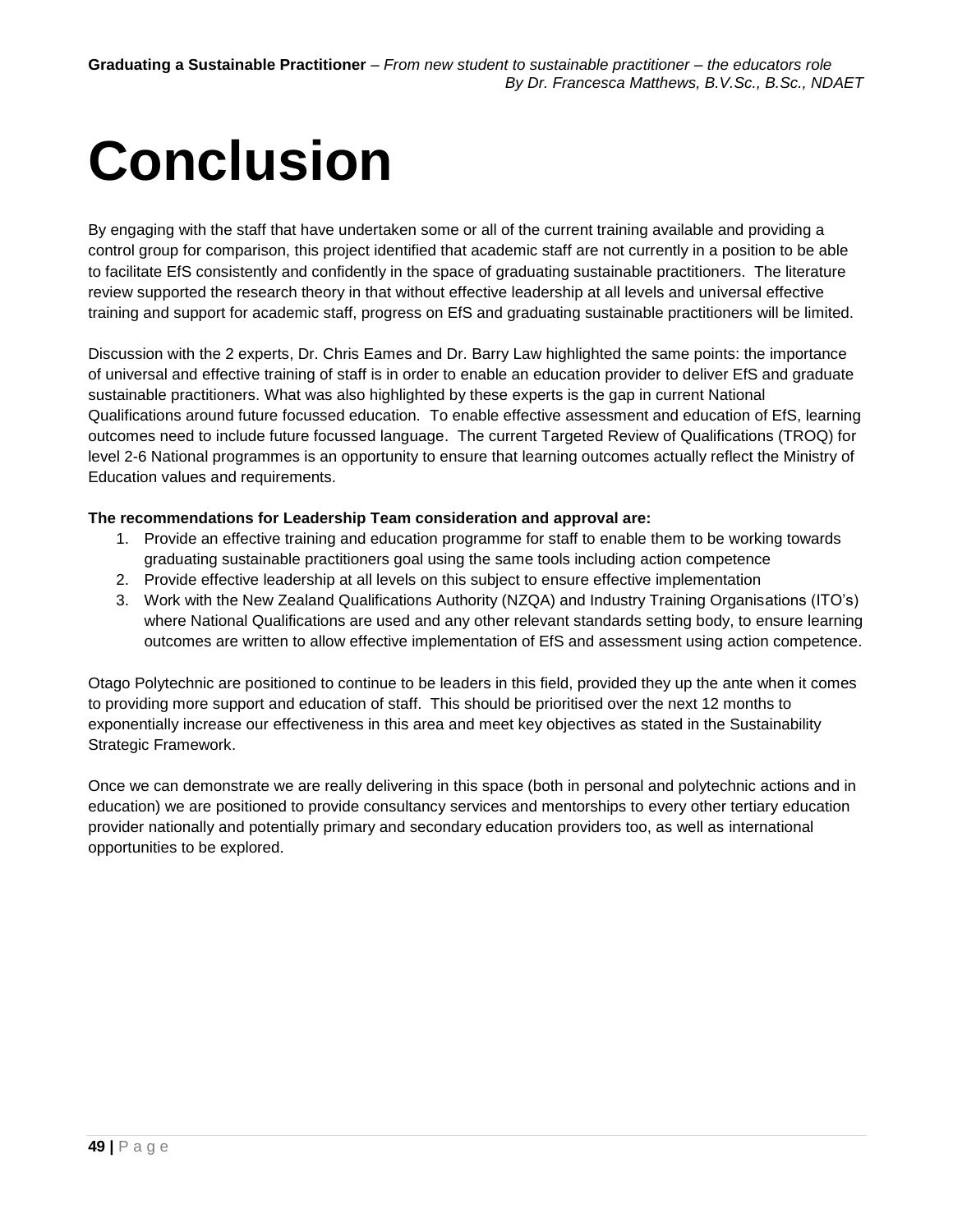# <span id="page-49-0"></span>**References**

- Adding Sustainable Value;<http://www.addingsustainablevalue.co.nz/> accessed March 2014
- Barth, Matthias; Many roads lead to sustainability: a process-oriented analysis of change in higher education, International Journal of Sustainability in Higher Education 14.2 (2013): 160-175.
- Barth, Matthias; Godemann, Jasmin; Rieckmann, Marco; Stoltenberg, Ute.; Developing key competencies for sustainable development in higher education; International Journal of Sustainability in Higher Education 8.4 (2007): 416-430.
- Centred Leadership institute, How to become an initiator, a leader, and a follower the importance of guy #3; [http://centeredleadershipinstitute.com/how-to-become-an-initiator-a-leader-and-a-follower-](http://centeredleadershipinstitute.com/how-to-become-an-initiator-a-leader-and-a-follower-%E2%80%93-the-importance-of-guy-3) [%E2%80%93-the-importance-of-guy-3](http://centeredleadershipinstitute.com/how-to-become-an-initiator-a-leader-and-a-follower-%E2%80%93-the-importance-of-guy-3) , accessed March 2014
- Djordjevic, A; D.R.E. Cotton.; Communicating the sustainability message in higher education institutions, International Journal of Sustainability in Higher Education 12.4 (2011): 381-394.
- FSSD, Framework for Strategiv Sustainable development, The Naturak step; [http://www.naturalstep.org/en/our-approach,](http://www.naturalstep.org/en/our-approach) accessed April 2014
- Fundamental Human Needs, Max Neef; [http://en.wikipedia.org/wiki/Fundamental\\_human\\_needs,](http://en.wikipedia.org/wiki/Fundamental_human_needs) Accessed April 2014
- Hart, Stuart L, Milstei, Mark B, Creating Sustainable Value, Academy of Management <http://amp.aom.org/content/17/2/56.short>
- Holmberg, J. and Robèrt, K-H. (2000). Backcasting from non-overlapping sustainability principles a framework for strategic planning. International Journal of Sustainable Development and World, Ecology 7:291-308.
- Krizek, Kevin J; Newport, Dave; White, James; Townsend, Alan R.; Higher education's sustainability imperative: how to practically respond? International Journal of Sustainability in Higher Education 13.1 (2012): 19-33.
- Ministry of Education, Education for sustaianbility Action competence; [http://efs.tki.org.nz/EfS-in-the](http://efs.tki.org.nz/EfS-in-the-curriculum/Taking-action/Action-competence)[curriculum/Taking-action/Action-competence,](http://efs.tki.org.nz/EfS-in-the-curriculum/Taking-action/Action-competence) accessed June 2014
- MSLS, Masters in strategic leadership towards sustainability,<https://www.bth.se/msls> (accessed march 2014)
- Natural Step, Applying the Framework,<http://www.naturalstep.org/en/applying-framework> accessed March 2014
- Otago Polytechnic, A Simple Pledge; [http://www.op.ac.nz/assets/Uploads/Sustainability/A-Simple-](http://www.op.ac.nz/assets/Uploads/Sustainability/A-Simple-Pledge-Document.pdf)[Pledge-Document.pdf](http://www.op.ac.nz/assets/Uploads/Sustainability/A-Simple-Pledge-Document.pdf) accessed March 2014
- Otago Polytechnic Website, Sustainability;<http://www.op.ac.nz/about-us/sustainability> accessed March 2014
- Otago Polytechnic Sustainable Practice Strategic Framework, 2013 2015 [http://insite.op.ac.nz/Polytechnic%20Documents/Sustainability%20SF%202013-](http://insite.op.ac.nz/Polytechnic%20Documents/Sustainability%20SF%202013-Posted%20on%20Insite%2017%20April%202013.pdf) [Posted%20on%20Insite%2017%20April%202013.pdf](http://insite.op.ac.nz/Polytechnic%20Documents/Sustainability%20SF%202013-Posted%20on%20Insite%2017%20April%202013.pdf) , accessed March 2014
- Switzer, Nelson; Asherleaf Consulting inc. [http://asherleaf.com/2011/08/399/,](http://asherleaf.com/2011/08/399/) accessed May 2014
- Shephard, Kerry; Higher education for sustainability: seeking affective learning outcomes, International Journal of Sustainability in Higher Education 9.1 (2008): 87-98.
- The Sustainability Company, Dr. Barry Law,<https://www.thesustainabilitycompany.co.nz/who-we-are/>, Accessed June 2014
- Thomas, Ian.; Sustainability in tertiary curricula: what is stopping it happening? International Journal of Sustainability in Higher Education 5.1 (2004): 33-47.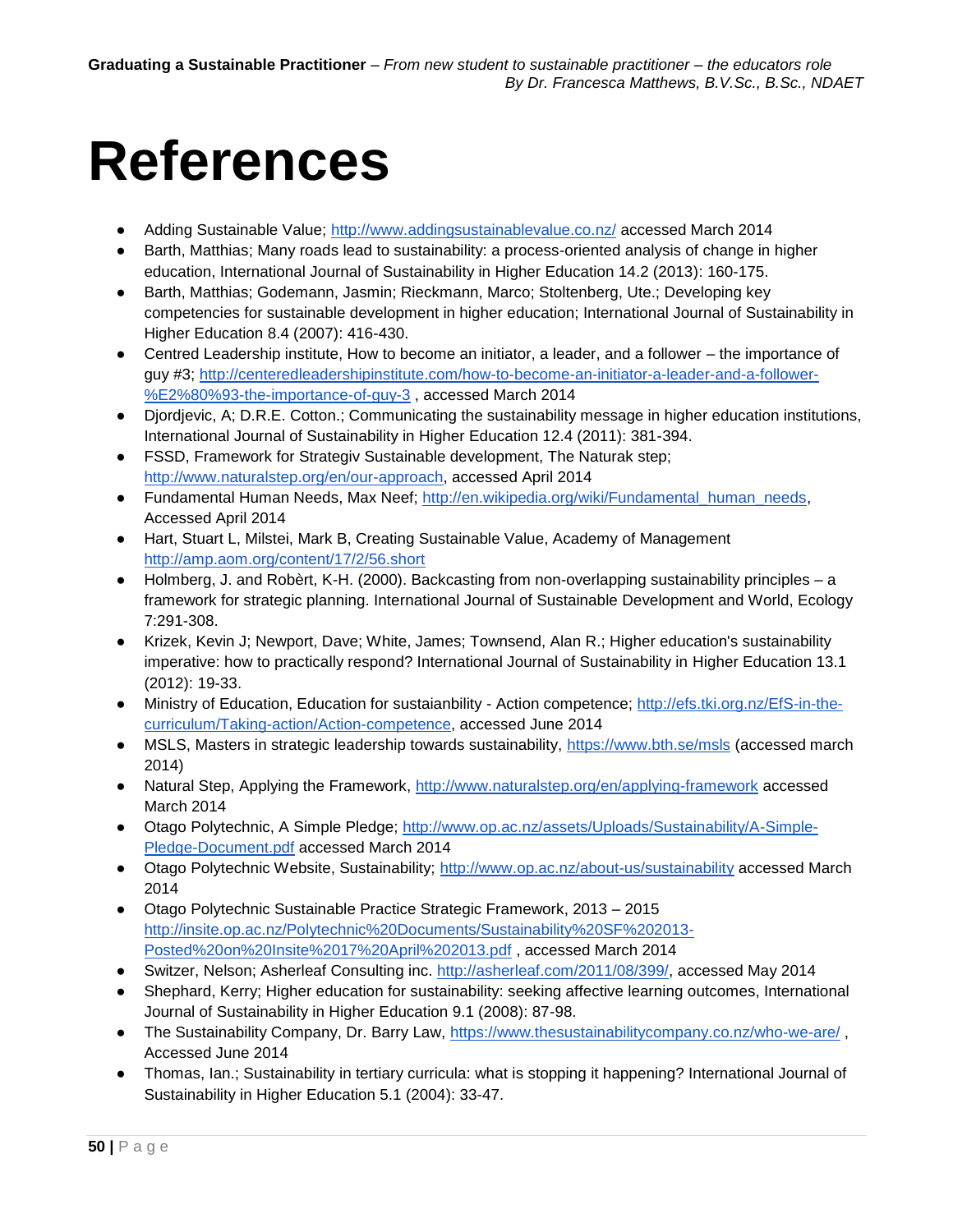- Velazquez, L., Munguia, N. and Sanchez, M. (2005), "Deterring sustainability in higher education institutions: an appraisal of the factors which influence sustainability in higher education institutions", International Journal of Sustainability in Higher Education, Vol. 6 No. 4, pp. 383-91.
- WikiEducator, Education for Sustaianbility course, [http://wikieducator.org/Education\\_for\\_Sustainability](http://wikieducator.org/Education_for_Sustainability) accessed April 2014
- Wikipedia, Education for sustainability; http://en.wikipedia.org/wiki/Education for sustainability accessed March 2014
- Wright, Tarah; Horst, Naomi.; Exploring the ambiguity: what faculty leaders really think of sustainability in higher education; International Journal of Sustainability in Higher Education 14.2 (2013): 209-227.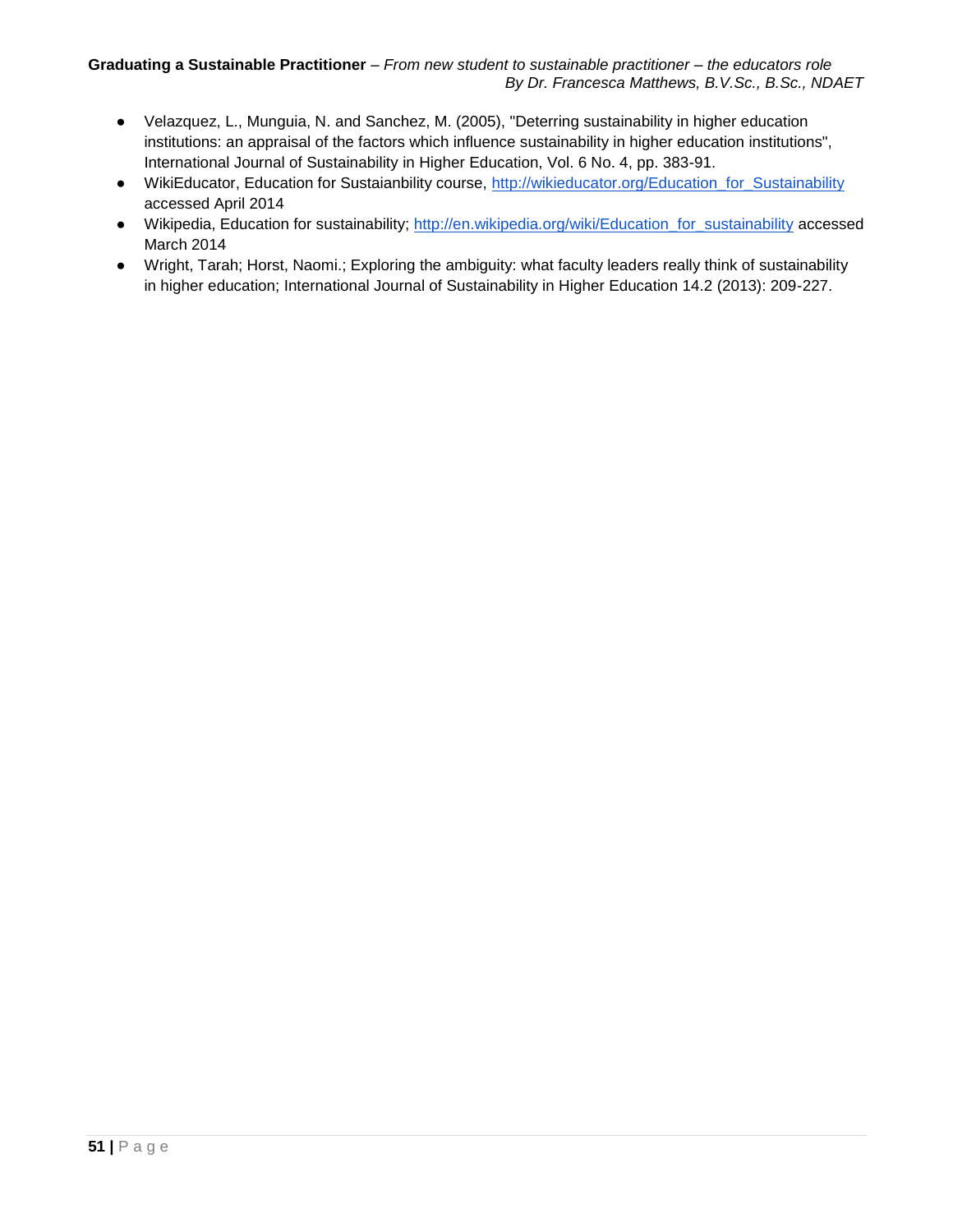# <span id="page-51-0"></span>**Appendix A**

## **Full literature review**

There are clear gaps in understanding what sustainability is according to this research. **Wright and Horst (2013)** completed a study that part of a larger Pan-Canadian project that investigates various Canadian university stakeholders' (faculty leaders, administration, students and facilities management directors) understandings of sustainable development, sustainable universities and the role the university can play in creating a sustainable future. The study reveals that university department leaders agree on key issues of financial and enrolment issues but opinions vary when it comes to sustainable development and understanding around this was inconsistent. There was some consensus that tertiary institutions should play a role in sustainability but how that looks varies considerably and there were no thoughts that matched the vision that Otago Polytechnic have that every Graduate is a sustainable practitioner. There was a feeling that more leadership was required to lead an institution in the desired direction. This study highlights the gaps in understanding of sustainability and highlights the fact that approach is important in getting staff at an institution on board. This research project, around how do we best educate the educators has the potential to meet that need.

There are a series of phases that each involve good leadership, that a tertiary institution goes through in moving from an institution that does not recognise and integrate this subject, to one that is high performing in this area. **Krizek et al (2012)** identified that these phases include:

- First phase: grassroots movement groups within the institution start to promote the subject of sustainability.
- Second phase: executive acceptance of the business case for sustainability this appears to relate primarily to campus sustainability (eg energy efficiency) rather than a holistic approach that includes EfS.
- Third phase: is the visionary campus leader who can lead the change. They openly promote a sustainability vision. This leader also elevates sustainability experts to the executive level, which is exactly what has happened at Otago Polytechnic. However, **Krizek et al (2012)**l state that this leader has significant challenges including siloed academic departments, the fact that sustainability systems thinking and the interdisciplinary approach is at odds with the traditional academic culture.
- Fourth phase: the fully integrated campus community where the educational experience is coherent inside and outside the classroom. The students learn about sustainability in all majors and they observe and learn from the campus which physically models sustainability's principles and practices. There is systems-thinking and interdisciplinary cooperation in all campus departments. Sustainability operations, student activities, and community partnerships are coordinated, coherent, and high quality. This fourth phase could be used to highlight what the vision is for Otago Polytechnic when they are meeting the objectives of the sustainability strategic framework.

Among other things, Kizek et al recommend feeding off professional memberships/organizations that promote sustainability especially within education, to provide invaluable resources . They also recommend fostering an environment of innovation and creativity. This is something Otago polytechnic is currently leading the way on. This makes people feel good about themselves and when the work they have done is connected helps a wider range of people feel better. This also translates into increased productivity, innovation, and individual leadership.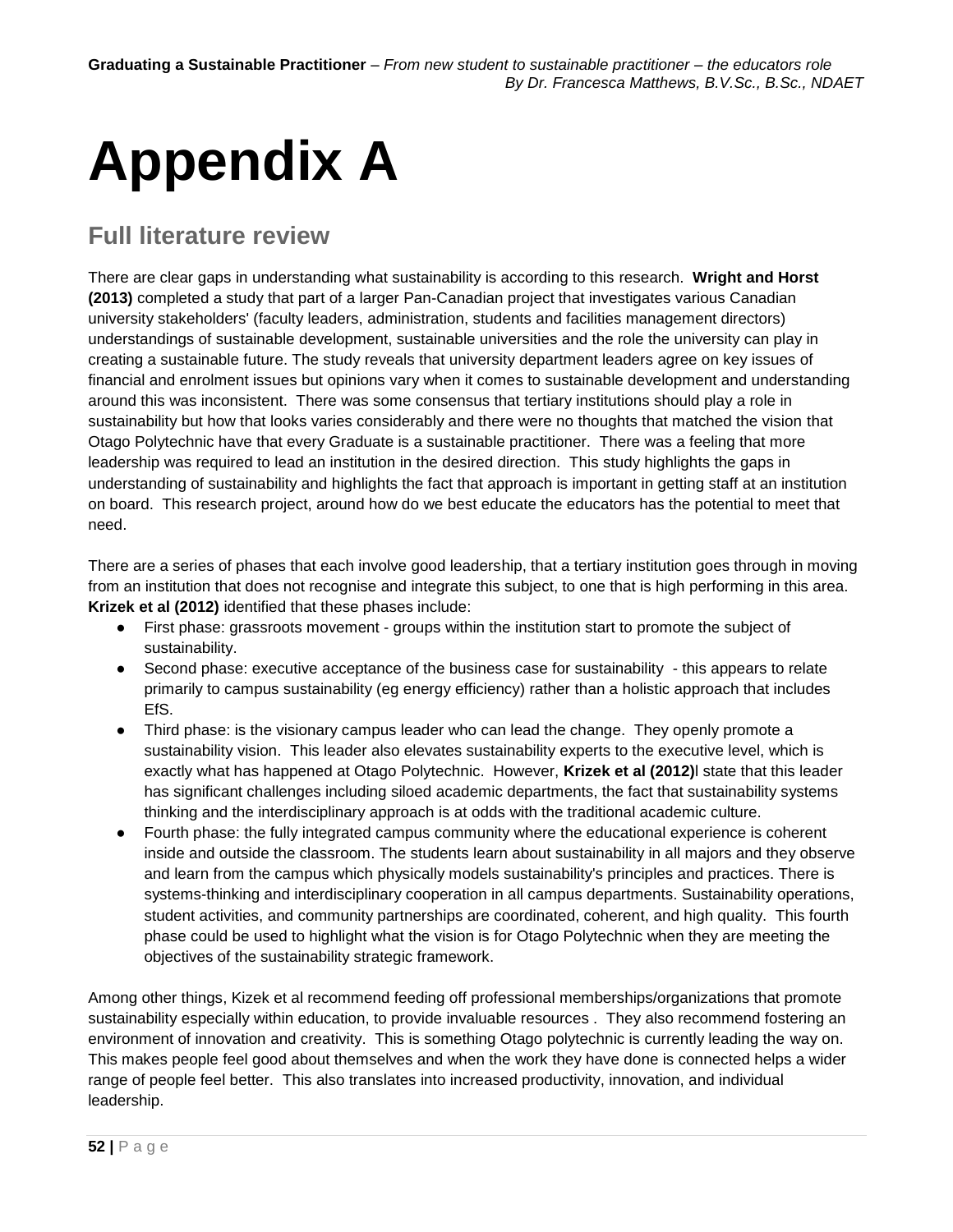It is possible to track the progress of Otago Polytechnic through these phases. Otago Polytechnic would currently be sitting in phase 3. One of the challenges being grappled with in phase 3, is effective EfS to meet the objective of graduating sustainable practitioners, which is the purpose of this research project. This article repeatedly mentions systems thinking which is a core concept of sustainability, but has not yet been clearly embedded into the education of academic staff at Otago polytechnic. The FSSD provides a framework for systems thinking that could be used at Otago Polytechnic. .

Implementing EfS at a tertiary institution faces additional pressures over and above those of a standard business, according to **Velazquez et al (2005).** The problems highlighted include: lack of awareness, interest and involvement, organizational structure, lack of funding, lack of support from institution administrators (includes leadership teams), lack of time which affects formal planning, evaluation and reporting processes. Time is also a constraint to add sustainability issues to usually dense curriculum because professors find it very difficult to teach more subjects in the same period of time. It also highlights the fact that few educators are being taught how to teach about sustainability, most of them are learning in an ad hoc way leading to mistakes being made. In terms of Otago Polytechnic there is no doubt staff are aware and have the interest to want to be involved, however factors of time and the fact they are not universally taught how to teach about sustainability and embed it into core curriculum are the limiting factors. **Velazquez et al (2005)** also highlight the silo effect, reducing the effectiveness of communication and spread of information.

Significant challenges are identified in communicating messages about sustainability successfully. **Djordjevic and Cotton (2011)** used a case study of a new (post-1992) university in the UK, and investigated the ways in which sustainability issues were communicated with staff across the institution, and any barriers encountered. The 4 key themes identified in terms of challenges in communicating messages about sustainability successfully are:

- the contested definition of sustainability
- conflict with university mission
- resistance to change
- needs and expectations of staff members

While Otago Polytechnic have put in place a sustainability framework with four objectives, there does not appear to have been a discussion and subsequent agreement on what definition Otago Polytechnic has settled on. The FSSD, which uses the four system conditions to both help define what sustainability is and also to allow us to audit against them to get a baseline of where we are at, would provide a solution. Otago Polytechnic's mission statement is clear however the needs and expectations of staff around training and provision of resources and support in this area have largely been left unattended to.

The lack of an agreed definition or shared understanding of sustainability, and also to potential individual differences in values and attitudes may act as a perceptual filter of the message. This is a small scale project so the authors recommend treating the findings with caution however they also mention that there is a lack of previous research in this area, so this is a good starting point for highlighting challenges and finding solutions. The article highlights the potential problems of the attitudes of both the sender and the receiver of information which can influence understanding and action. It also highlights that the way the message and knowledge is delivered must be done using effective communication. It highlights problems of communicating the message from management to staff and also institution to students.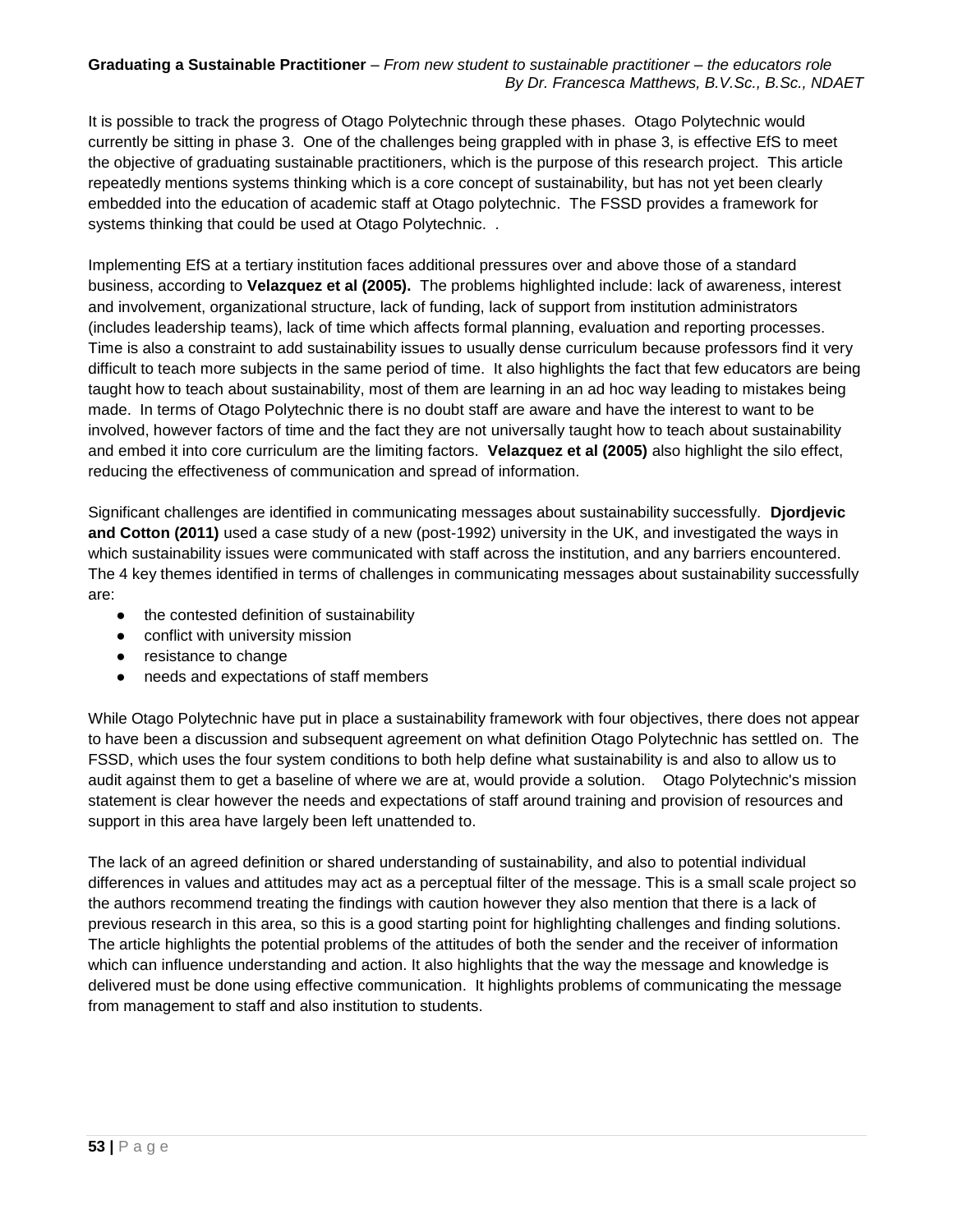There was some discussion about changes in behaviours that had been observed. These were small changes however, not transformational changes. In terms of Otago Polytechnic, which is looking for transformational changes it highlights even more the requirements to really get the communication and training right. This article supports the need to clearly define sustainability. The 4 system conditions within the FSSD has the ability to do this clearly and allow it to be used to take the knowledge forward too.

The final important point was that the message needs to be contextualised and staff need to be engaged in the dialogue to ensure engagement in the subject, rather than a top down approach. This gives rise to thoughts that any training and education offered needs to be contextualised to the needs of the person/groups involved and the participants need to be involved in experiential learning. This is an important consideration moving forward with a training solution plan.

Key competencies and the need to interdisciplinary learning are highlighted by **Barth et al (2007).** They looked at the possibilities of both formal and informal learning and their relationship to competence development within higher education. The article states that " no agreement exists about what (key) competencies actually are, which are of importance and how the approach of competence acquisition finds its way into higher education." This highlights the need to identify the key competencies in this space. Some examples of key competencies were recorded and they included competencies around forward thinking and planning, but also around social and cultural inclusiveness and empathy and also being able to work across disciplines - active participation by competent citizens.

Otago Polytechnic has a diagram developed by Barry Law (Figure 5) that does identify some key competencies that lead to sustainable thinking. This project needs to use this diagram to look at how we can develop those capabilities and the steps we need to take to get that transformational change of academics and graduates. However, the diagram omits the tools required to frame the experiential learning. This project aims to address this.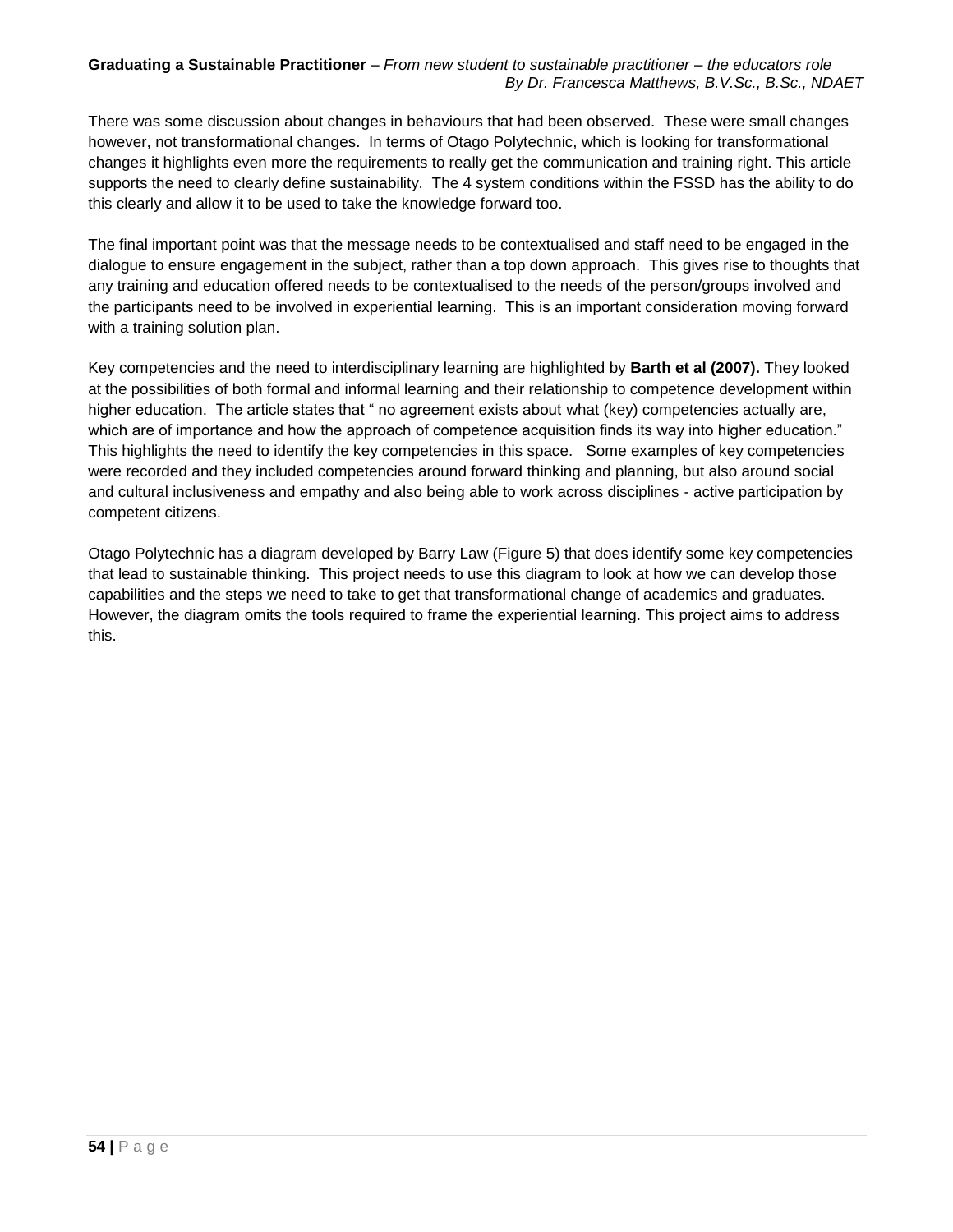Figure 5 - Inspiring capability diagram, Dr. Barry Law

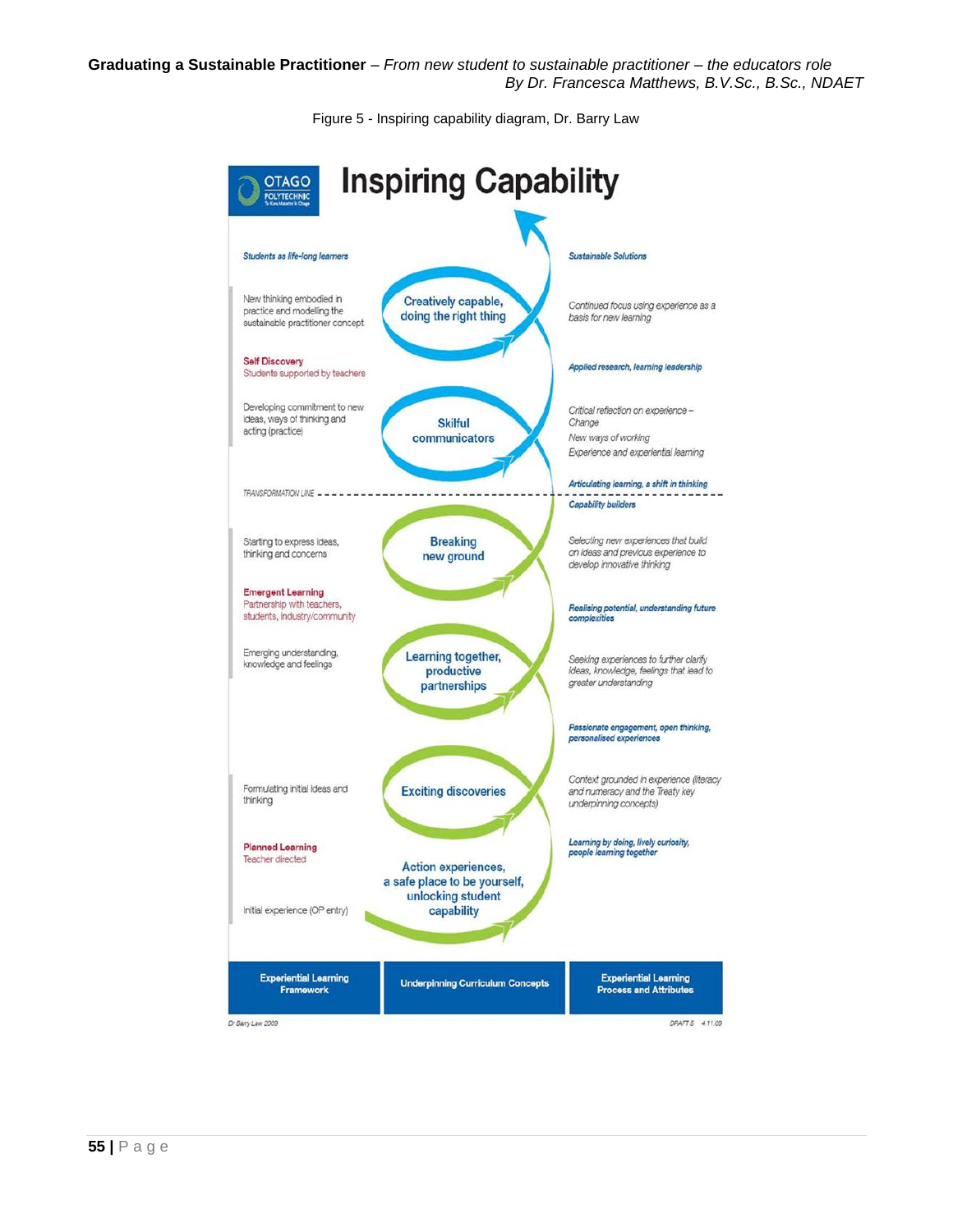**Barth el (2007)** talks about key competencies being learnable but not teachable. It was about breaking through established patterns of action and leading to a re-evaluation of action possibilities. Because these competencies and approaches to these complex problems are often interdisciplinary - there is a need for interdisciplinary cooperation which is a foreign concept to the traditional way most tertiary institutions work. Informal learning is an important part of developing competencies in this area, however institutions need to create space and opportunities for this to happen. On top of traditional academic subject material, sustainability has aspects of personal development, ethical considerations and of the individual taking responsibility. The authors believe the question still remains of how formal and informal learning can be systematically related to each other. This article highlights thinking on how to best deliver EfS to graduate a sustainable practitioner. This must be answered to develop a quality set of training and tools for academics delivering EfS to graduate sustainable practitioners. This articles highlights the fact that traditional approaches are not the way to approach this subject.

Support for the concepts of environmental education and education for sustainability have been acknowledged by many tertiary institutions for over a decade and many institutions have signed agreements to educate students in this field, regardless of discipline however a recent survey finds that little has changed in the curriculums at these institutions to include this education for sustainability according to **Thomas (2004).** Anecdotal evidence is that this is mirrored at Otago Polytechnic

The article reviews the pros and cons of separate vs integrated sustainability education and the conclusion seems to be that it needs to be both, so that the concepts can be taught outside the core curricula but that students can see the concepts integrated into their field of learning.

The author indicates that while resources for teaching education for sustainability are widely available, academics' limited knowledge of the availability of the materials, how to use them, and why their engagement with sustainability education is important may be key limiting factors. For Otago Polytechnic, this highlights the opportunity to make use of currently available resources, but they need training to use them effectively.

There is also a suggestion of institutional issues inhibiting curriculum change. In summary the article states that the reasons for lack of *"implementation are a culture, where value or priority is given to greening/sustainability; lack of organisational and resource support for staff; lack of training for academic staff."* 

At Otago Polytechnic while we have a fantastic vision and supportive leadership team we too lack the deep culture of change and knowledge on this subject, have only recently seen increasing resource support and still lack compulsory academic staff training.

Affective learning which relates to values, attitudes and behaviours and involves the learner emotionally and cognitive learning relates more to knowledge and its application. Affective learning has not formed the traditional learning pathway at tertiary institutions, which have traditionally focused on cognitive learning. Affective learning requires a student *"to display a commitment to principled practice on a day-to-day basis, alongside a willingness to revise judgment and change behaviour in the light of new evidence"*. **Shephard (2008)** states that affective learning is what is required when educating for sustainability.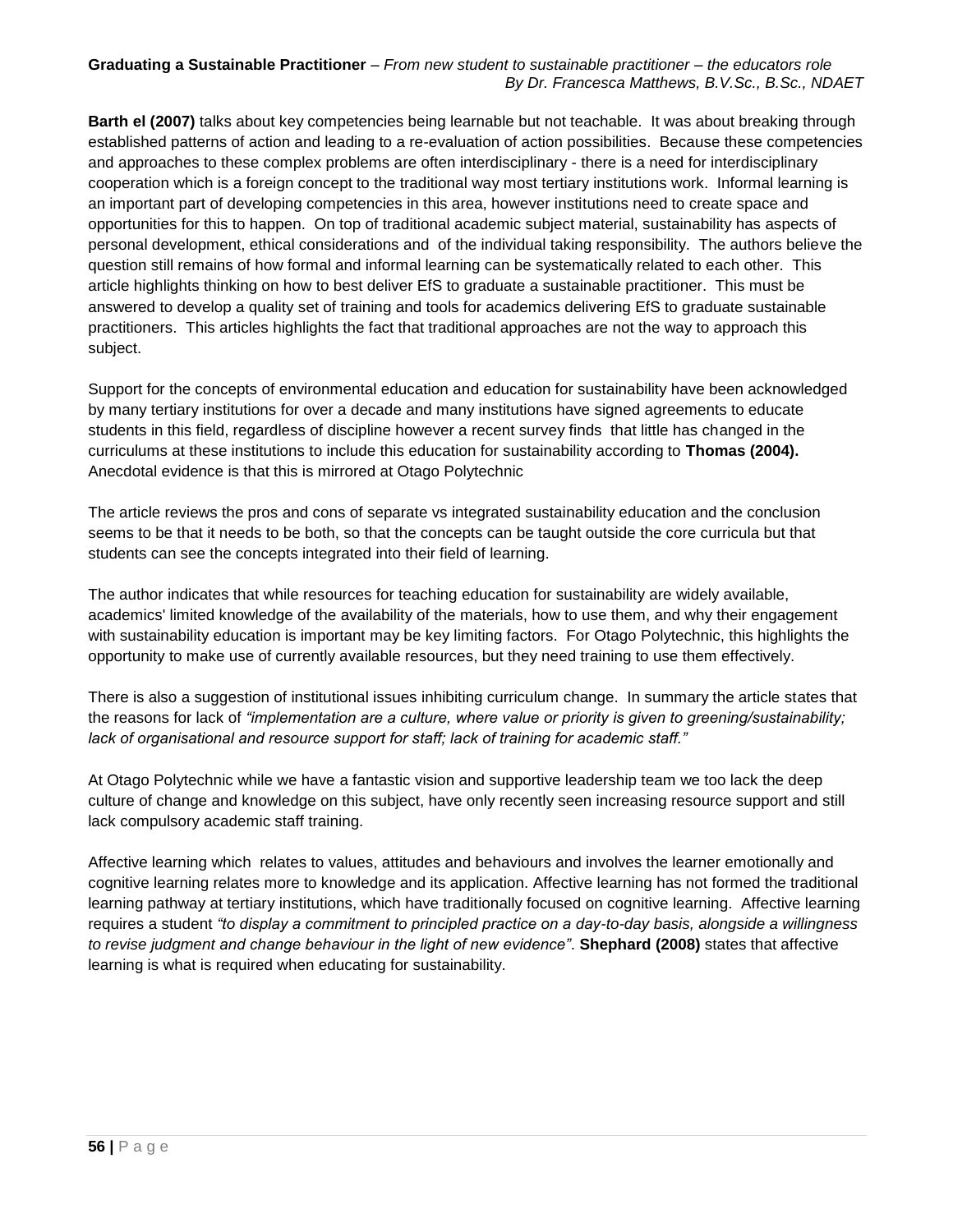The article discusses the concern of higher educators around affective learning and not wanting to be accused of indoctrinating ideas. The challenge is to deliver the theory and underpinning knowledge and the values without judging personal opinion. Shephard also states that "knowing how to perform sustainably, and having the skills to do so, are not on their own sufficient to ensure that individual and group behaviours are in fact sustainable". This is supported in Otago Polytechnic's vision that it is recognised that having the knowledge and skills does mean the student will practice as a sustainable practitioner. Shephard reviews a number of tools that are effective for affective learning outcomes. These include: *"discussion, open debate, peer involvement, role playing, problem-based learning, engaging with role models, simulations, games, group analysis of case studies, expert engagement, perspective sharing via reflection, appropriate use of multimedia to trigger responses"*. The article also states the following activities are useful for affective outcomes "*community service and service learning; religious and spiritual activities; leadership education; diversity education; peer advising and leadership; disciplinary and judicial programs; participation in student governance organizations and activities; recreational coaching, refereeing, and judging; student activities programming; and travel*". At Otago Polytechnic many of these are being encouraged more and more as part of the student experience. The author has reviewed literature that looks at the assessing of affective outcomes, which has been challenging. The recommendation is to be open and transparent about it in learning outcomes and reward accordingly. This is important knowledge when it comes to considering how to deliver EfS in a curriculum. The information in this article is helpful in considering how to train an academic staff member to successfully embed EfS into a curriculum, however prior to this deep knowledge and commitment to what they are embedding is required. The outcome for staff and students should be action competence.

Tertiary institutions play an increasingly important part in the shift towards a sustainable future. **Barth (2013)**  reviewed papers that indicated pointed to this. Across all the case studies reviewed, the following patterns emerged, each of which had a unique list of influencing factors:

- student-led change from informal to formal learning;
- sustainability as a concern in campus operation; and
- sustainability as a unique selling-point.

At Otago Polytechnic it has definitely been the third factor that has driven change. The polytechnic has won awards for this vision but the challenge remains to deliver now.

Barth stated that "to ensure the commitment of all internal stakeholders without overwhelming them, episodes of change and consolidation within the organisation are made sequentially." Measurability is also important. Barth states that strong leadership and supportive systems are required for this top down approach of sustainability as a unique selling-point. Barth also stated that sustainability is a fragile process and needs strong stakeholder support. He states that *"academic staff play a crucial role in constituting the status necessary to sustain activities that may be started by different groups"*. This shows that staff needed to be adequately supported to do this, so in the top down approach that has been employed at Otago polytechnic, the right support networks and training need to be in place to ensure that Otago Polytechnic's sustainability objectives can be met.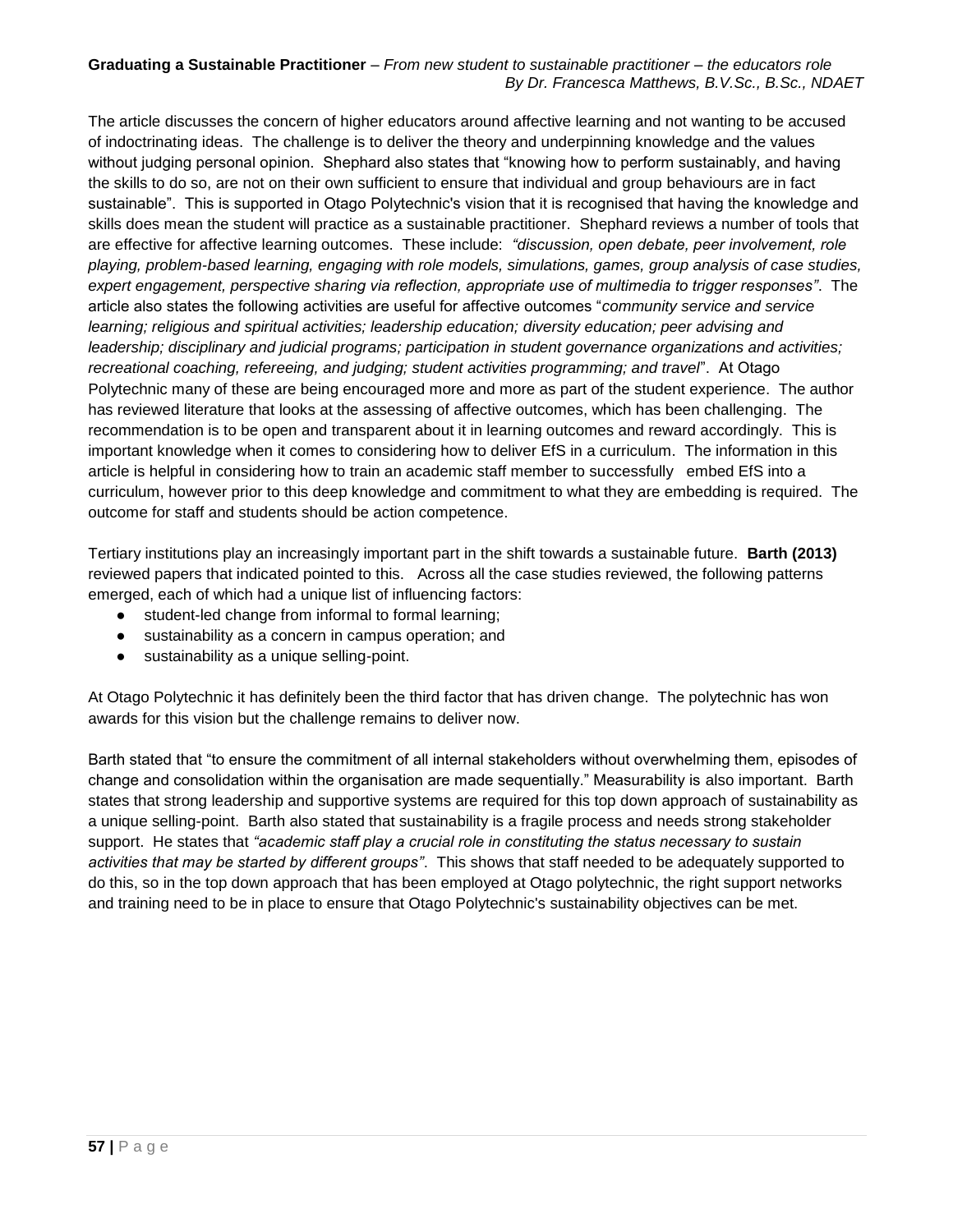# <span id="page-57-0"></span>**Appendix B:**

## **Questions staff asked in anonymous survey**

- 1. I have read the Participant Information form and consent form attached to the email/survey request and I agree to take part in this project under the conditions set out in the Information Sheet. If you check no, please do not continue with the survey as your answers will not be able to be used to inform the research.
- 2. Which academic school are you associated with at Otago Polytechnic?
- 3. Which of the following describes your primary role?
- 4. Are you: Male/Female
- 5. What is your age group? 20 29, 30 39, 40 49, 50 59, 60+
- 6. What is your ethnicity? NZ European/Maori/Pacifica/Asian/other please state
- 7. What is your length of service at Otago Polytechnic? less than 1 year; 1-3 years, 4-6 years, 7-9 years,10 years+
- 8. Where are you based? Dunedin/Cromwell/Auckland/Hamilton/home office/other
- 9. What is your knowledge of the Otago Polytechnic Strategic Framework for Sustainability, in reference to Objective 1: To develop sustainable practitioners
	- a. Unaware it exists
	- b. Aware of its existence but yet to implement
	- c. Aware of its existence, implementing what I can with limited knowledge
	- d. Aware of its existence, implementing with good knowledge
- 10. In one sentence, record your own definition of what sustainability means to you?
- 11. In a maximum of 2 sentences, define what you believe to be a 'sustainable practitioner' is in your field?
- 12. Using the scale provided (1 5), where 1 is no knowledge and 5 is excellent knowledge, what is your knowledge of the following:
	- a. The Natural Step Framework (also known as the FSSD, Framework for Strategic Sustainable Development)
	- b. The Nine Fundamental Human Needs
	- c. Drivers for change and using the funnel metaphor to demonstrate these
	- d. The 4 System Conditions
	- e. Strong sustainability
	- f. The ABCD Planning Framework
- 13. What concepts do you teach to underpin delivering EfS to meet the objective of developing sustainable practitioners
	- a. None
	- b. The Nine Fundamental Human Needs
	- c. Drivers of change
	- d. The Four System Conditions
	- e. The strong sustainability model
	- f. ABCD Planning Framework
	- g. Industry case studies
	- h. Cross industry case studies
	- i. Other provide details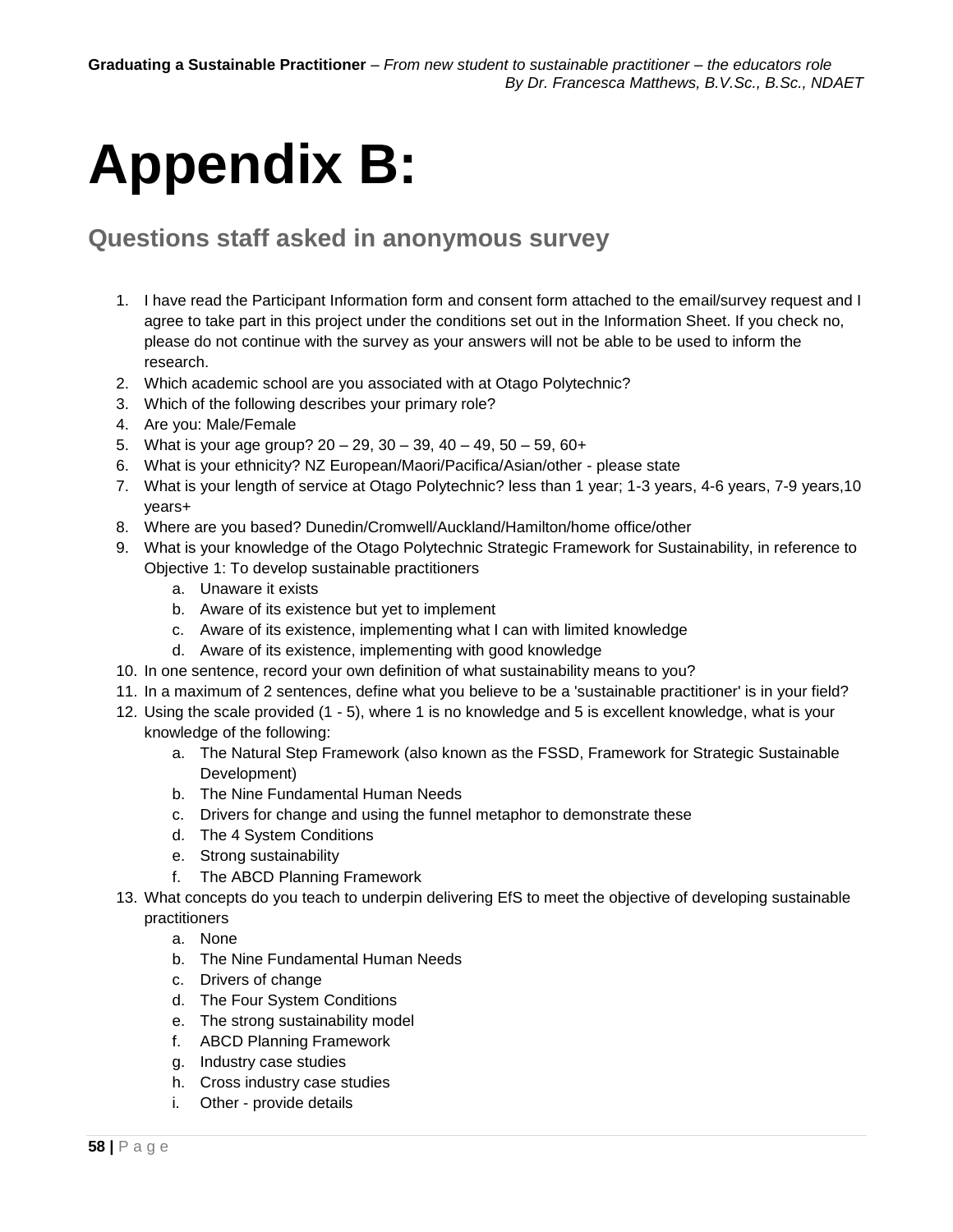- 14. What methods do you currently employ to deliver Education for Sustainability (EfS)?
	- a. Nothing
	- b. Introduce The Natural Step Framework, as a common language
	- c. Discuss the concepts of sustainability in terms of the environment
	- d. Discuss the concepts of sustainability in terms of the people
	- e. Discuss the concepts of sustainability in cultural terms
	- f. Discuss the concepts of sustainability in terms of the finance system
	- g. Discuss the concepts of sustainability in terms of governance
	- h. Discuss what sustainability means to individuals
	- i. Separate lecture slots on the topic of sustainability
	- j. Integrated facilitation within other courses within the programme
	- k. Blog posts
	- l. Case studies
	- m. Setting students problems to solve
	- n. Use interdisciplinary case studies and involve students from other schools to problem solve
	- o. Other please state
- 15. What tools are you using to measure your success in terms of the Otago Polytechnic Strategic Framework for Sustainability, in reference to the objective: To develop sustainable practitioners?
	- a. Nothing
	- b. Pre and post-delivery surveys of students
	- c. Assessment results
	- d. Workplace performance after graduation
	- e. Other provide details
- 16. Answer this question if you have participated in the Add Sustainable Value (ASV) course. a. Identify whether it helped you meet the Otago Polytechnic Strategic Framework for Sustainability, in reference to objective 1: To develop sustainable practitioners.
	- a. Strengths:
	- b. Weaknesses:
	- c. Opportunities for improvement:
- 17. Answer this question if you have participated in Education for Sustainability (EfS) course a. Identify whether it helped you meet the Otago Polytechnic Strategic Framework for Sustainability, in reference to objective 1: To develop sustainable practitioners.
	- a. Strengths:
	- b. Weaknesses:
	- c. Opportunities for improvement:
- 18. What other training have you had to enable you to embed EfS and assist you in effectively training sustainable practitioners?
- 19. What other training or mentoring would you like to access to enable you to embed EfS and effectively train sustainable practitioners?
- 20. Please take the opportunity to record any further feedback or comments related to this subject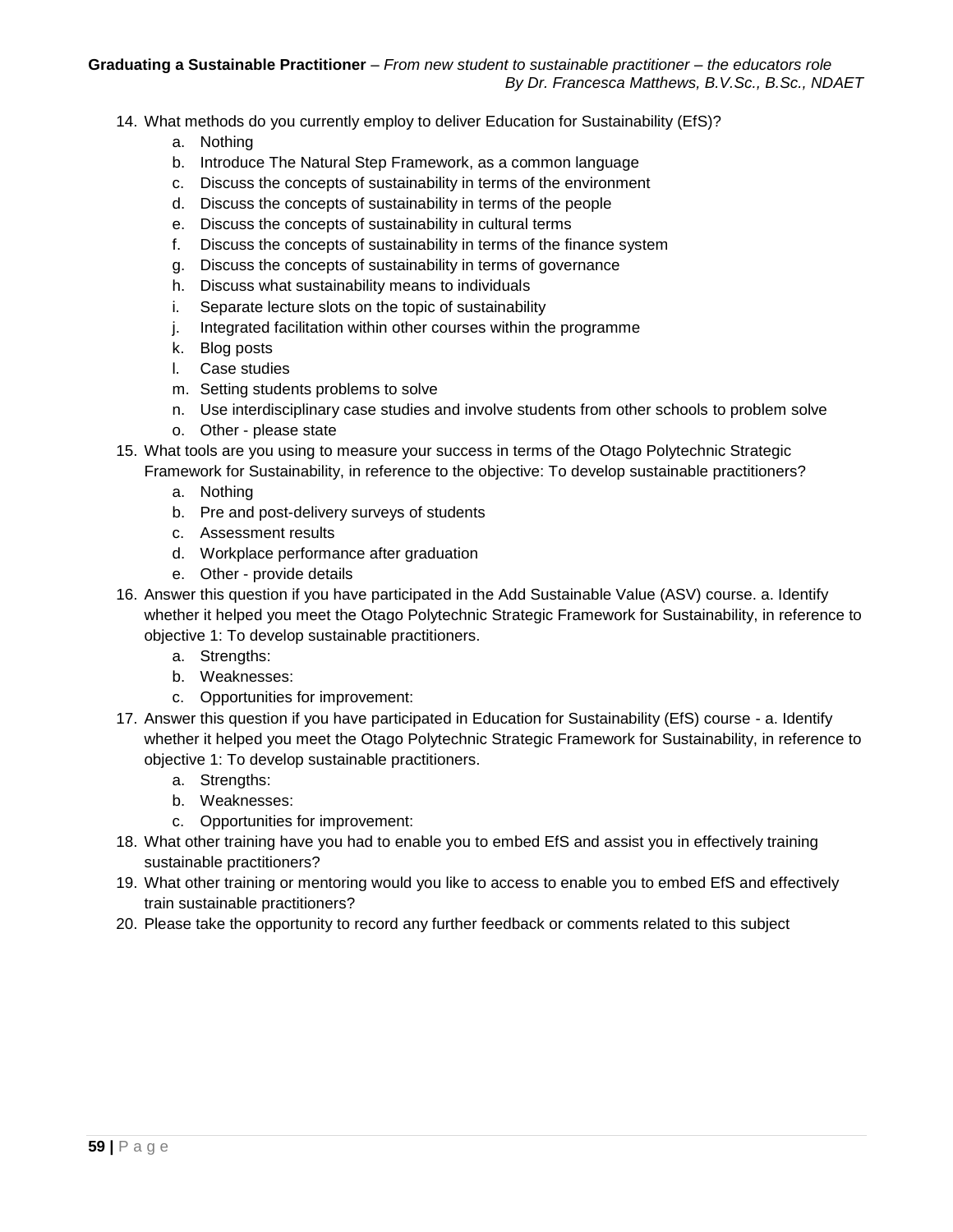- 21. Following on from this survey; once the results are summarised I would then like to give you an opportunity to provide further feedback and solutions using a group forum or a one-to-one interview. Please indicate if you would like to be involved in giving further feedback which will help improve the value of the results obtained.
	- a. No thanks
	- b. Yes, in a forum setting (eg: Lync conference call or Adobe Connect) please provide your email address to ensure you are sent details of forum (this will be kept confidential and not linked to your answers above)
	- c. yes, in a one to one interview. please provide your email address to ensure you are sent details of forum (this will be kept confidential and not linked to your answers above)
- 22. If you have answered yes above, please provide your email address here. Your email address will not be associated in anyway with the information you provided in this survey. Everything will be reported anonymously.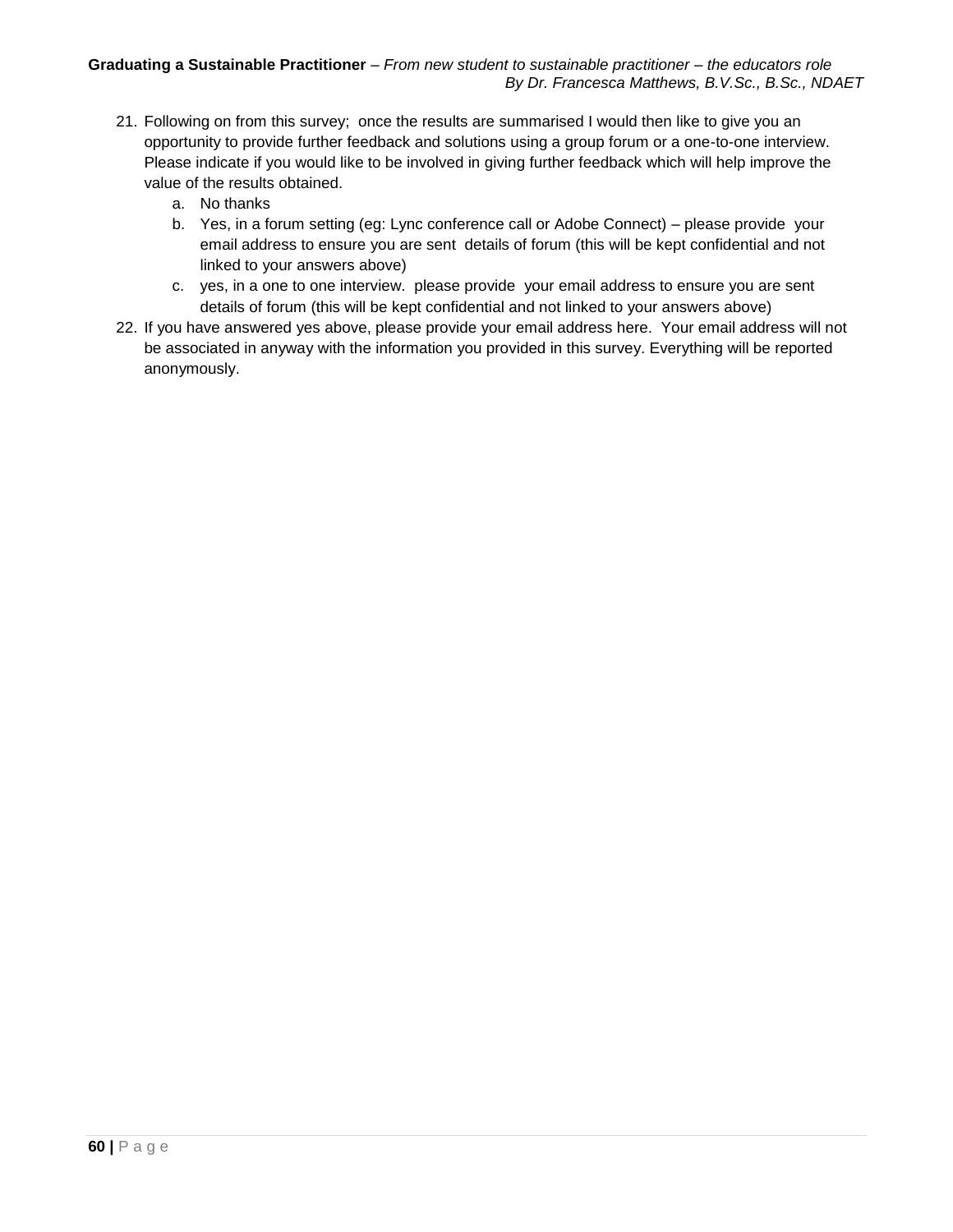# <span id="page-60-0"></span>**Appendix C**

## **Questions for one to one interviews with survey participants**

The following questions have arisen from the survey results. I would like to use these to focus our one-to-one interview. If you are interested a brief summary of the questionnaire results, they are provided (without interpretation) on the next page.

The aim of the following interview is to expand and clarify information received from the online questionnaire and provide further feedback with regards to how we best move forward in this space.

Thank you for your time.

#### **Delivering EfS**

1. What are the specific challenges you have integrating sustainability into your courses/programs?

#### **Training and support for academic staff**

- 2. Introductory training
	- a. What introductory training should be in place for all new OP staff, to get them onto the same page - ready to deliver on the objective of sustainable practitioners?
	- b. Should a common language be introduced to frame sustainability discussions and education?
- 3. Should there be a compulsory course in educating to graduate sustainable practitioners within the Teaching Dip, a separate qualification like the Cert Te Mata a Ao Maori, or just a series of workshops unrelated to teaching qual/obtaining a separate qualification.
- 4. "What is a sustainable practitioner" was defined very differently for each area and people considered different aspects of the wider definition of sustainability (e.g. some just environment, some just people).
	- a. Would it be useful to have guidance writing and illustrating these definitions within your department / in teams?
	- b. Should you define a 'sustainable practitioner' before or after learning a common language for sustainability?
	- c. If you are aware of the FSSD, would this be a suitable common language?
- 5. Mentoring has been suggested to assist staff to better implement the vision of a sustainable practitioner.
	- a. What form should this take?
	- b. At what time should mentoring be implemented before or after initial training, or perhaps in lieu of any initial training?
	- c. Who would you consider as good mentors? (I don't necessarily want names, but the type of people)

#### **Delivering EfS to Graduate sustainable practitioners**

- 6. There have been some suggestions in the online survey that staff would like of introductory resources to be provided in setting the scene for EfS that will be embedded in each course that could be provided to begin the student's journeys.
	- a. Do you agree/disagree why?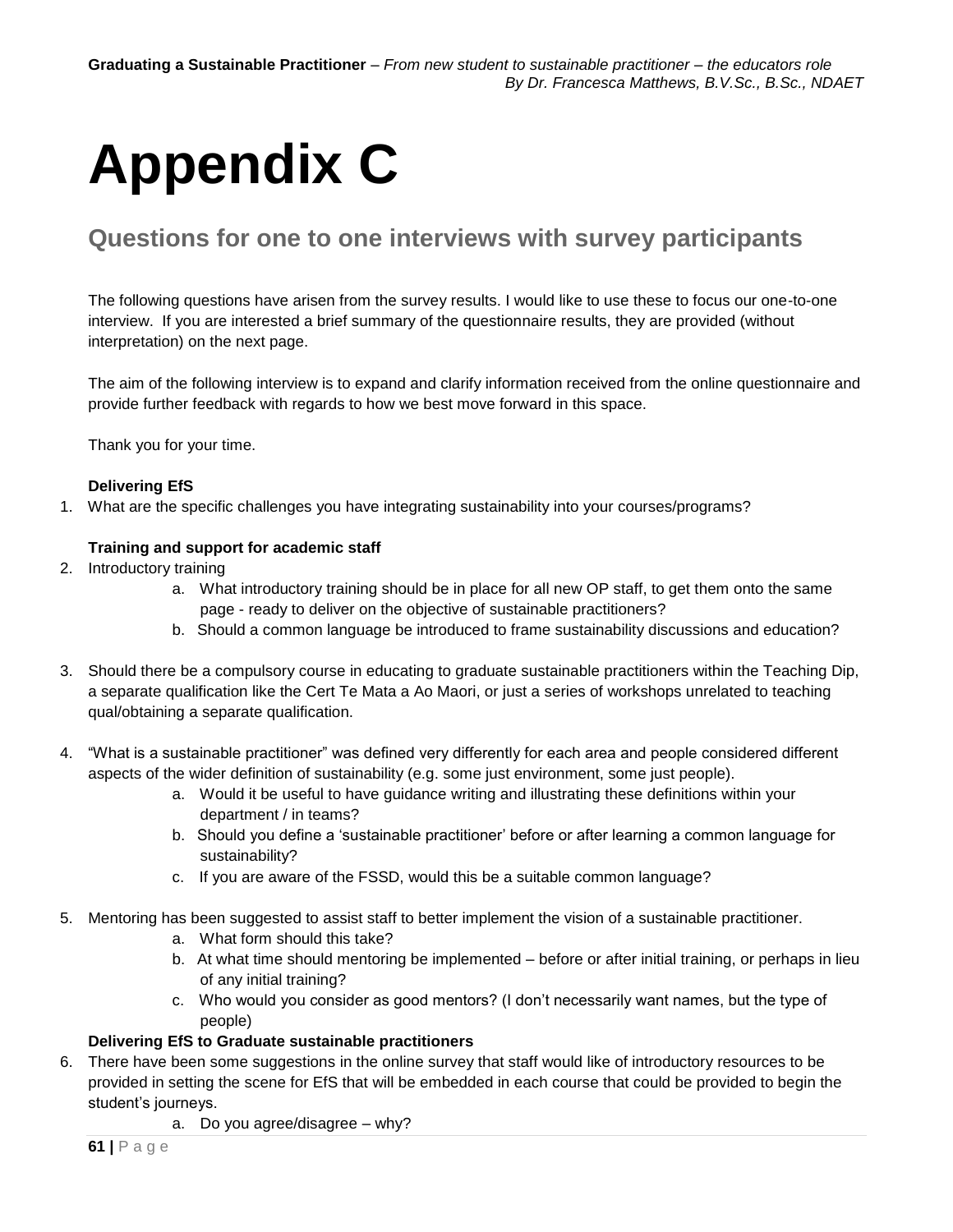- b. If we had these resources what would you envisage they looked like?
- 7. Action competence is an important part of education for sustainability. [\(http://efs.tki.org.nz/EfS-in-the](http://efs.tki.org.nz/EfS-in-the-curriculum/Taking-action/Action-competence)[curriculum/Taking-action/Action-competence\)](http://efs.tki.org.nz/EfS-in-the-curriculum/Taking-action/Action-competence)
	- a. What would action competence be in your field
	- b. What action competence do you currently use?
	- c. What are the current challenges/barriers in your existing programmes of exercising action competence? How could these challenges/barriers be mitigated?
	- d. How could you use action competence in your programmes in the future?
- 8. Most respondents are doing introductory lectures on sustainability then integrating sustainability into their courses. Others are doing one or the other.
	- a. Can you integrate EfS without the introduction? Why/why not?
	- b. Is the introduction alone enough? Why/why not?
	- c. If there is not an introduction, what should be in the introduction?
	- d. What are you doing when EfS is integrated into traditional courses?

#### **Walking the talk**

- 9. It is well known that people copy what they see, more than what they hear.
	- a. What do you undertake within your school to demonstrate 'walking the sustainable practice talk' for students and colleagues, over and above the formal education experience: E.g.:
		- · rubbish minimization,
		- · power saving lights,
		- computers and other power users,
		- recycling, composting,
		- class materials selection from suitable sources,
		- class materials selection from suitable sources,
		- sustainable transportation options for class trips,
		- support and encourage sustainable transportation options for staff,
	- b. What more do you think you/Otago Polytechnic could do in this space?
- 10. An option to encourage more engagement in sustainable practice at OP is to hold a 'whole-of-institution' project in 2015. This would provide for a common vision and common language. The project would provide a context upon which to base projects and integrate EfS.

The proposed project is 'Local Food'. Local food is the current buzz with broad reaching social, economic, environmental and cultural benefits. So why don't we use the buzz and explore it in more detail? Comparing local food systems to conventional systems provides a fantastic setting upon which to highlight sustainable practices. It is proposed that the 'local food' theme can be applied in a project setting, to every teaching area of OP; that at a minimum, at some stage during 2015, 'local food' would be used as a context for one project within every course at OP. This 'whole-of-institution' project would encourage each school to explore sustainable practice through the lens of local food and its relevance to each programme. It is the aim that the project focus will help schools to highlight the connection between their current teaching and EfS.

#### **Measuring our success in meeting the objective – every graduate is a sustainable practitioner.**

- 11. What is 'success' in the objective of graduating sustainable practitioners?
- <span id="page-61-0"></span>12. How should we measure success in this space?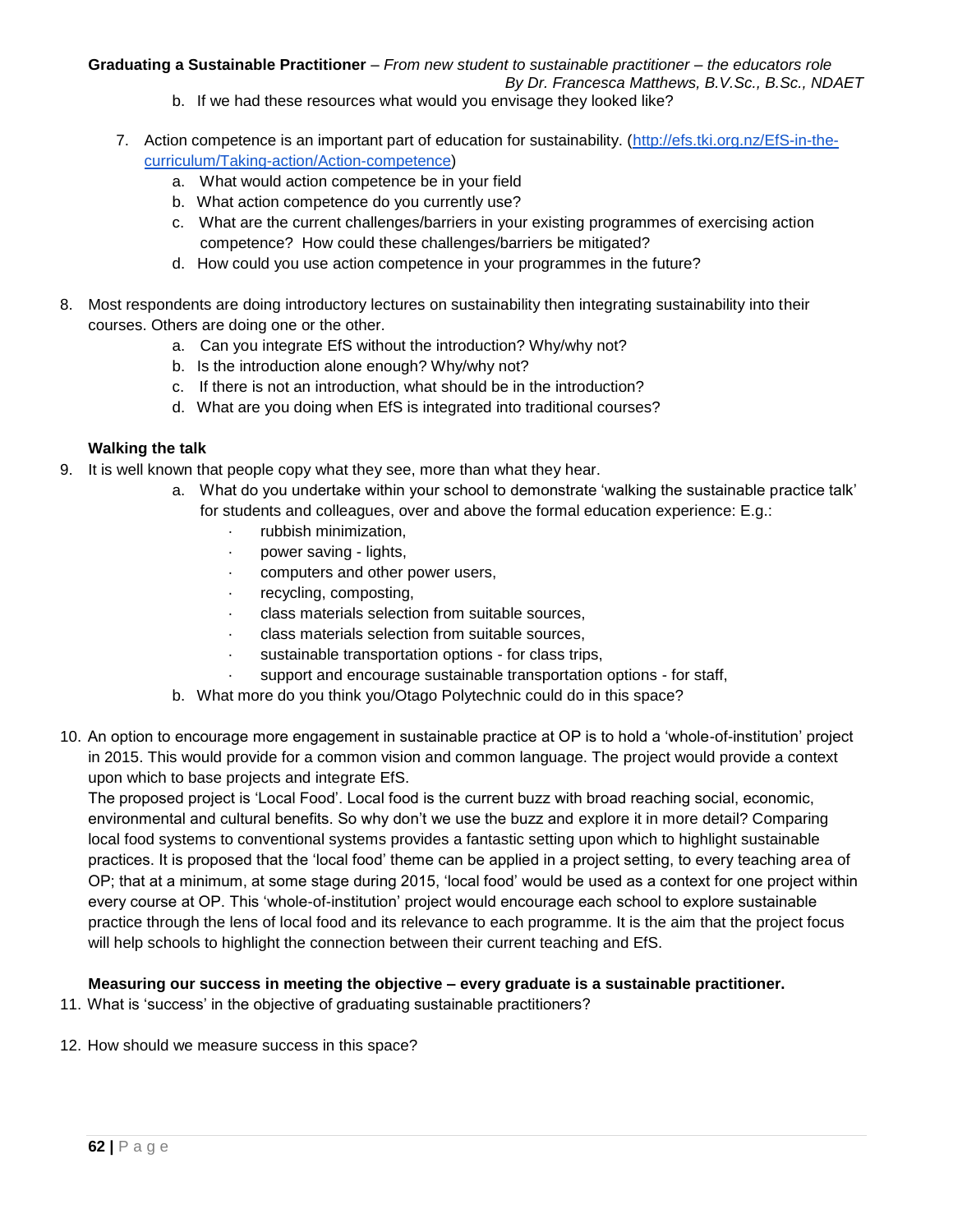# **Appendix D**

## **Questions asked to Experts**

1. In your opinion how should organizations train and support staff to deliver education for sustainability that leads to graduating students that are sustainable practitioners in their own fields?

- 2. How do you think NZ universities and polytechnics are delivering this?
- 3. Who is doing this best right now and why do you think they are doing it best?
	- · What leadership is required to make it effective?
	- · What tools are effective for these people/organisations doing it well? And what is it about it about these tools that makes them effective?
- 4. What are the primary challenges faced by organisations in this space in your opinion?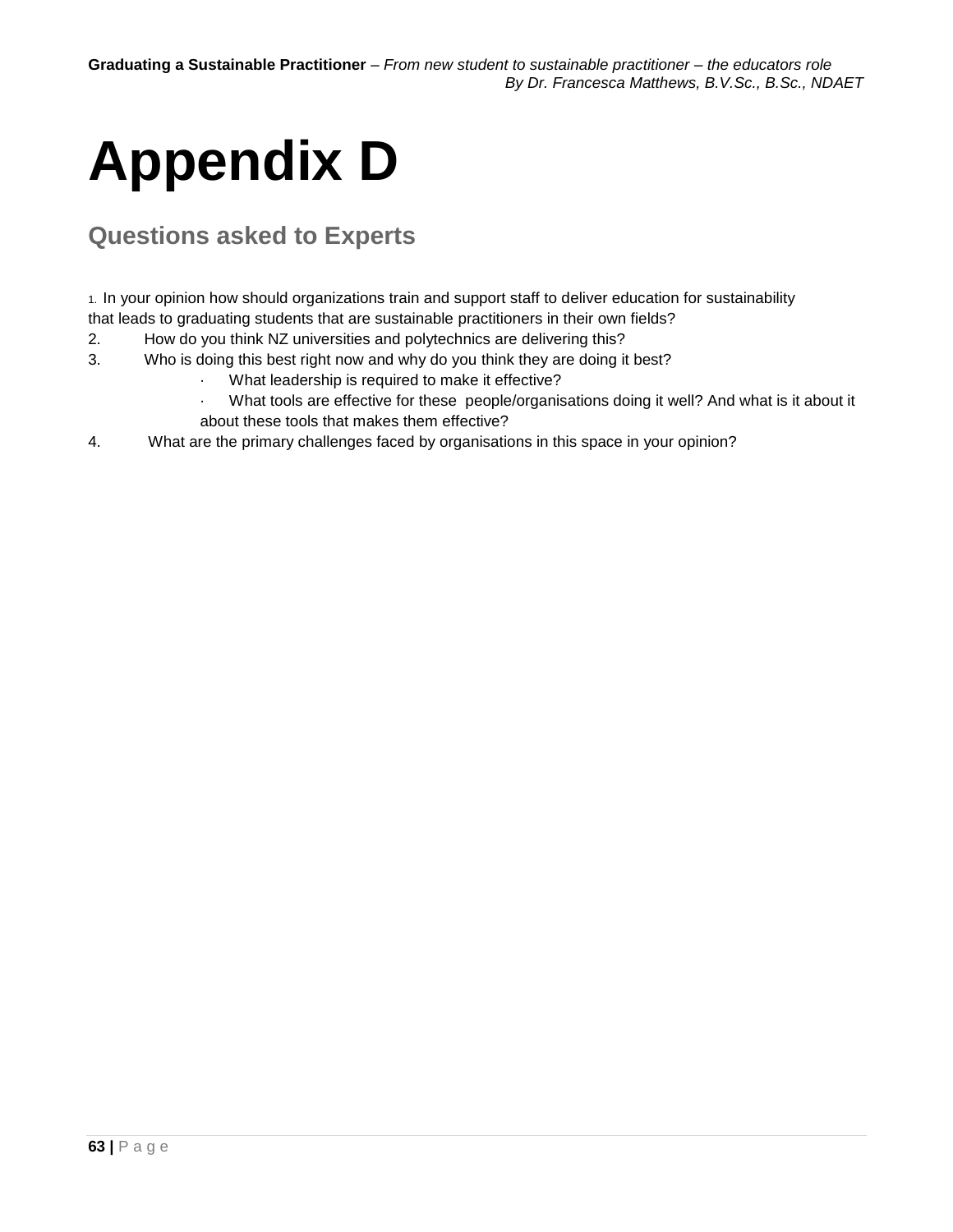# <span id="page-63-0"></span>**Appendix E**

## **Current Expectations - Graduate Profile Sustainable practitioner**

| <b>Aspect of</b>                                                                                                                                                             | <b>Level 3</b>                                                                                                               | <b>Level 4</b>                                                                                                                     | Level 5                                                                                                                                                                               | Level 6                                                                                                                                                                                                                                                                                | <b>Level 7</b>                                                                                                                                                                                                               |
|------------------------------------------------------------------------------------------------------------------------------------------------------------------------------|------------------------------------------------------------------------------------------------------------------------------|------------------------------------------------------------------------------------------------------------------------------------|---------------------------------------------------------------------------------------------------------------------------------------------------------------------------------------|----------------------------------------------------------------------------------------------------------------------------------------------------------------------------------------------------------------------------------------------------------------------------------------|------------------------------------------------------------------------------------------------------------------------------------------------------------------------------------------------------------------------------|
| <b>Sustainability</b>                                                                                                                                                        | <b>Graduate will:</b>                                                                                                        | <b>Graduate</b>                                                                                                                    | <b>Graduate</b>                                                                                                                                                                       | <b>Graduate</b>                                                                                                                                                                                                                                                                        | <b>Graduate</b>                                                                                                                                                                                                              |
|                                                                                                                                                                              |                                                                                                                              | will:                                                                                                                              | will:                                                                                                                                                                                 | will:                                                                                                                                                                                                                                                                                  | will:                                                                                                                                                                                                                        |
| Systems Thinking:<br>-scope of<br>sustainability,<br>relationships,<br>history, definitions<br>-actions will have<br>impacts $+ 8 -$ ,<br>intended and<br>unintended, across | -understand the<br>definition and<br>history of<br>sustainable<br>practice<br>-have the ability<br>to judge their<br>actions | -have a<br>broad<br>knowledge<br>base of<br>sustainability<br>including<br>definitions,<br>history, and<br>relationships           | -have in-<br>depth<br>understandin<br>g of the<br>relationships,<br>definitions<br>and history of<br>sustainability                                                                   | -be able to<br>analyse and<br>evaluate the<br>many<br>definitions of<br>sustainability<br>as well as<br>the history<br>and                                                                                                                                                             | -have<br>technical<br>knowledge of<br>and the skills<br>to analyse,<br>evaluate and<br>participate in<br>research in<br>sustainability                                                                                       |
| scales, temporal,<br>spatial, social<br>-relationships<br>(hierarchies,<br>partnerships)<br>humans a part of<br>nature                                                       | according to<br>impacts on the<br>environment<br>over time and<br>across systems                                             | -analyse the<br>impacts of<br>their actions<br>on<br>ecosystems<br>with the<br>knowledge<br>that humans<br>are a part of<br>nature | -be able to<br>analyse and<br>evaluate the<br>cultural,<br>social,<br>economic<br>and<br>environment<br>al impacts, +<br>& -, intended<br>and<br>unintended,<br>from their<br>actions | relationships<br>of the<br>sustainability<br>movement<br>- critically<br>analyse the<br>impacts of<br>their actions<br>across<br>scales of<br>time, space<br>and social<br>contexts and<br>formulate<br>appropriate<br>responses to<br>social,<br>economic<br>and<br>environment<br>al | - critically<br>analyse and<br>evaluate<br>complex<br>relationships<br>in nature to<br>evaluate the<br>cultural,<br>social,<br>economic<br>and<br>environment<br>al impact of<br>their actions<br>across time<br>and systems |
|                                                                                                                                                                              |                                                                                                                              |                                                                                                                                    |                                                                                                                                                                                       | sustainability<br>issues                                                                                                                                                                                                                                                               |                                                                                                                                                                                                                              |

*Table 11 - Graduate Profiles for a Sustainable Practitioner - written 2008*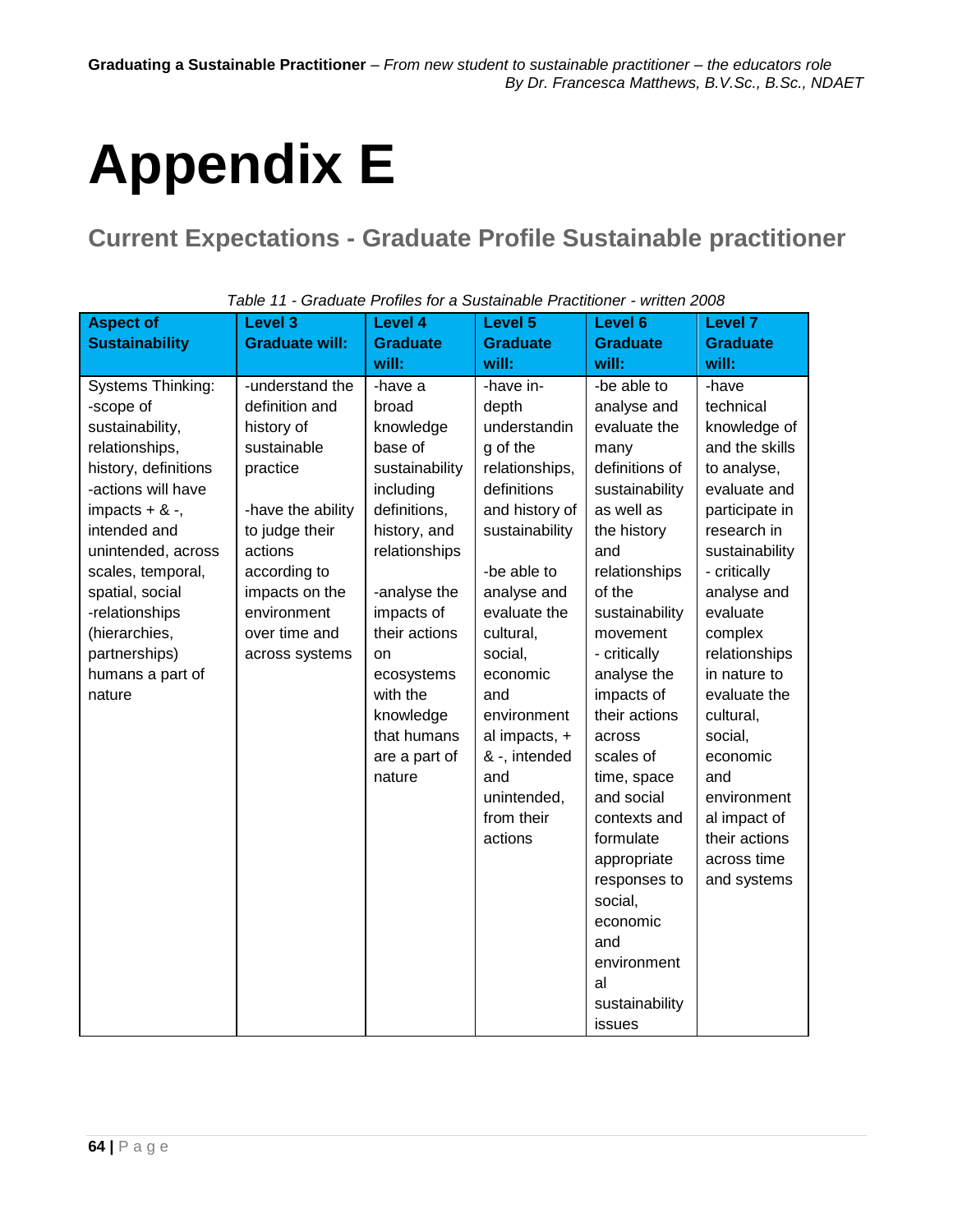| <b>Aspect of</b>                | <b>Level 3</b>                  | <b>Level 4</b>              | Level 5                        | Level 6                      | Level 7                  |
|---------------------------------|---------------------------------|-----------------------------|--------------------------------|------------------------------|--------------------------|
| <b>Sustainability</b>           | <b>Graduate will:</b>           | <b>Graduate</b>             | <b>Graduate</b>                | <b>Graduate</b>              | <b>Graduate</b>          |
|                                 |                                 | will:                       | will:                          | will:                        | will:                    |
| Ethics etc:                     | -have the ability               | -understand                 | -understand                    | -have in-                    | -thoroughly<br>consider  |
| -ethics, justice,               | to identify,<br>understand and  | and be able<br>to work      | the laws and<br>ethics         | depth                        | ethical, legal,          |
| culture, law, social,<br>govnmt | adopt values                    | within                      | guiding                        | knowledge of<br>the ethical, | social and               |
| frameworks, -roles              | conducive to                    | government                  | sustainable                    | legal, social                | cultural                 |
| of values, cultural             | sustainability                  | frameworks                  | practice and                   | and cultural                 | values and               |
| beliefs                         |                                 | and laws                    | apply these                    | values and                   | beliefs in the           |
| -individual and                 |                                 | guiding                     | in a number                    | beliefs that                 | creation of              |
| community                       |                                 | sustainable                 | of contexts                    | guide action                 | appropriate              |
| involvement as                  |                                 | practice                    |                                | for                          | responses to             |
| important                       |                                 | -be able to                 |                                | sustainability               | abstract                 |
| components                      |                                 | critically                  |                                |                              | problems in<br>the       |
|                                 |                                 | analyse their<br>values and |                                |                              | sustainability           |
|                                 |                                 | beliefs and                 |                                |                              | of our social,           |
|                                 |                                 | those of                    |                                |                              | economic                 |
|                                 |                                 | society in the              |                                |                              | and natural              |
|                                 |                                 | context of                  |                                |                              | environments             |
|                                 |                                 | sustainability              |                                |                              |                          |
| <b>Evaluating Practice</b>      | -work with                      | -develop a                  | -participate                   | -evaluate the                | -plan,                   |
| and Change:                     | others to                       | high level of               | and take                       | individual                   | resource and             |
| -change                         | evaluate their                  | self                        | some                           | and                          | manage a                 |
| management<br>-precautionary    | work in terms of<br>sustainable | reflection,<br>personally   | responsibility<br>for decision | community<br>components      | democratic<br>process to |
| principle                       | practice                        | and                         | making and                     | of                           | make                     |
| -participation                  | -follow                         | professionall               | change to a                    | sustainable                  | changes to               |
| -methods of                     | procedures to                   | У                           | more                           | practice and                 | more                     |
| decision making                 | suggest or                      |                             | sustainable                    | manage                       | sustainable              |
| -micro/macro                    | initiate change                 | -initiate                   | model                          | processes to                 | practice                 |
| ecological signals              | towards more                    | change to                   |                                | achieve a                    |                          |
| -democratic                     | sustainable                     | more                        |                                | group goal                   |                          |
| process                         | practice                        | sustainable                 |                                | -analyse and                 |                          |
| -self evaluation,               |                                 | practice<br>within their    |                                | evaluate                     |                          |
| personal and<br>professional    |                                 | job                         |                                | personal &<br>professional   |                          |
|                                 |                                 | description,                |                                | practices &                  |                          |
|                                 |                                 | under                       |                                | be                           |                          |
|                                 |                                 | general                     |                                | accountable                  |                          |
|                                 |                                 | guidance                    |                                | in                           |                          |
|                                 |                                 |                             |                                | implementing                 |                          |
|                                 |                                 |                             |                                | change                       |                          |
|                                 |                                 |                             |                                | strategies                   |                          |

*Table 11 - Graduate Profiles for a Sustainable Practitioner - written 2008*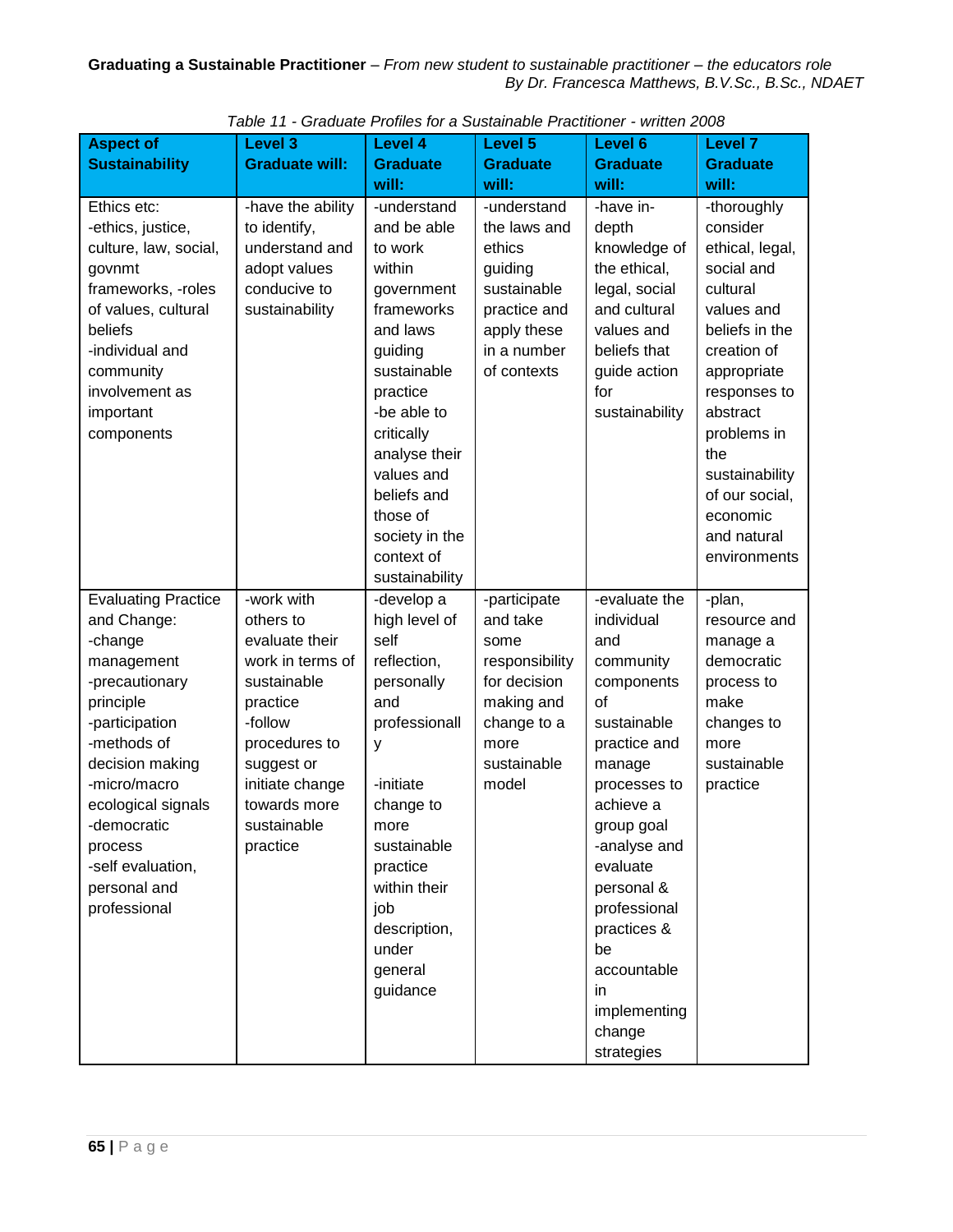| <b>Aspect of</b><br><b>Sustainability</b>                                                                                                                                                                                                         | <b>Level 3</b><br><b>Graduate will:</b>                                                                              | <b>Level 4</b><br><b>Graduate</b><br>will:                                                                                                                   | <b>Level 5</b><br><b>Graduate</b><br>will:                                                                                     | Level 6<br><b>Graduate</b><br>will:                                                                                                                             | <b>Level 7</b><br><b>Graduate</b><br>will:                                                                                                                                                                            |
|---------------------------------------------------------------------------------------------------------------------------------------------------------------------------------------------------------------------------------------------------|----------------------------------------------------------------------------------------------------------------------|--------------------------------------------------------------------------------------------------------------------------------------------------------------|--------------------------------------------------------------------------------------------------------------------------------|-----------------------------------------------------------------------------------------------------------------------------------------------------------------|-----------------------------------------------------------------------------------------------------------------------------------------------------------------------------------------------------------------------|
| Earth Functioning /<br><b>Basic Science:</b><br>-ecosystems<br>-natural laws<br>governing functions<br>-interdependence /<br>holism<br>-biological diversity<br>- carrying capacity                                                               | -understand the<br>interdependenc<br>e of the earths<br>natural systems<br>and the<br>importance of<br>biodiversity  | -understand<br>the basic<br>science of<br>how the<br>earth's<br>natural<br>systems<br>function and<br>have some<br>technical skill<br>to apply the<br>theory | - ability to<br>explore and<br>evaluate<br>ecosystems<br>cyclic nature<br>and the<br>natural laws<br>guiding their<br>function | -have a wide<br>range of<br>specialised<br>knowledge in<br>some areas<br>of the natural<br>laws<br>governing<br>the<br>functioning of<br>ecosystems             | -have the<br>ability to<br>research and<br>analyse<br>practices and<br>evaluate how<br>they fit into<br>the natural<br>laws<br>governing<br>ecosystem<br>function                                                     |
| Sustainable<br>Strategies, Basic<br>Approaches (the<br>toolkit):<br>-technical,<br>scientific, behaviour<br>al strategies<br>(4 system<br>conditions)<br>-SBN auditing<br>topics<br>-renewable energy<br>-pollution, waste<br>-industrial ecology | -use their<br>judgement to<br>make changes<br>with a basic<br>understanding<br>of some<br>environmental<br>solutions | -has a broad<br>knowledge<br>base of<br>sustainable<br>strategies<br>and can<br>implement<br>them within<br>their job<br>description,<br>under<br>guidance   | -analyse and<br>apply a<br>range of<br>environment<br>al solutions<br>in a variety of<br>contexts                              | -applies<br>technical,<br>scientific and<br>behavioural<br>solution<br>strategies to<br>a wide range<br>of<br>environment<br>al problems<br>within a<br>context | -have the<br>ability to<br>apply<br>advanced<br>technical<br>skills, as well<br>as scientific<br>and<br>behavioural<br>solutions to<br>complex<br>dynamic<br>environment<br>al problems<br>in a number<br>of contexts |

*Table 11 - Graduate Profiles for a Sustainable Practitioner - written 2008*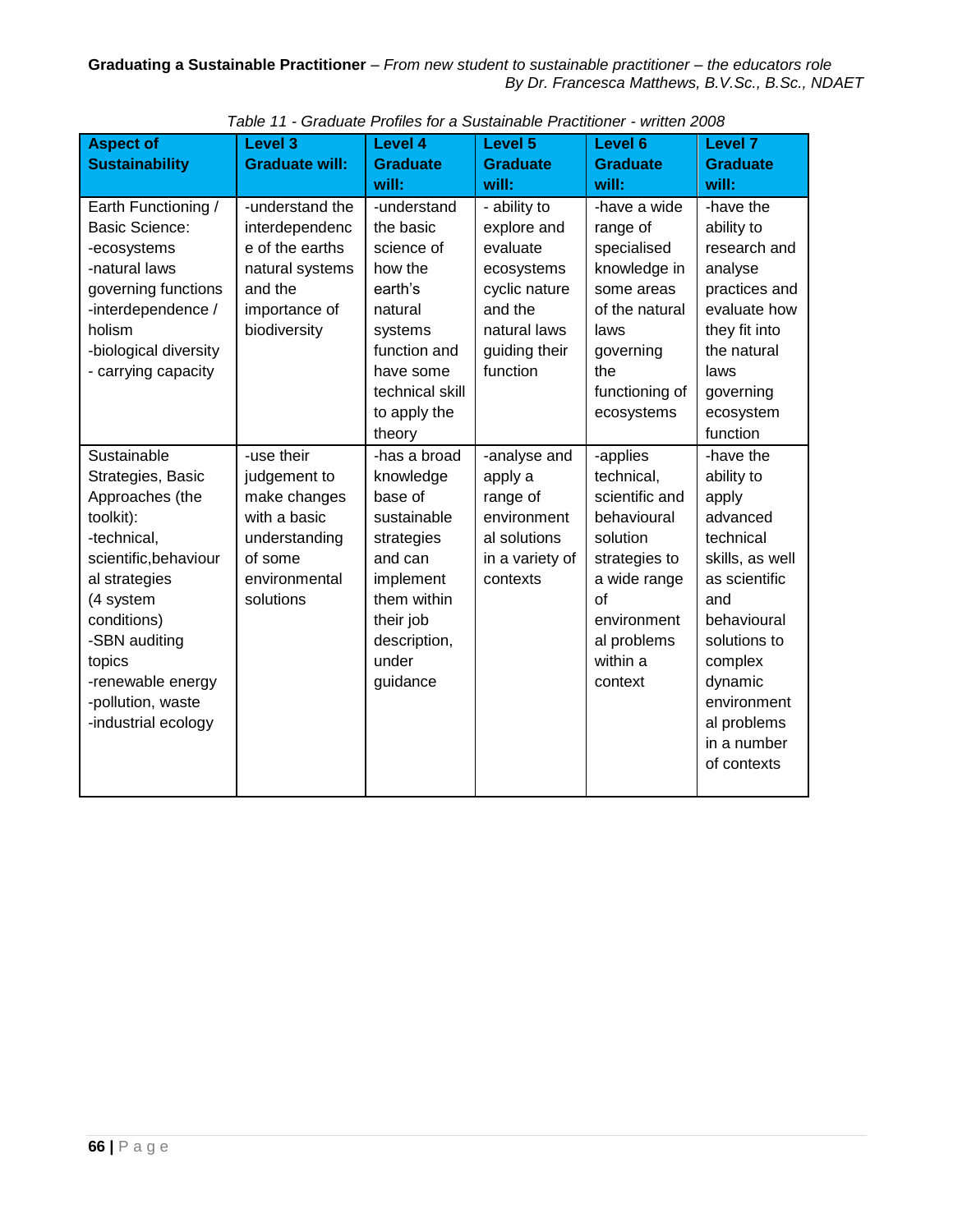# <span id="page-66-0"></span>**Appendix F**

## **Draft of suggested revised Graduate Profiles of a Sustainable Practitioner by level**

This could still be simplified further to make it a functional set of outcomes for graduates, understood by academic staff, students, graduates and their future employers.

| <b>Aspect of</b><br><b>Sustainability</b>                                               | Level 3<br><b>Graduate will:</b>                                                                                                                                                                                                                                                                                                                                 | Level 4<br><b>Graduate will do</b><br>everything in<br>level 3 and:                                                                                                                                                                                                                                                                                                                                                                                              | Level 5<br><b>Graduate will</b><br>do<br>everything in<br>level 3 and 4<br>and:                                                                                                                                   | Level 6<br><b>Graduate will do</b><br>everything in<br>level 3,4 and 5<br>and:                         | Level <sub>7</sub><br><b>Graduate will</b><br>do<br>everything in<br>level 3,4,5<br>and 6 and: |
|-----------------------------------------------------------------------------------------|------------------------------------------------------------------------------------------------------------------------------------------------------------------------------------------------------------------------------------------------------------------------------------------------------------------------------------------------------------------|------------------------------------------------------------------------------------------------------------------------------------------------------------------------------------------------------------------------------------------------------------------------------------------------------------------------------------------------------------------------------------------------------------------------------------------------------------------|-------------------------------------------------------------------------------------------------------------------------------------------------------------------------------------------------------------------|--------------------------------------------------------------------------------------------------------|------------------------------------------------------------------------------------------------|
| <b>Systems</b><br>Thinking<br>including: Earth<br>Functioning /<br><b>Basic Science</b> | Understand: One<br>planet, fixed<br>resources<br>Understand 9<br>fundamental<br>human needs -<br>reflect on<br>sustenance<br>requiring healthy<br>environment<br>Understand the<br>definition of<br>sustainability<br>used by OP -<br>the Four system<br>conditions<br>Introduced to the<br>concept of<br>biodiversity and<br>how systems are<br>all interlinked | Understand the<br>interconnections<br>between the<br>environment,<br>people and<br>economics using<br>the strong<br>sustainability<br>model<br>Build knowledge<br>of basic systems<br>and the pressures<br>on them - water<br>cycle, nitrogen<br>cycle, carbon<br>cycle, as well as<br>social inequity<br>and understand<br>how that relates<br>to sustainability<br>Introduce drivers<br>of change as a<br>way to illustrate<br>the reason we<br>need to change | Introduce<br>FSSD, how<br>the previous<br>tools fit and<br>the remaining<br>tools<br>ability to<br>explore and<br>evaluate<br>ecosystems<br>cyclic nature<br>and the<br>natural laws<br>guiding their<br>function | Show higher<br>level<br>understanding of<br>the FSSD and<br>how to apply it to<br>a complex<br>problem |                                                                                                |

*Table 12 - Draft of suggested revised Graduate Profiles of a Sustainable Practitioner by level*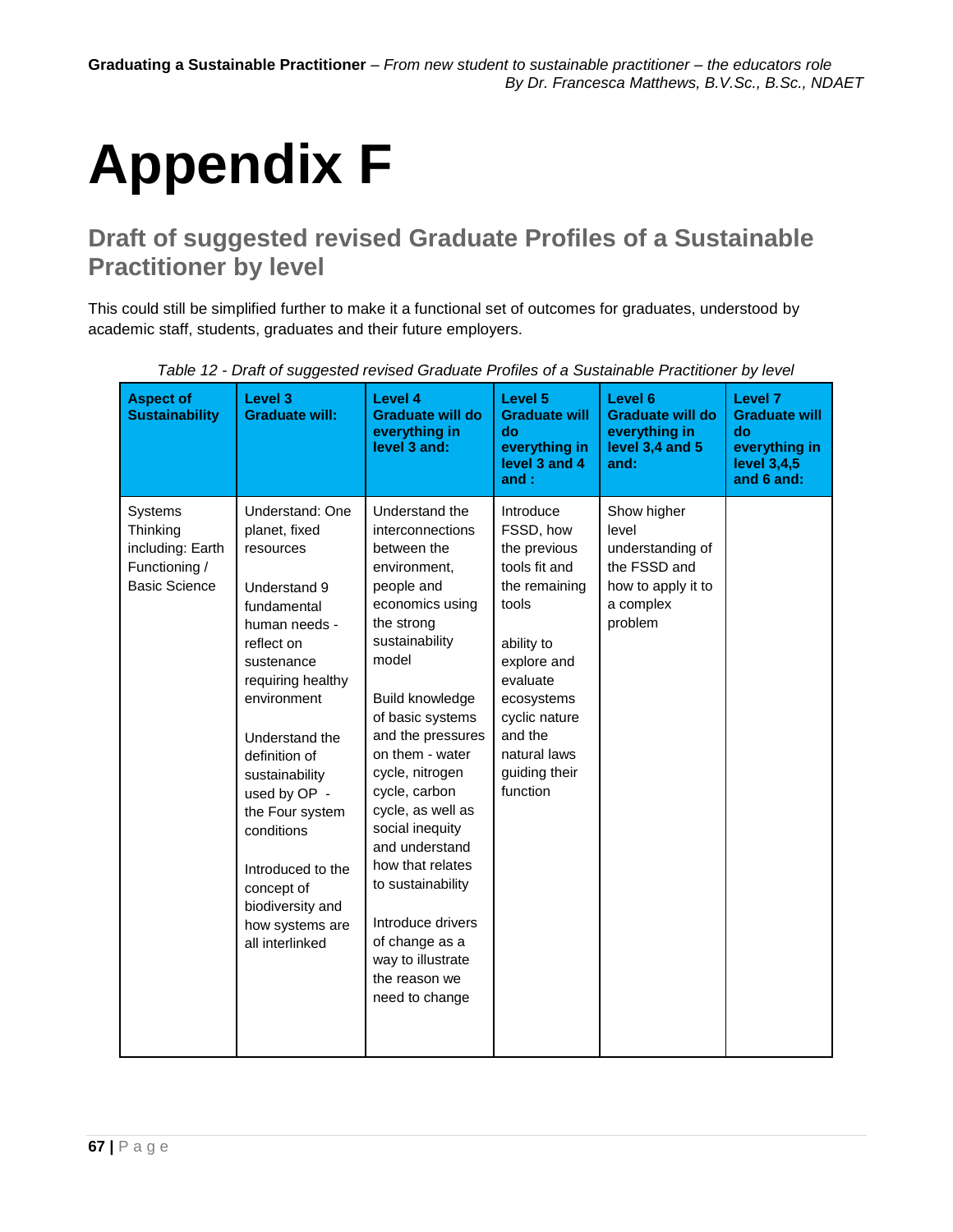|                                                                                                                                                           |                                                                                                                                                                                                    |                                                                                                                                                                                                                          | <b>Prait of daggooted revised Orddate Fromco or a Oddamable Fractitioner by lover</b>                                                                                                             |                                                                                                                                                                                                                                                        |                                                                                                              |
|-----------------------------------------------------------------------------------------------------------------------------------------------------------|----------------------------------------------------------------------------------------------------------------------------------------------------------------------------------------------------|--------------------------------------------------------------------------------------------------------------------------------------------------------------------------------------------------------------------------|---------------------------------------------------------------------------------------------------------------------------------------------------------------------------------------------------|--------------------------------------------------------------------------------------------------------------------------------------------------------------------------------------------------------------------------------------------------------|--------------------------------------------------------------------------------------------------------------|
| <b>Aspect of</b><br><b>Sustainability</b>                                                                                                                 | Level 3<br><b>Graduate will:</b>                                                                                                                                                                   | Level 4<br><b>Graduate will do</b><br>everything in<br>level 3 and:                                                                                                                                                      | Level 5<br><b>Graduate will</b><br>do<br>everything in<br>level 3 and 4<br>and :                                                                                                                  | Level 6<br><b>Graduate will do</b><br>everything in<br>level 3,4 and 5<br>and:                                                                                                                                                                         | Level 7<br><b>Graduate will</b><br>do<br>everything in<br>level 3,4,5<br>and 6 and:                          |
| Social<br>Practices:<br>ethics, legal<br>requirement (eg<br>national and<br>local laws and<br>Acts),<br>individual,<br>cultural and<br>community<br>needs | Identify,<br>understand and<br>begin to adopt<br>values conducive<br>to sustainability                                                                                                             | Be able to<br>analyse their<br>values and beliefs<br>and those of<br>society in the<br>context of<br>sustainability.                                                                                                     | Understand<br>the laws and<br>ethics guiding<br>sustainable<br>practice,<br>critically<br>evaluate them                                                                                           | Have in-depth<br>knowledge of the<br>ethical, legal,<br>social and<br>cultural values<br>and beliefs that<br>guide action for<br>sustainability and<br>critically evaluate<br>them                                                                     |                                                                                                              |
| The language<br>of business                                                                                                                               | Understand that<br>we include<br>financial<br>sustainability in<br>the definition but<br>without a healthy<br>environment this<br>will collapse                                                    | Understand how<br>the financial<br>system currently<br>drives society and<br>how improving<br>environment and<br>social<br>sustainability can<br>improve the profit                                                      | Understand<br>that the<br>language of<br>business is<br>money and<br>profit. Include<br>in the action<br>project how<br>you would<br>frame your<br>suggested<br>actions to a<br>business<br>owner | Frame questions<br>like: How can you<br>keep doing what<br>you are doing?<br>What are the<br>risks - key to<br>successful<br>engagement<br>when talking to<br>business leaders.<br>Be able to<br>present to the<br>business owner a<br>case for change |                                                                                                              |
| Action projects -<br>all require<br>students to<br>Identify,<br>evaluate and<br>reflect at all<br>levels                                                  | Work individually<br>or in a group to<br>evaluate their<br>own individual<br>actions in terms<br>of social, financial<br>and<br>environmental<br>impacts and<br>identify ways to<br>reduce impacts | Undertake an<br>action project in a<br>specific area in<br>their field of study<br>and evaluate<br>actions in terms<br>of social, financial<br>and<br>environmental<br>impacts and<br>identify ways to<br>reduce impacts | Be able to use<br>the FSSD to<br>undertake and<br>report on an<br>action project<br>related to area<br>of study                                                                                   | Action project<br>should include a<br>complex<br>multidisciplinary<br>problem, working<br>with students<br>from other areas<br>of study<br>(internally or<br>externally)                                                                               | Action project<br>should include<br>a complex<br>multidisciplina<br>ry problem<br>and<br>implement<br>change |

*Table 12 - Draft of suggested revised Graduate Profiles of a Sustainable Practitioner by level*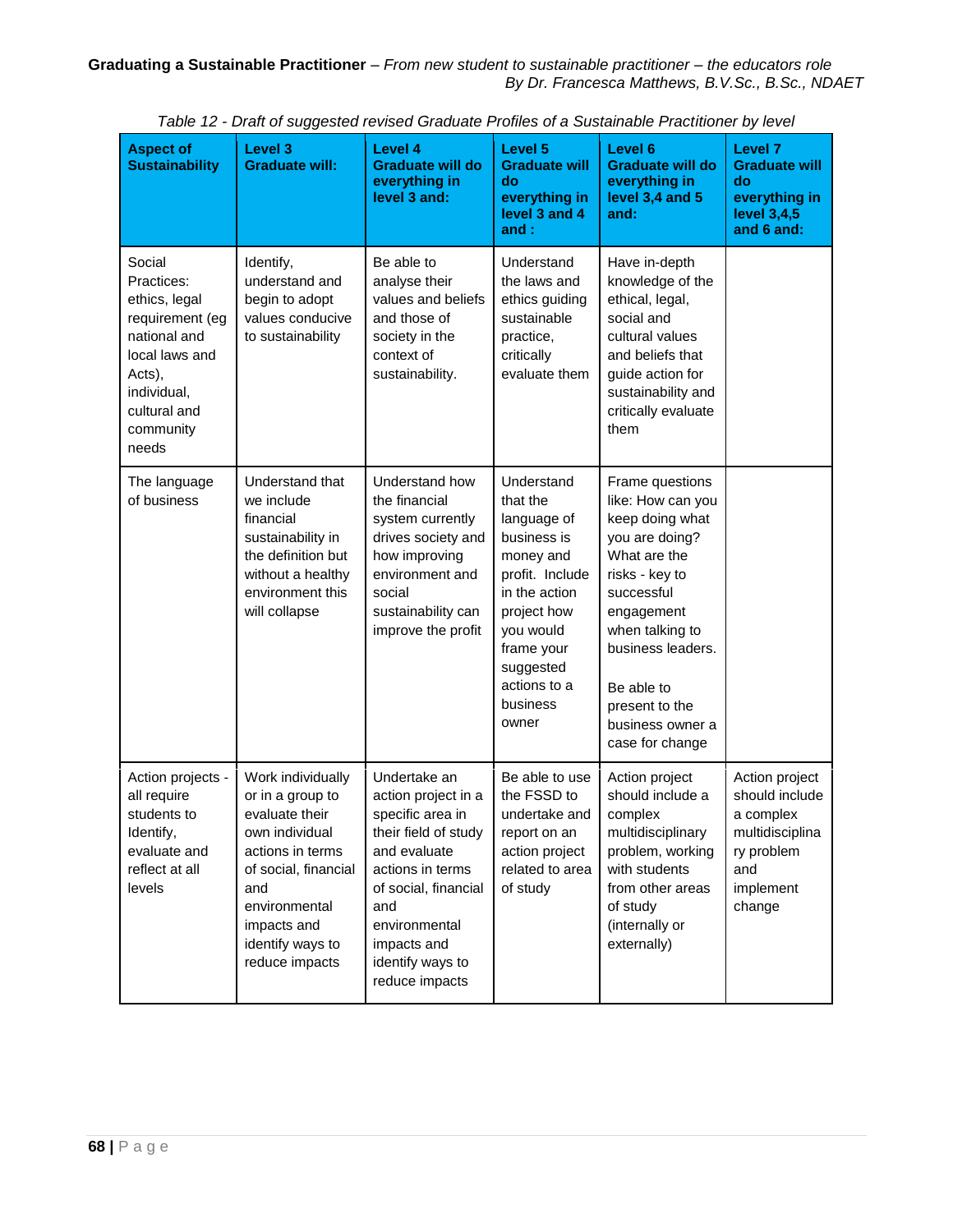# **Appendix G**

**A Vision of a sustainable integrated animal care facility and veterinary practice**

<span id="page-68-0"></span>